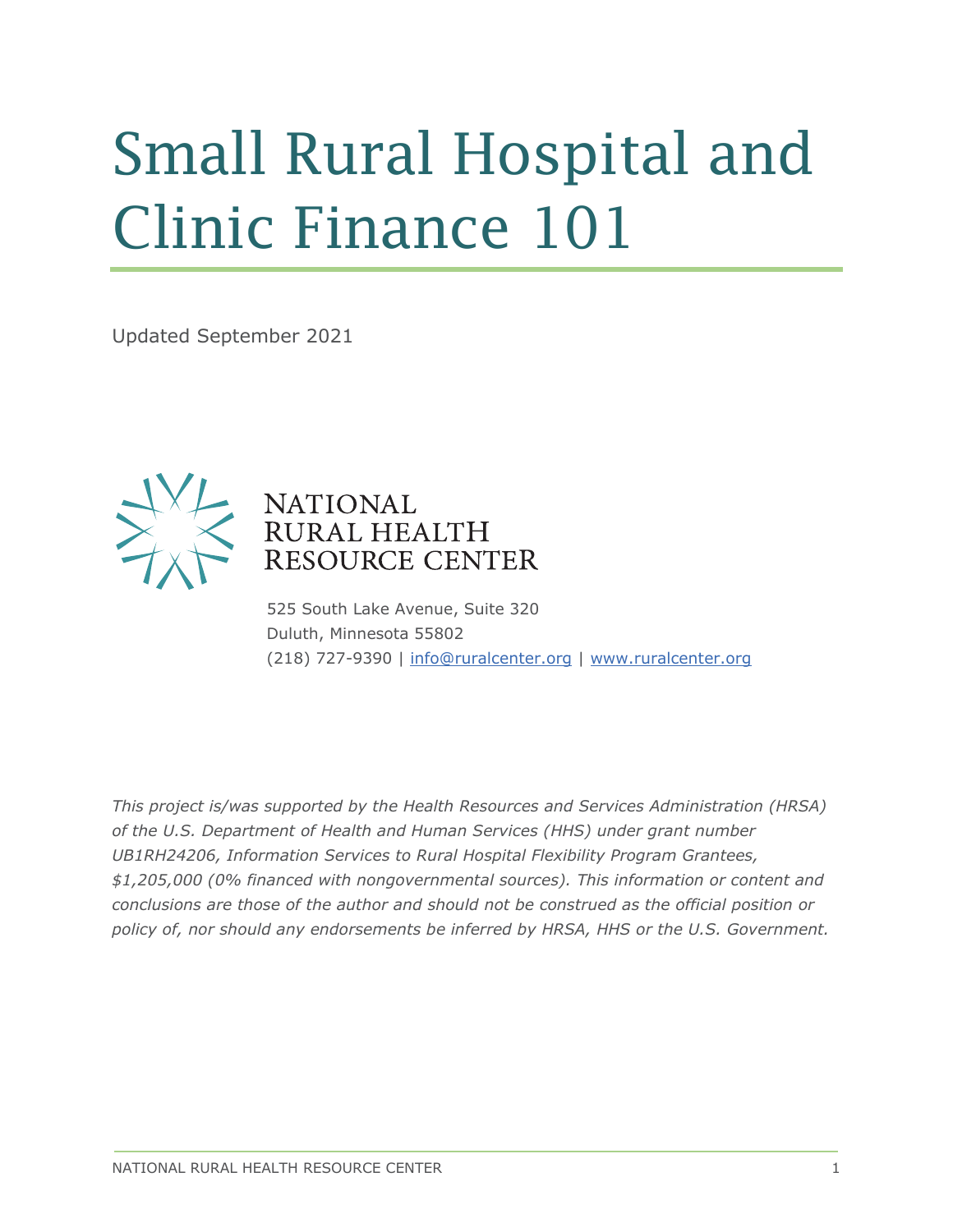#### Contents

| Medicare Part C (also known as Medicare Advantage)7                      |
|--------------------------------------------------------------------------|
| Medicare Part D (Medicare Prescription Drug Coverage)7                   |
|                                                                          |
| What is Children's Health Insurance Program (CHIP)? 8                    |
|                                                                          |
|                                                                          |
|                                                                          |
|                                                                          |
| What is CAH Medicare ambulance reimbursement?  12                        |
| What are allowable costs for 101 percent cost-based reimbursement from   |
| What is the difference between PPS and cost-based reimbursement?  13     |
|                                                                          |
| What is a Medicare Administrative Contractor (MAC)?  15                  |
| If CAHs are reimbursed at 101 percent, why might they not make a profit? |
|                                                                          |
| If a CAH or PPS hospital has an RHC attached, how do they bill for those |
|                                                                          |
| What are the most important CAH financial indicators? 17                 |
|                                                                          |
|                                                                          |
|                                                                          |
|                                                                          |
|                                                                          |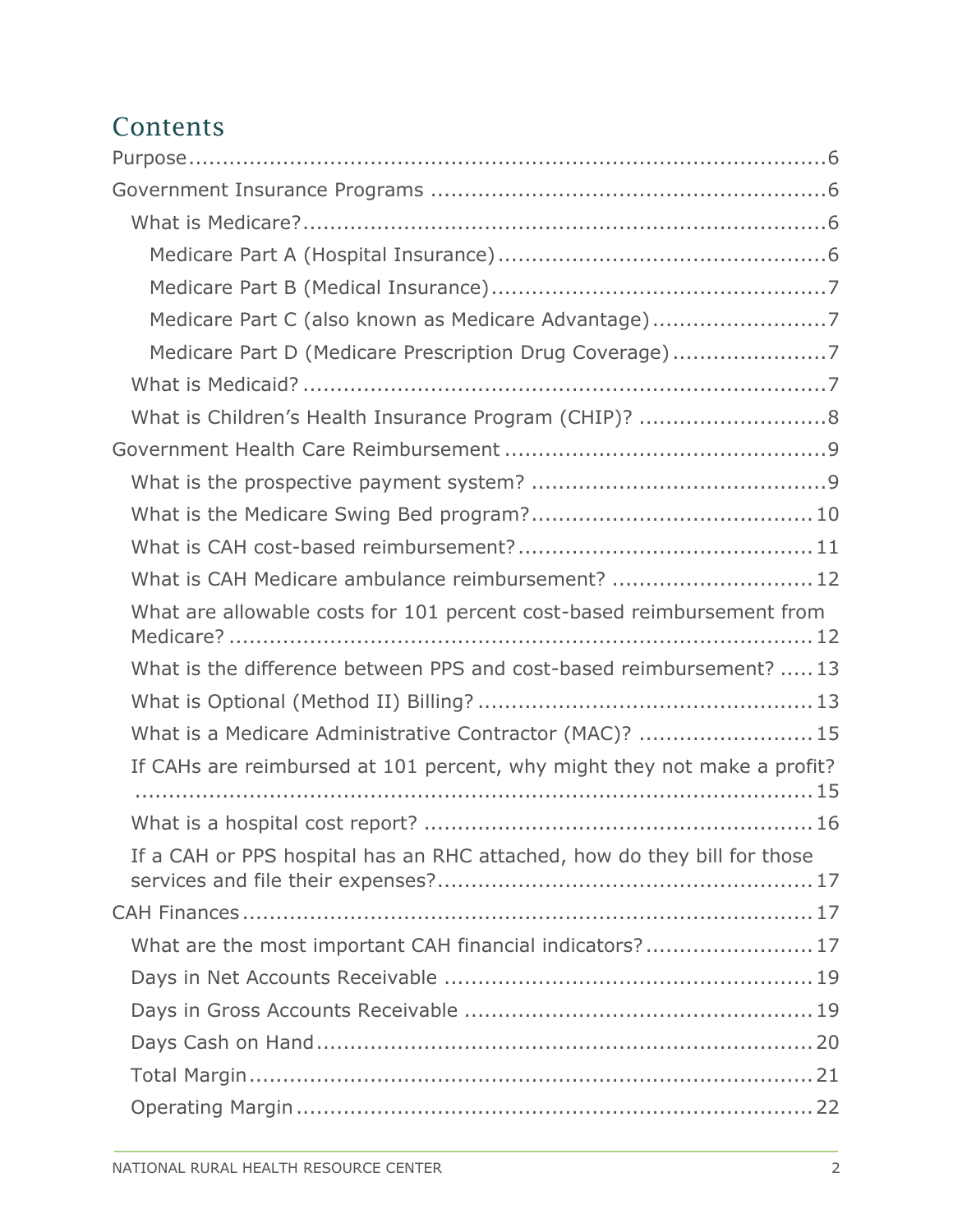| Is there a model for predicting CAH financial distress? 26              |  |
|-------------------------------------------------------------------------|--|
| Where can I find information about the financial performance of CAHs in |  |
|                                                                         |  |
| What interventions can CAHs use to improve their financial performance? |  |
|                                                                         |  |
|                                                                         |  |
| What is a chargemaster and how often should it be reviewed?  29         |  |
| What are strategic, financial, and operational assessments? 30          |  |
|                                                                         |  |
| Why are physician practice management assessments useful?31             |  |
| What is Lean and how can it impact CAH finances?  31                    |  |
| Why is education on finances important for CAH department managers and  |  |
| Why is collaboration important for improving finances in CAHs?32        |  |
|                                                                         |  |
|                                                                         |  |
|                                                                         |  |
| Financial Performance and Conditions (liquidity) 34                     |  |
|                                                                         |  |
|                                                                         |  |
|                                                                         |  |
|                                                                         |  |
|                                                                         |  |
|                                                                         |  |
|                                                                         |  |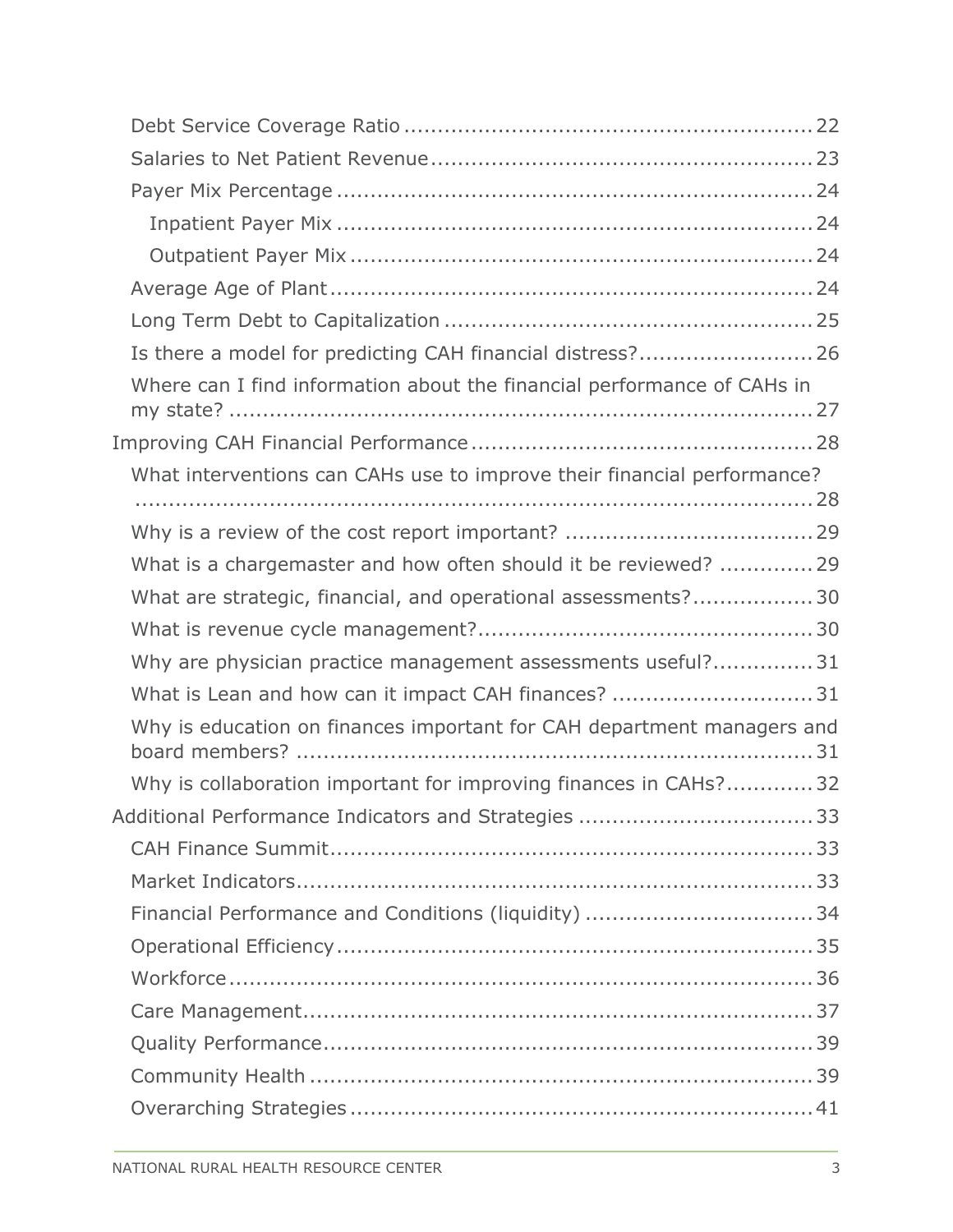| What are the most important financial indicators? 42                        |  |
|-----------------------------------------------------------------------------|--|
|                                                                             |  |
|                                                                             |  |
|                                                                             |  |
|                                                                             |  |
|                                                                             |  |
|                                                                             |  |
|                                                                             |  |
|                                                                             |  |
|                                                                             |  |
|                                                                             |  |
|                                                                             |  |
| What interventions can PPSs use to improve their financial performance?     |  |
|                                                                             |  |
|                                                                             |  |
|                                                                             |  |
| Revenue Cycle Management for the PPS Hospital45                             |  |
|                                                                             |  |
|                                                                             |  |
| Education on finances for PPS department managers and Board members?        |  |
|                                                                             |  |
| The Provider Based RHC in the CAH or PPS Hospital Setting46                 |  |
|                                                                             |  |
| What are the important RHC financial indicators? 47                         |  |
|                                                                             |  |
|                                                                             |  |
|                                                                             |  |
| Visits per Physician/Nurse Practitioner/Physician Assistant  48             |  |
| Percentage of Nurse Practitioner/Physician Assistant FTEs to Total Provider |  |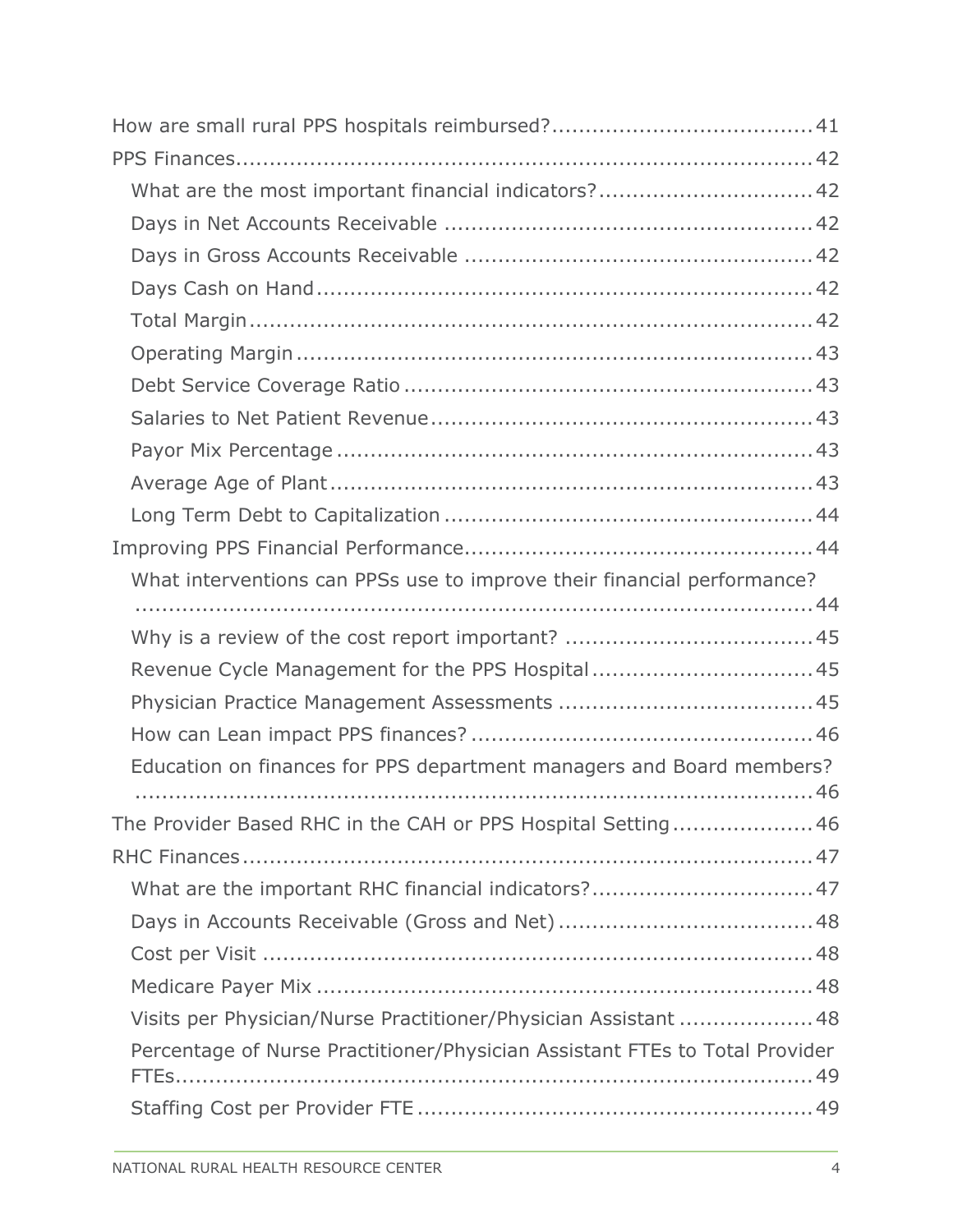| What interventions can RHCs use to improve their financial performance? |  |
|-------------------------------------------------------------------------|--|
|                                                                         |  |
|                                                                         |  |
|                                                                         |  |
|                                                                         |  |
|                                                                         |  |
|                                                                         |  |
|                                                                         |  |
|                                                                         |  |
|                                                                         |  |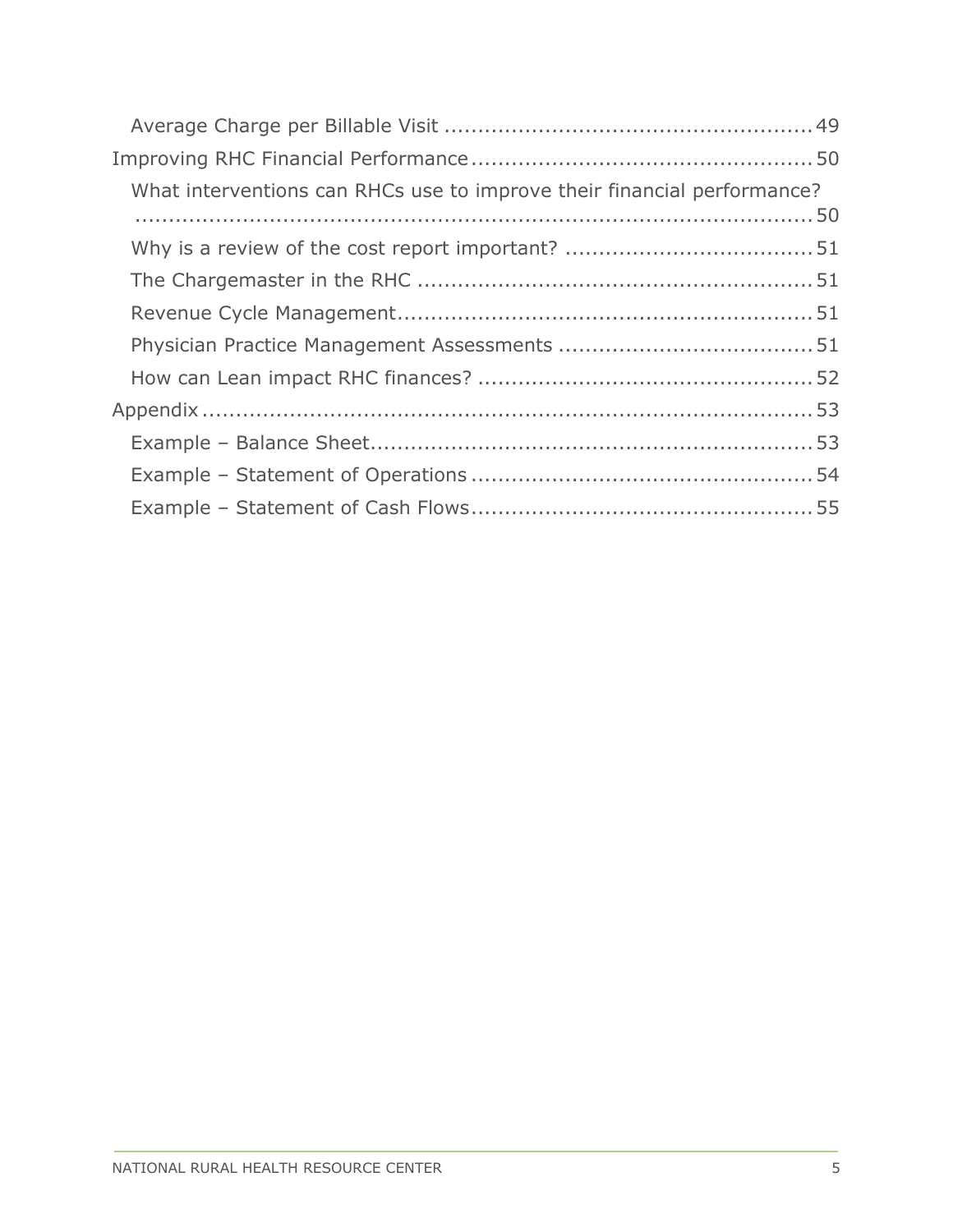### <span id="page-5-0"></span>Purpose

This manual was developed for use by state Medicare Rural Hospital Flexibility (Flex) Program personnel as well as staff and boards of critical access hospitals (CAHs), small rural prospective payment system (PPS) hospitals, and provider based rural health clinics (RHC). The content is designed to be as non-technical as possible and to provide answers to frequently asked questions regarding CAH, PPS, and RHC finance and financial performance.

### <span id="page-5-1"></span>Government Insurance Programs

#### <span id="page-5-2"></span>What is Medicare?

The Medicare program, an amendment to Social Security legislation known as Title XVIII, provides medical coverage to all Americans 65 years of age and older. The bill was signed into law by President Lyndon B. Johnson in 1965 and took effect in 1966. The enactment of the Medicare program was significant because it was the beginning of the federal government's role as a major financer of health care. Medicare is health insurance for people 65 or older, people under 65 with certain disabilities and people of any age with End-Stage Renal Disease. Medicare is funded by both Social Security payroll taxes and insurance premiums, with coverage categories divided into "Parts." [Medicare Part A](#page-5-3) is the hospital insurance portion of the program and includes acute hospital inpatient care and inpatient skilled nursing care. [Medicare Part B](#page-6-0) is the medical insurance component and includes coverage for doctor visits and outpatient care. [Medicare Part C,](#page-6-1) known as Medicare Advantage, covers both Part A and Part B options. And [Medicare Part D](#page-6-2) is the prescription drug coverage component of the program, which went into effect on January 1, 2006.

#### <span id="page-5-3"></span>Medicare Part A (Hospital Insurance)

- Helps cover inpatient care in hospitals, skilled nursing facilities, hospice, and home health care
- Most people do not have to pay a premium for Medicare Part A because they, or a spouse, paid Medicare taxes while working in the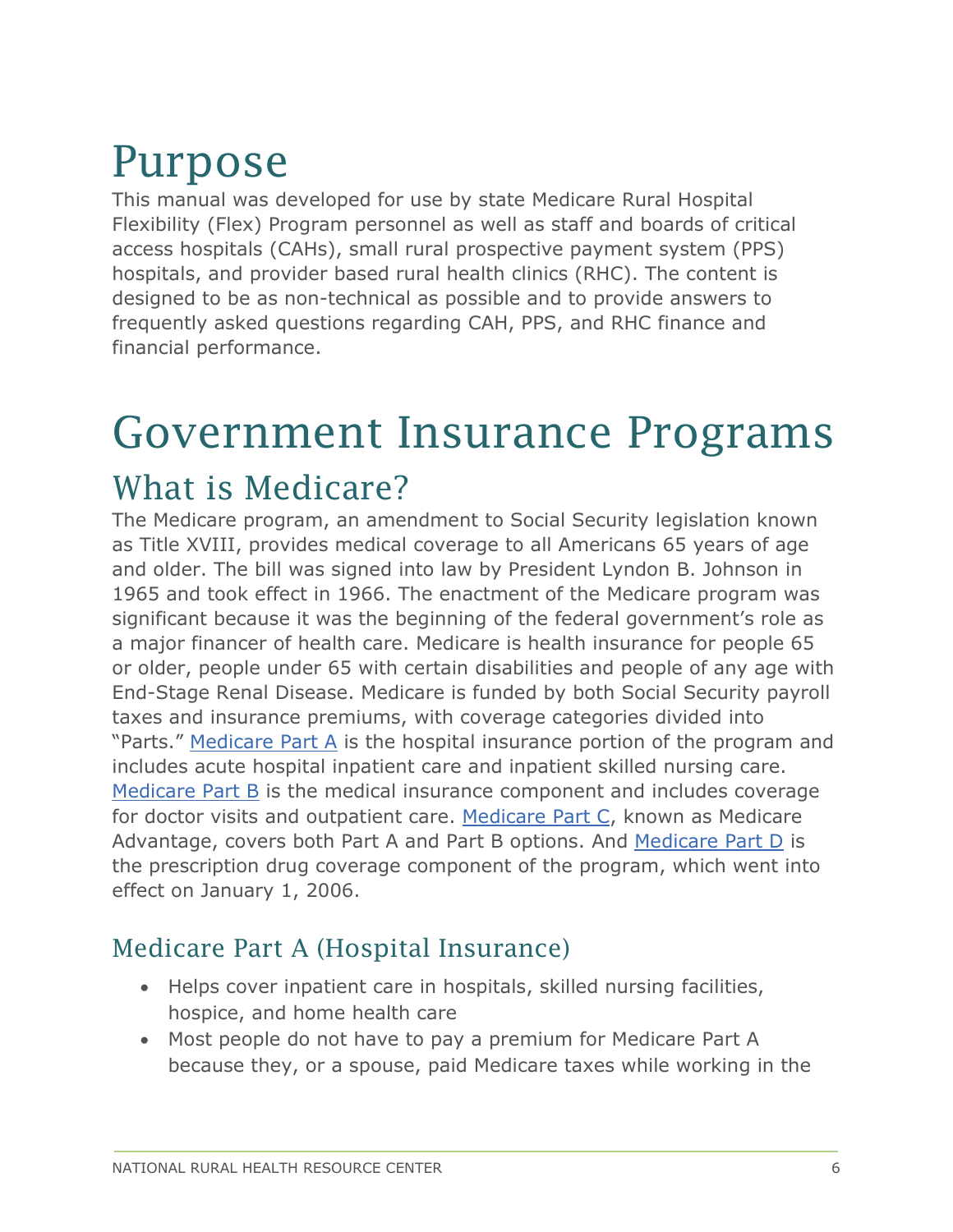United States. If they do not automatically get premium-free Part A, they may still be able to enroll and pay a premium.

#### <span id="page-6-0"></span>Medicare Part B (Medical Insurance)

- Helps cover doctors' and other health care providers' services, outpatient care, durable medical equipment, and home health care
- Helps cover some preventive services
- Most people pay up to the standard monthly Medicare Part B premium
- Some Medicare recipients buy coverage that fills gaps in Medicare coverage, such as Medicare Supplemental Insurance (Medigap)

#### <span id="page-6-1"></span>Medicare Part C (also known as Medicare Advantage)

- Offers health plan options run by Medicare-approved private insurance companies. Medicare Advantage Plans are a way to get the benefits and services covered under Part A and Part B
- Most Medicare Advantage Plans cover Medicare prescription drug coverage (Part D)
- Some Medicare Advantage Plans may include additional benefits for an additional cost

#### <span id="page-6-2"></span>Medicare Part D (Medicare Prescription Drug Coverage)

- Helps cover the cost of prescription drugs
- May help lower your prescription drug costs and help protect against higher costs
- Run by Medicare-approved private insurance companies
- Costs and benefits vary by plan

#### <span id="page-6-3"></span>What is Medicaid?

Medicaid is health coverage available to people and families who have limited income and resources. It is funded both by the federal government and state governments but is managed at the state level. The program was enacted in 1965 as Title XIX of the Social Security Act. The funding of Medicaid is a major component of state spending, on average comprising 25 percent of the total state budget. Nationally, 60 percent of Medicaid spending goes toward acute care services and over a third goes toward longterm care services.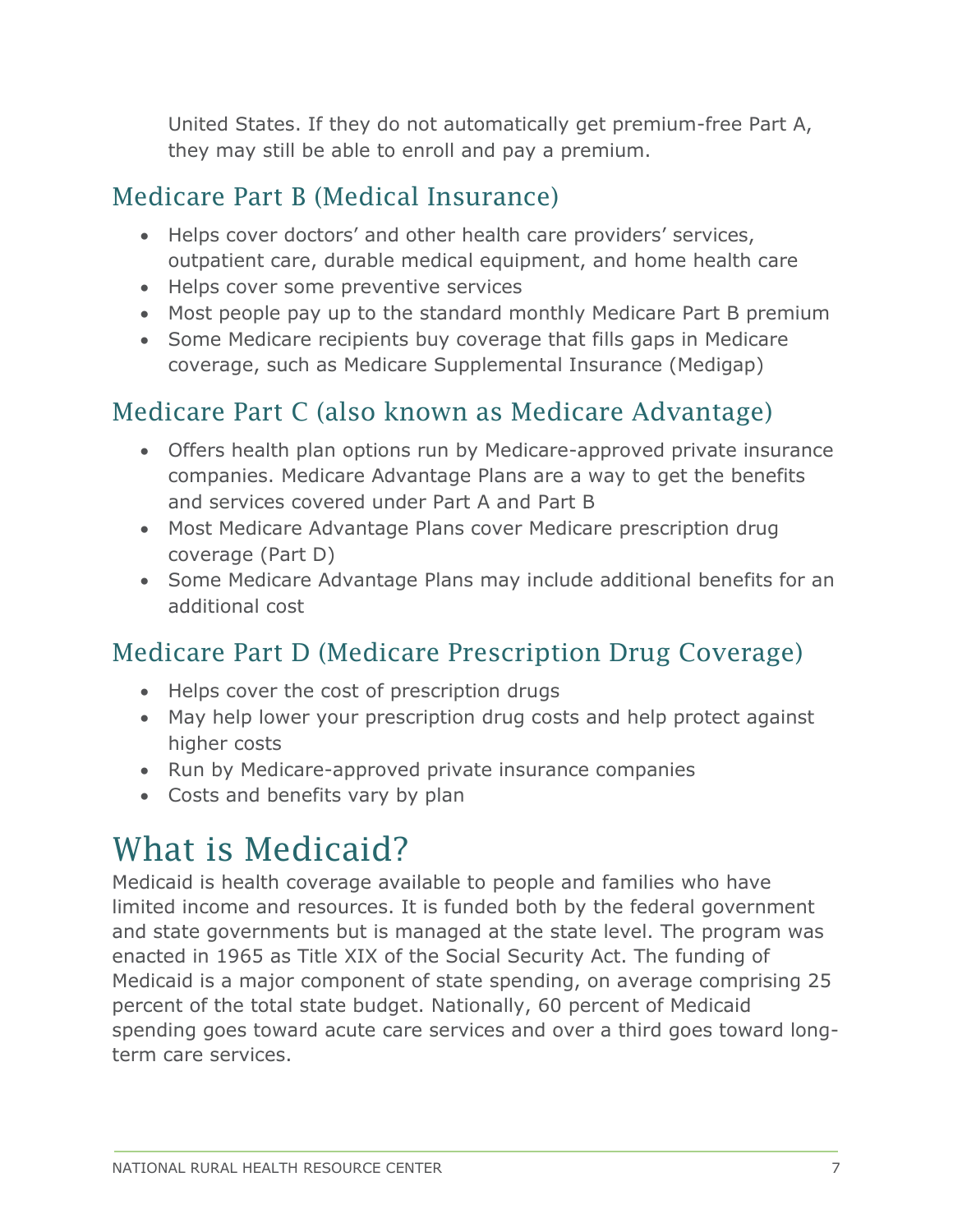Medicaid recipients who are disabled or elderly may also receive coverage for services such as nursing home care or home and community-based services. Depending on the state's rules, individuals may also be asked to pay a small part of the cost (copayment) for some medical services. If an individual qualifies for both Medicare and Medicaid, most of their health care costs will be covered, including prescription drug coverage.

Frequently, nursing home residents run out of financial resources during their stay, at which point they become eligible for Medicaid coverage. States attempt to control the costs by ensuring that those receiving Medicaid benefits are truly eligible and at times adopt payment methodologies of the Medicare program. Because Medicaid programs are managed at the state level, there is state-to-state variation in eligibility requirements, coverage, and reimbursement.

Medicaid reimbursement, in general, is lower than both Medicare and private insurance reimbursement. Thus, the proportion of Medicaid business for any health care organization is particularly relevant to its financial performance. Moreover, because Medicaid programs place stress on state budgets, state regulators often carry out cost containment measures to reduce Medicaid spending. State cost containment activities include the reduction of payments to providers, reduction in covered services and reduced pharmacy benefits. As of April 2014, 13 states receive cost-based reimbursement for inpatient services. In addition, as of July 2016, 16 states receive cost-based reimbursement for outpatient service. Visit the website for information on [state-specific Medicaid reimbursement rates for CAHs.](https://www.ruralhealthinfo.org/topics/critical-access-hospitals#medicaid)

### <span id="page-7-0"></span>What is Children's Health Insurance Program (CHIP)?

The Children's Health Insurance Program (CHIP) provides access to low-cost health insurance coverage for children in families who earn too much to qualify for Medicaid but not enough to be able to buy private health insurance. These families are eligible for free or low-cost health insurance that pays for doctor and dental visits as well as prescription drugs, hospitalizations, and more.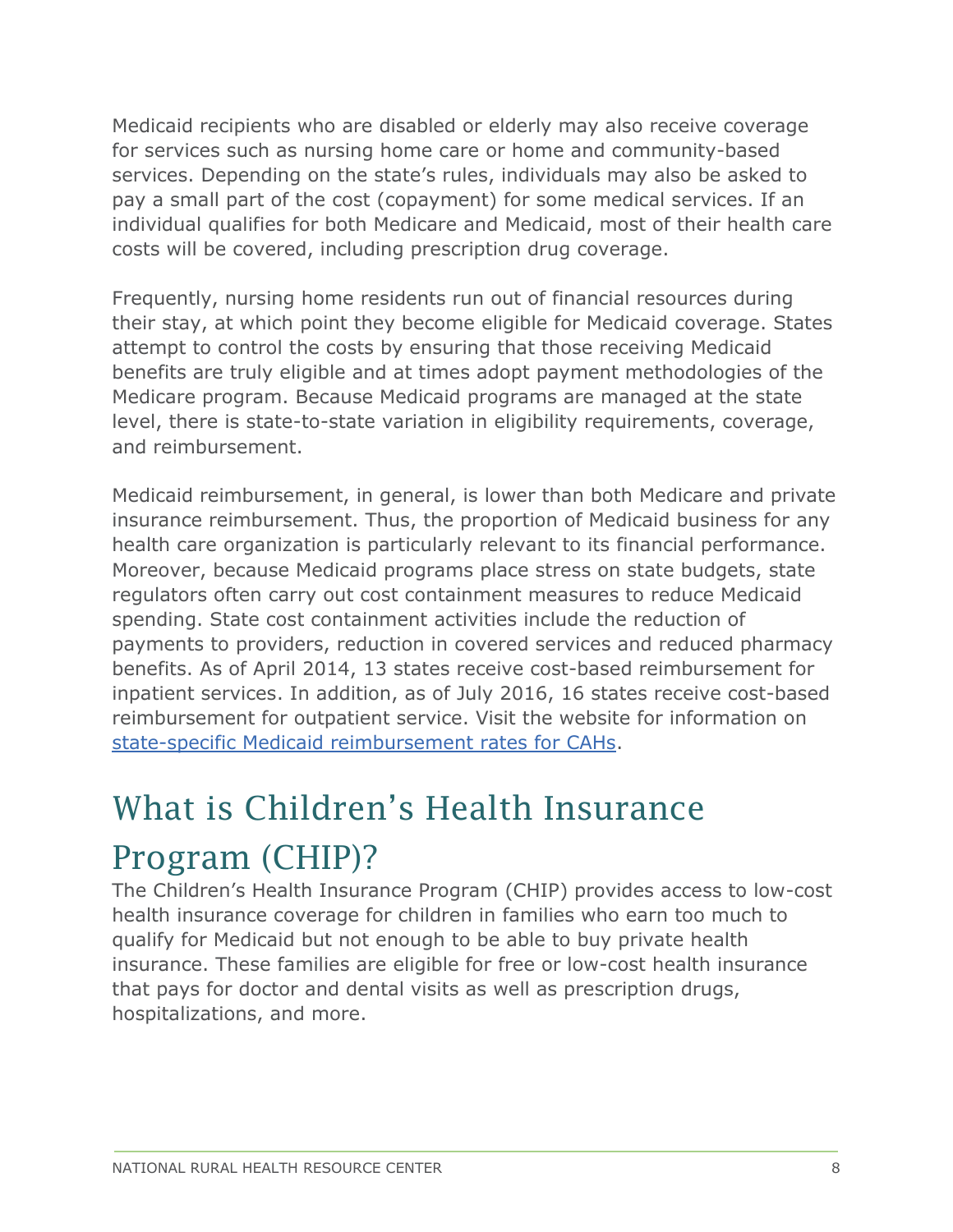# <span id="page-8-0"></span>Government Health Care

### Reimbursement

#### <span id="page-8-1"></span>What is the prospective payment system?

In 1983, the payment methodology for inpatient acute hospital care [\(Medicare Part A\)](#page-5-3) changed from cost-based reimbursement to a prospective payment system (PPS). In this new payment system, all the various clinical diagnoses were classified into groups called Diagnosis Related Groups (DRGs). With the establishment of DRG categories, of which there were more than 500, hospitals were paid a fixed amount to treat each patient based on age, sex, International Classification of Diseases (ICD) diagnoses, procedures, discharge status, and the presence of comorbidities or complications. Subsequently in 2007, Medicare updated this methodology to Medicare Severity-Diagnosis Related Groups (MS-DRG) of which there are approximately 1,000 categories. Upon admission, each patient is assigned a MS-DRG based on his or her primary diagnosis, for example, pneumonia. The hospital is then paid a specific dollar amount for that pneumonia patient based on the MS-DRG code assigned. Some patients need more anticipated services to treat their specific ailment(s), while other cases require fewer services. Regardless, the hospital is still paid the same amount for that MS-DRG code. Naturally, some diagnoses, and their corresponding MS-DRGs, have very high levels of complexity and thus are more costly to treat. For example, a heart transplant is vastly more complicated and requires more resources than a normal newborn birth. Consequently, MS-DRG reimbursement for heart transplants is higher than for the normal newborn MS-DRG.

Base MS-DRG rates can be adjusted for several reasons, including a hospital's location. Just as the cost of living in the United States varies by location, the cost of providing health care varies by location as well. A heart transplant performed in San Francisco, California, would likely cost more than one performed in Omaha, Nebraska, due to wage differences, supply costs differences, etc. The MS-DRG system adjusts for this by varying MS-DRG payments according to market forces across the country.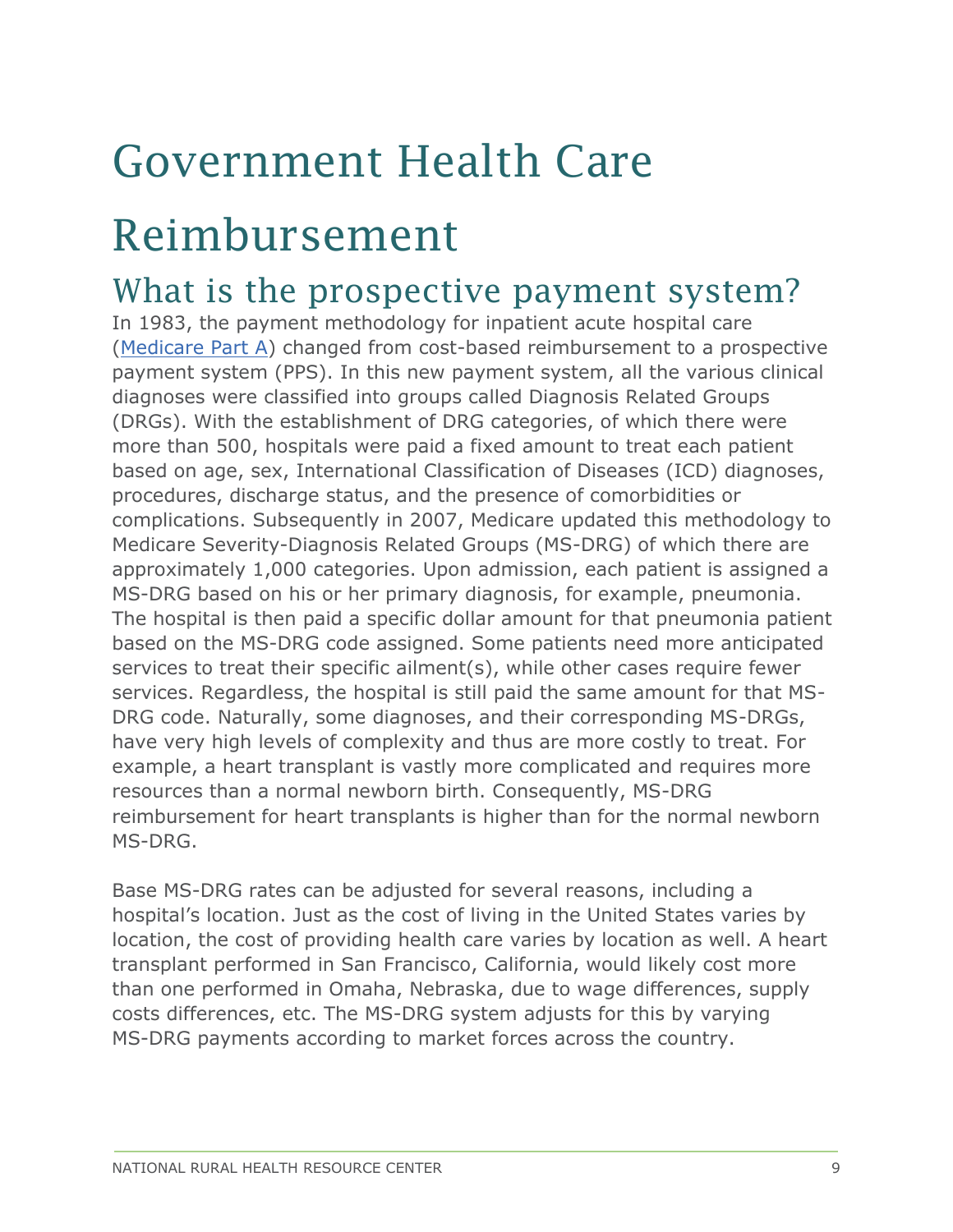Inherent in the MS-DRG reimbursement system is the incentive for hospitals to treat and discharge patients as quickly as possible. Because this reimbursement program pays hospitals on a per-patient basis, there is a financial incentive for hospitals to treat as many patients as possible, as efficiently as possible. By discharging patients in a timely manner, it frees more bed space which can be used to treat more incoming patients. Additionally, the reduced number of days spent in the hospital for a given patient reduces the required resources and associated costs of caring for that patient. In this way, for any MS-DRG, a shorter length of stay can be more profitable for the hospital than a longer length of stay. However, it is important to note that Medicare has implemented some reductions in payment under the MS-DRG methodology when the Medicare beneficiary is discharged before the Medicare average length of stay with a discharge to a covered skilled nursing stay in a nursing home or to a home health agency. Because of this direct impact on profitability, the Average Length of Stay metric is used by hospitals to assess the efficiency of their organization.

Outpatient services are reimbursed prospectively under one of three methodologies. The first methodology is the Clinical Lab Fee Schedule. This fee schedule applies to outpatient lab services rendered by prospective payment hospitals. The second methodology is the Medicare Physician Fee Schedule which provides for the payment methodology for outpatient therapies (i.e., Physical Therapy, Occupational Therapy and Speech Therapy). Under these methodologies, the payment is based on a fee schedule that is assigned according to the Current Procedural Terminology (CPT) codes reported for the services. The final methodology is the Ambulatory Payment Classification (APC) methodology. Initially implemented by CMS in 2000, this methodology provides for payments of services by grouping a CPT code or group of CPT codes into an APC classification. Each APC classification then has a payment level assigned. This methodology provides for significant bundling of services.

#### <span id="page-9-0"></span>What is the Medicare Swing Bed program?

As discussed earlier, hospitals are reimbursed on a MS-DRG basis for inpatient acute care. Often, patients who require acute inpatient services require inpatient rehabilitative aftercare or skilled nursing care. MS-DRG acute payment rates are set based upon the resources required to treat the acute condition only and not those expended on the subsequent rehabilitation. Therefore, the Medicare program created a separate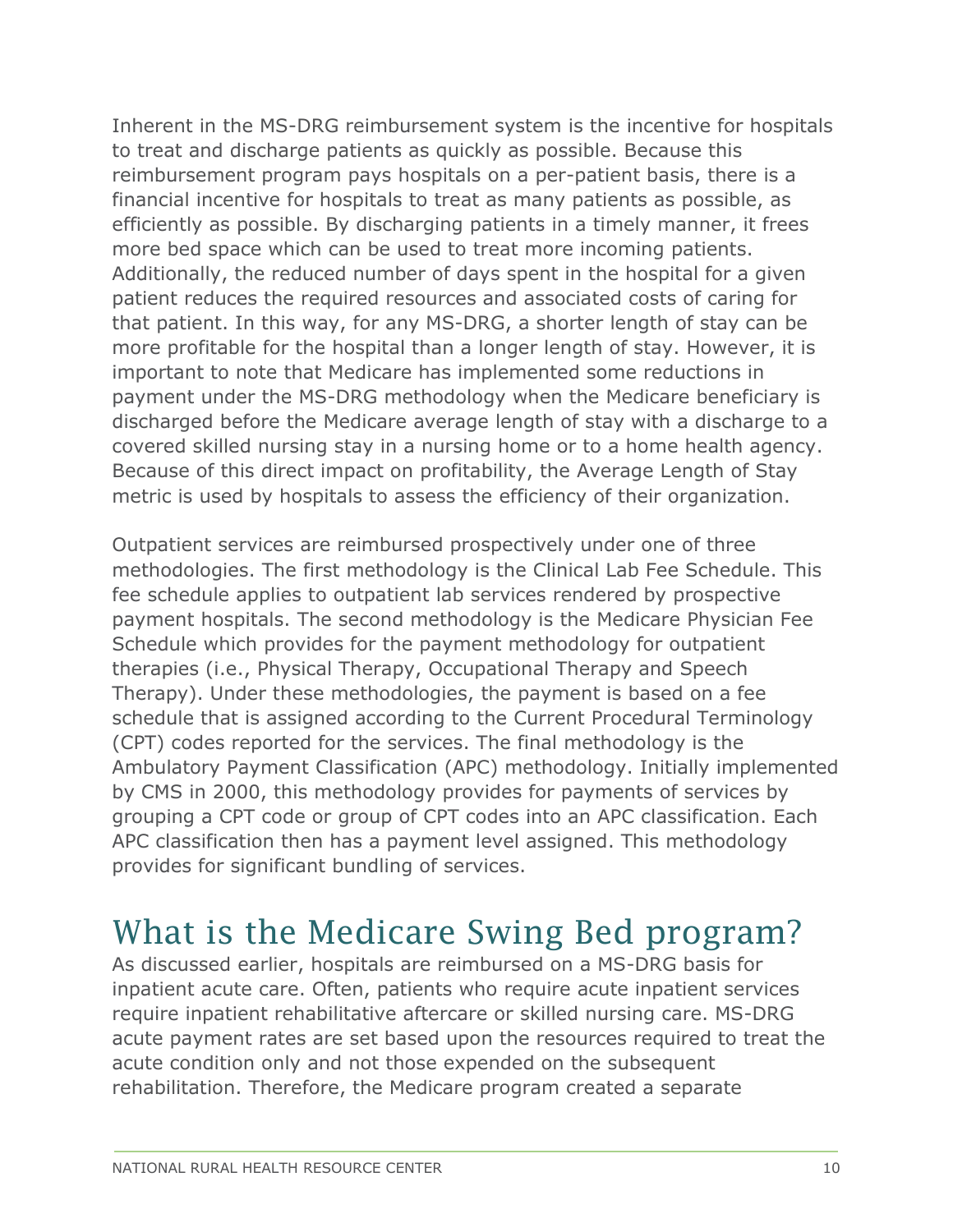reimbursement system to compensate providers for the extended care service they provide. The amount of extended care required by patients for any condition is highly variable because of differences in age, overall health, and other factors that determine the speed of recovery. Due to this length of stay variation, hospitals receive reimbursement based on the overall assessed condition of the patient, the amount of which is determined by the assigned Resource Utilization Group (RUG).

The RUG system classifies patients into one of 66 RUG levels, based on the expected amount of provider resources to be expended. RUG payments are larger for most severe conditions that require a great deal of attention and service. In cases in which extended care is required, PPS hospitals receive two payments for a patient: MS-DRG payment for the treatment of the acute condition and the RUG payment for care offered to patients after the acute treatment.

The Medicare swing bed program allows hospitals with 100 beds or fewer to provide both acute care treatment and skilled nursing treatment to patients without having to physically move the patient to another bed. The hospital receives both forms of reimbursement described above, simply by discharging patients from acute care beds and admitting them to skilled nursing beds when the patient meets the coverage guidelines for skilled care. The skilled nursing bed is sometimes referred to as a swing bed because the hospital swings a bed from an acute care designation to a skilled nursing designation. Patients must be in the medically necessary acute care bed for at least 72 hours before they can be discharged to a swing bed unless a waiver has been granted by CMS to the provider as a participant in special Medicare programs (i.e., Tracks 1+ and 3 accountable care organizations (ACO)).

#### <span id="page-10-0"></span>What is CAH cost-based reimbursement?

During the 1980s and 1990s, almost 400 hospitals closed across the US because of financial losses from the PPS system. In 1997, the Balanced Budget Act created the Medicare Rural Hospital Flexibility (Flex) Program and CAH provider type. Medicare pays for the same services from CAHs as for other acute care hospitals (e.g., inpatient stays, outpatient visits, laboratory tests, and post-acute skilled nursing days). However, CAH payments are based on each CAH's costs and the share of those costs that are allocated to Medicare patients.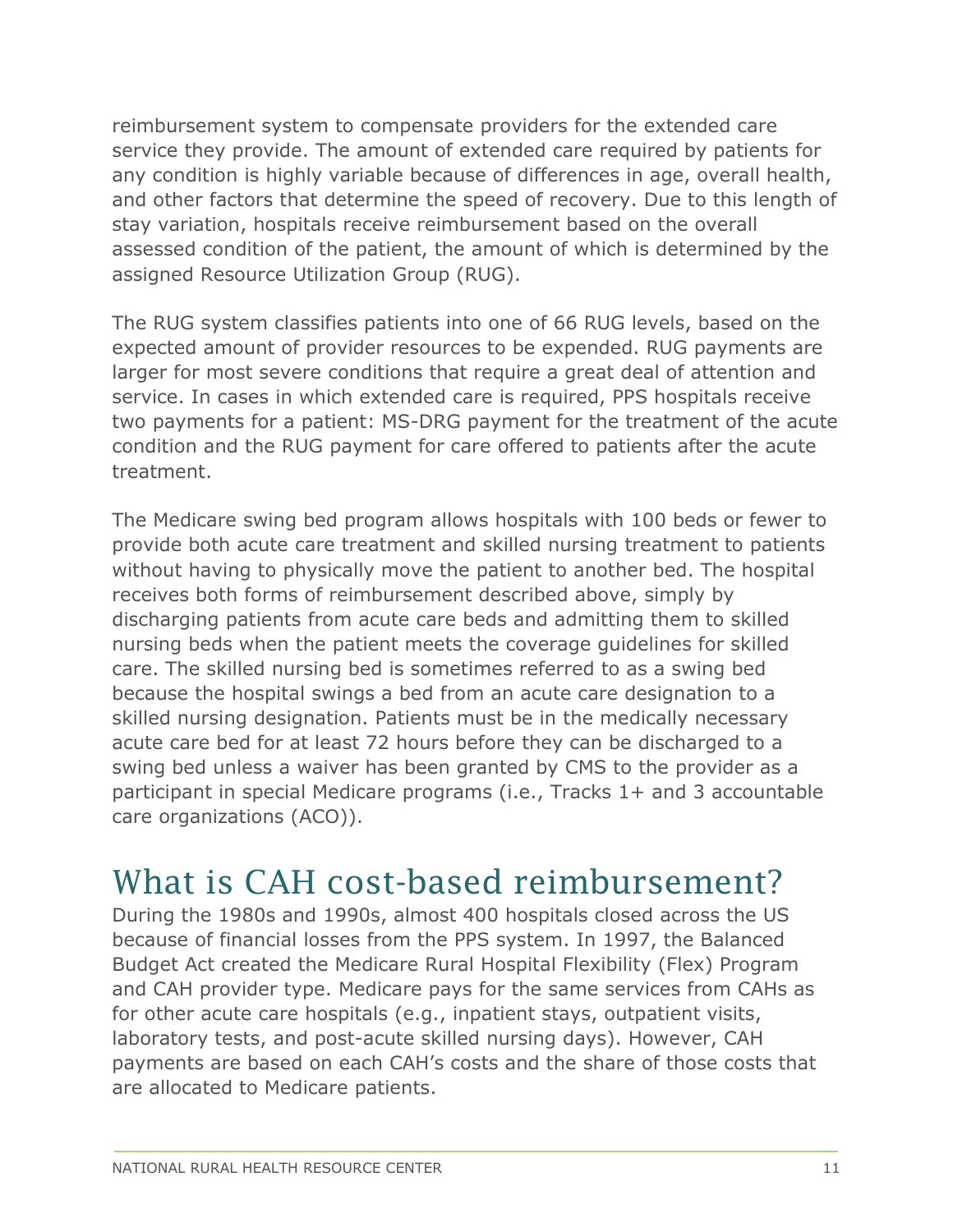CAHs receive cost-based reimbursement for inpatient and outpatient services provided to Medicare patients (and Medicaid patients depending on the policy of the state in which they are located). Cost based reimbursement provides significant financial advantage to CAHs by allowing them to get paid at 101 percent of costs on all of their hospital Medicare revenue. The cost of treating Medicare patients is estimated using cost accounting data from Medicare cost reports.

### <span id="page-11-0"></span>What is CAH Medicare ambulance

#### reimbursement?

Under Medicare ambulance reimbursement, if a CAH, or an entity that is owned and operated by the CAH, is the only provider or supplier of ambulance service located within a 35-mile drive of that CAH, the CAH, or the CAH-owned and operated entity, is paid 101 percent of the reasonable costs of the CAH or entity in furnishing ambulance services. Additionally, if there is no other provider or supplier of ambulance services within a 35-mile drive of the CAH but there is a CAH-owned and operated entity furnishing ambulance services that is more than a 35-mile drive from the CAH, that CAH-owned and operated entity can be paid 101 percent of reasonable costs for its ambulance services as long as it is the closest provider or supplier of ambulance services to the CAH.

#### <span id="page-11-1"></span>What are allowable costs for 101 percent cost-based reimbursement from Medicare?

<span id="page-11-2"></span>Medicare pays CAHs for most inpatient, outpatient, and swing bed services to Medicare beneficiaries on the basis of reasonable cost. Reasonable cost is the cost that was incurred to provide a medical service, to the extent the cost is necessary to efficiently deliver that service. Expenses must be prudent and reasonable as well as related to patient care. For a condensed list of allowable vs. non-allowable expenses, please refer to [Table A](#page-11-2) below.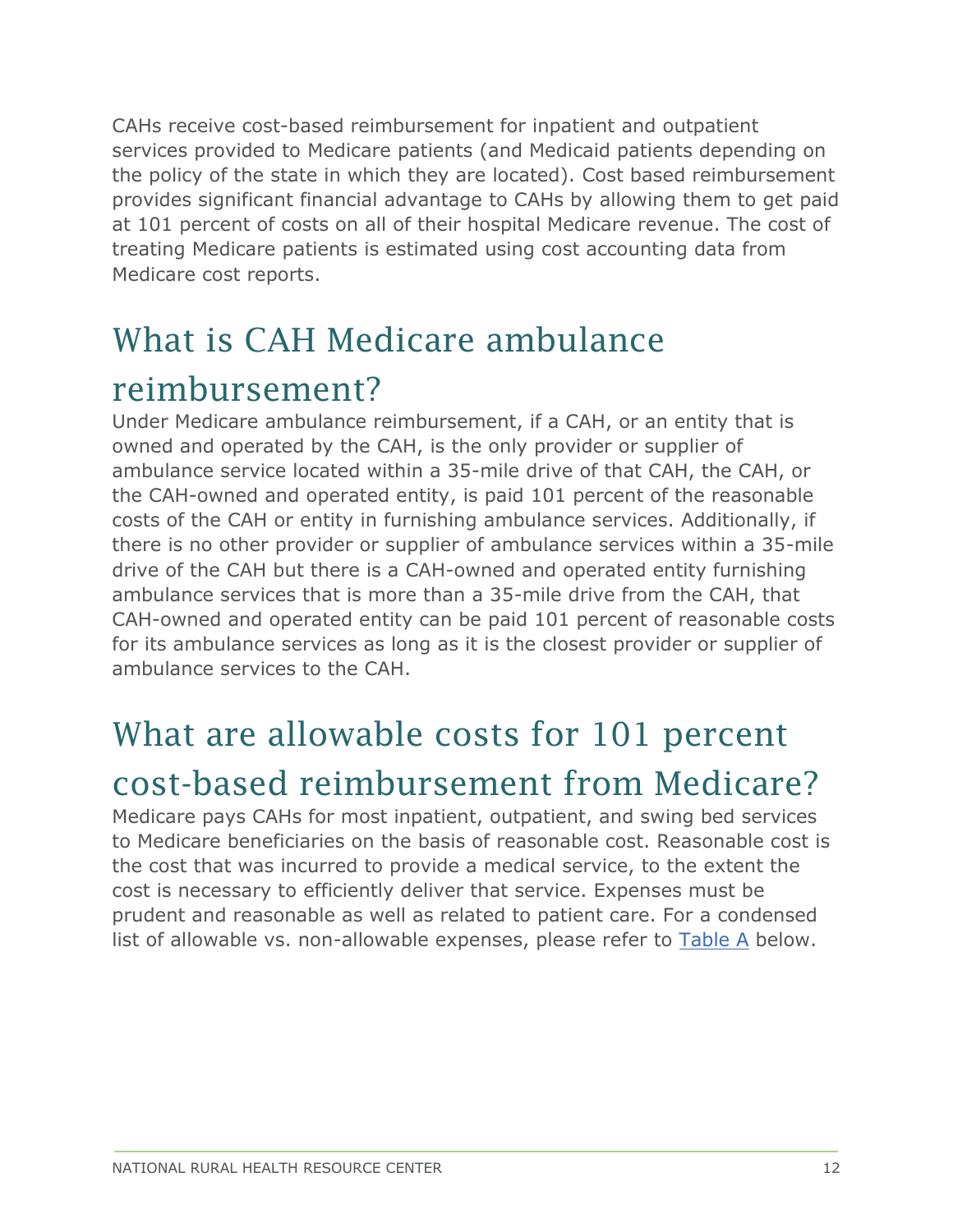| <b>Type of Expense</b>   | <b>Allowable or Not Allowable</b> |
|--------------------------|-----------------------------------|
| Public education         | Allowable                         |
| Employee recruitment     | Allowable                         |
| Taxes based on income    | Not Allowable                     |
| Sales tax                | Allowable                         |
| Property taxes           | Allowable                         |
| Entertainment            | Not Allowable                     |
| Civic organizations      | Allowable                         |
| Legal fees               | Depends on activity               |
| Collection agency fees   | Allowable                         |
| Political/lobbying costs | Not Allowable                     |

#### **Table A. Allowable Costs in CAH**

### <span id="page-12-0"></span>What is the difference between PPS and cost-based reimbursement?

PPS is a system where payment levels are set ahead of time or prospectively before health care services are delivered, as opposed to after the diagnosis and treatment. Because rates are set prior to services, each service has a pre-determined rate associated with it. These rates are based on estimates of the resources that must be expended for any particular service (i.e., physician time and effort, supplies, etc.). In this way, this reimbursement system attempts to appropriately match payments to the acuity of patient illnesses. For example, hospitals are paid a fixed amount for performing a hip replacement and a different fixed amount for treating a patient with heart failure. This type of reimbursement methodology controls for costs because providers are paid a fixed rate per service, regardless of the costs they incur.

#### <span id="page-12-1"></span>What is Optional (Method II) Billing?

A CAH may elect the Optional (Method II) Payment Method under which it bills the fiscal intermediary (FI) or Medicare Administrative Contractor (MAC) for both facility services and professional services to its outpatients on a single claim. Eligible medical professionals affiliated with CAHs can elect the Optional (Method II) Payment Method whereby the CAH bills on behalf of these professionals for their outpatient services. These services include when a CAH physician reassigns outpatient billing services to the CAH, for example, in pathology, radiology, emergency room, outpatient surgery, and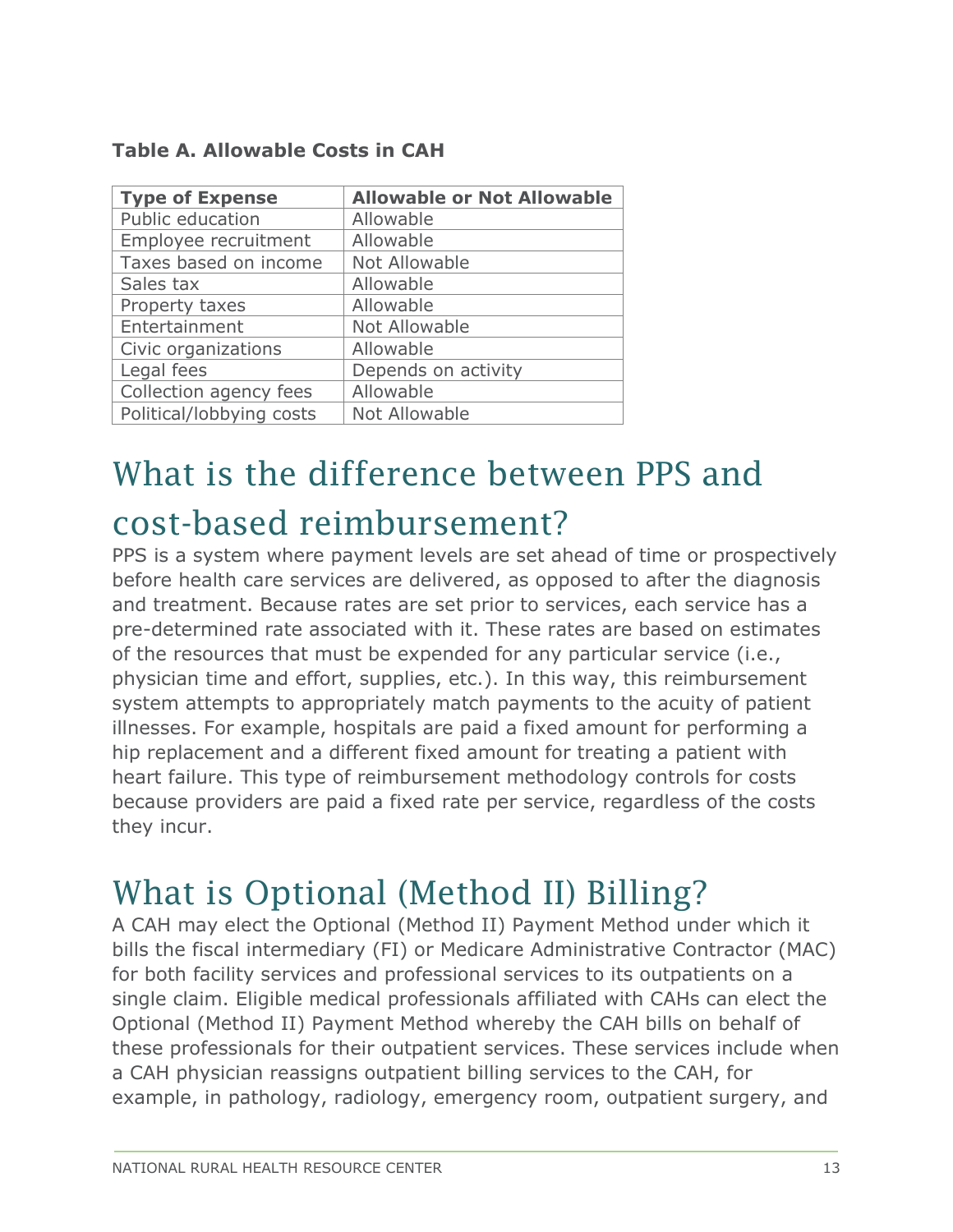outpatient clinics. This payment does not include services provided at a RHC and only applies to the CAH outpatient services.

It is important to note that Optional (Method II) Payment Method billing is setting-specific, not provider-specific. If a provider works in an RHC, they cannot use Optional (Method II) Payment Method for those clinic services. However, if that same provider also provides outpatient services in the CAH, that provider could use Optional (Method II) Payment Method for those outpatient CAH services under the Optional (Method II) Payment Method based on the sum of:

- For facility services: 101 percent of reasonable costs, after applicable deductions, regardless of whether the physician or practitioner has reassigned his or her billing rights to the CAH; and
- For physician professional services: 115 percent of the allowable amount, after applicable deductibles and coinsurance, under the Medicare Physician Fee Schedule. Payment for non-physician practitioner services is 115 percent of the amount that otherwise would be paid for the practitioner's professional services under the Medicare Physician Fee Schedule.

Physicians reassign their billing to the hospital and the hospital must do the billing. All providers of the CAH do not need to use Optional (Method II) Payment Method but can individually elect to do so. Overall, it is beneficial for the CAH to elect the Optional (Method II) Payment Method, as it results in higher reimbursement. However, software and other system limitations can make it difficult to impossible to implement this methodology.

In the past, if a CAH chose to be paid under the Optional (Method II) Payment Method, it was required to make that election on an annual basis. However, in the Fiscal Year (FY) 2011 Inpatient Prospective Payment System (IPPS) Final Rule, CMS changed the regulations for the optional method election. Effective for cost reporting periods beginning on or after October 1, 2010:

• If a CAH elects the optional method in its most recent cost reporting period beginning before October 1, 2010, that election remains in place until the CAH submits a termination request to its FI/MAC. CAHs will no longer be required to make an annual election. However, the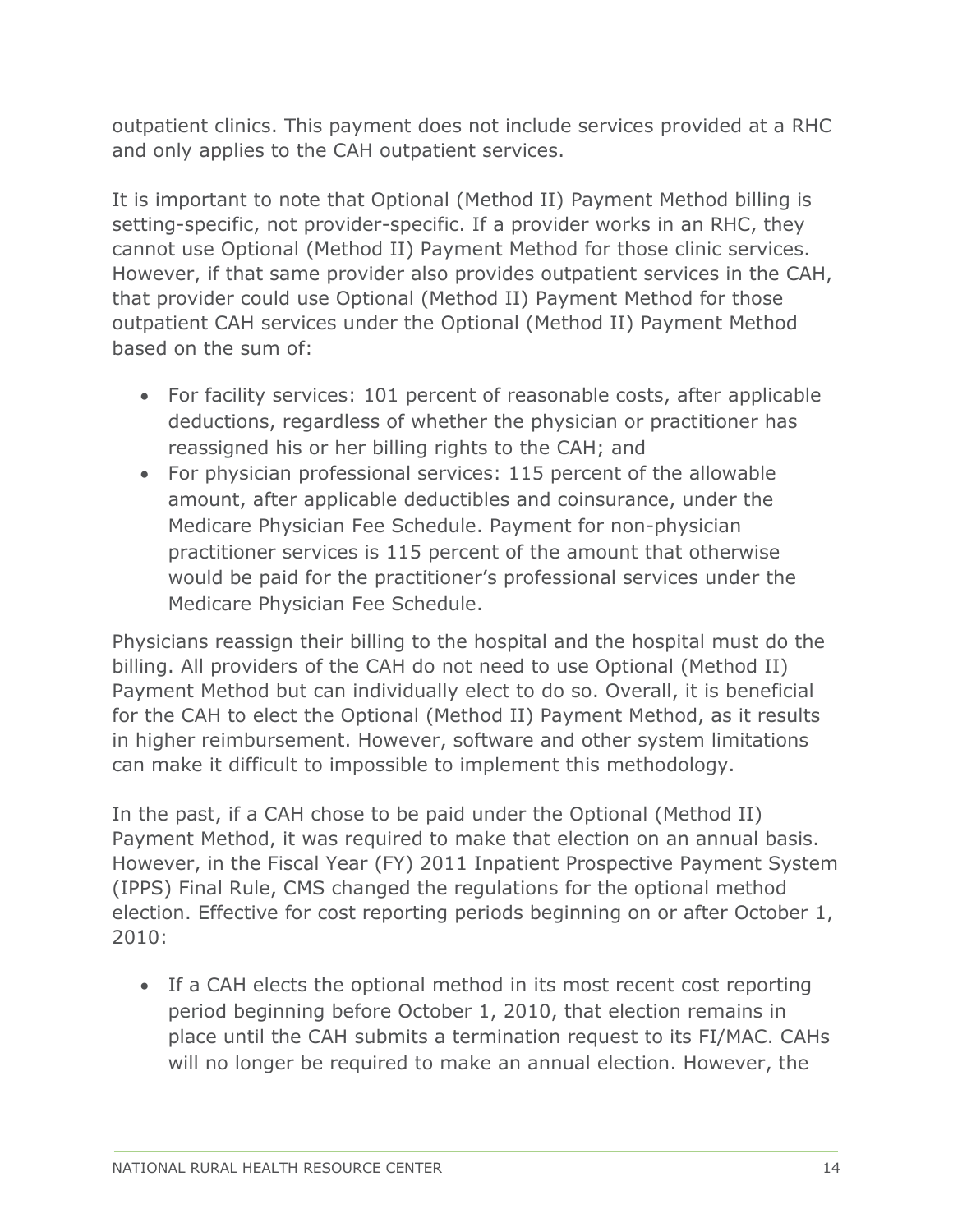CAH must continue to submit 855R forms for any newly hired/contracted practitioners.

• If a CAH chooses to make a change or terminate its optional method election, the CAH will need to notify its FI/MAC in writing at least 30 days prior to the start of the next cost reporting period

### <span id="page-14-0"></span>What is a Medicare Administrative Contractor (MAC)?

Section 911 of the Medicare Prescription Drug Improvement and Modernization Act of 2003 (MMA) established Medicare Contracting Reform (MCR). This statute required the Department of Health and Human Services (HHS) to replace Medicare's 48 carriers and fiscal intermediaries who process Medicare Part A and B Fee-for-Service claims with the new MAC authority. The primary reasons for instituting this change were to increase the contractor's efficiency in the receipt, processing, and payment of Fee-For-Service claims. For more information on the MACs, please visit the [CMS](https://www.cms.gov/Medicare/Medicare-Contracting/Medicare-Administrative-Contractors/MedicareAdministrativeContractors.html)  [website.](https://www.cms.gov/Medicare/Medicare-Contracting/Medicare-Administrative-Contractors/MedicareAdministrativeContractors.html)

# <span id="page-14-1"></span>If CAHs are reimbursed at 101 percent, why

#### might they not make a profit?

Some CAH expenses, such as recruiting and bad debts, are not included in the cost-based reimbursement formula. In addition, a two percent sequestration reduction applies to Medicare's portion of the reimbursement after deductibles and coinsurance has been calculated. Therefore, CAHs earn less than 101 percent of cost for care of their Medicare patients. Consequently, profitability of CAHs is dependent on private insurance business, for both inpatient and, increasingly, outpatient services. Private insurance payors do not reimburse CAHs on a cost basis, but rather follow a PPS system or reimburse on a percent of charges. In fact, the profitability of commercial business is enhanced because of the cost-based reimbursement received for Medicare/Medicaid revenue.

Suppose a CAH administrator decides to purchase and install a CT scanner for \$1 million and assume 40 percent of patient care at the CAH in the CT department is Medicare revenue. The CAH will receive \$400,000 in cost reimbursement over the useful life of the scanner (\$1 million  $*$  40 percent =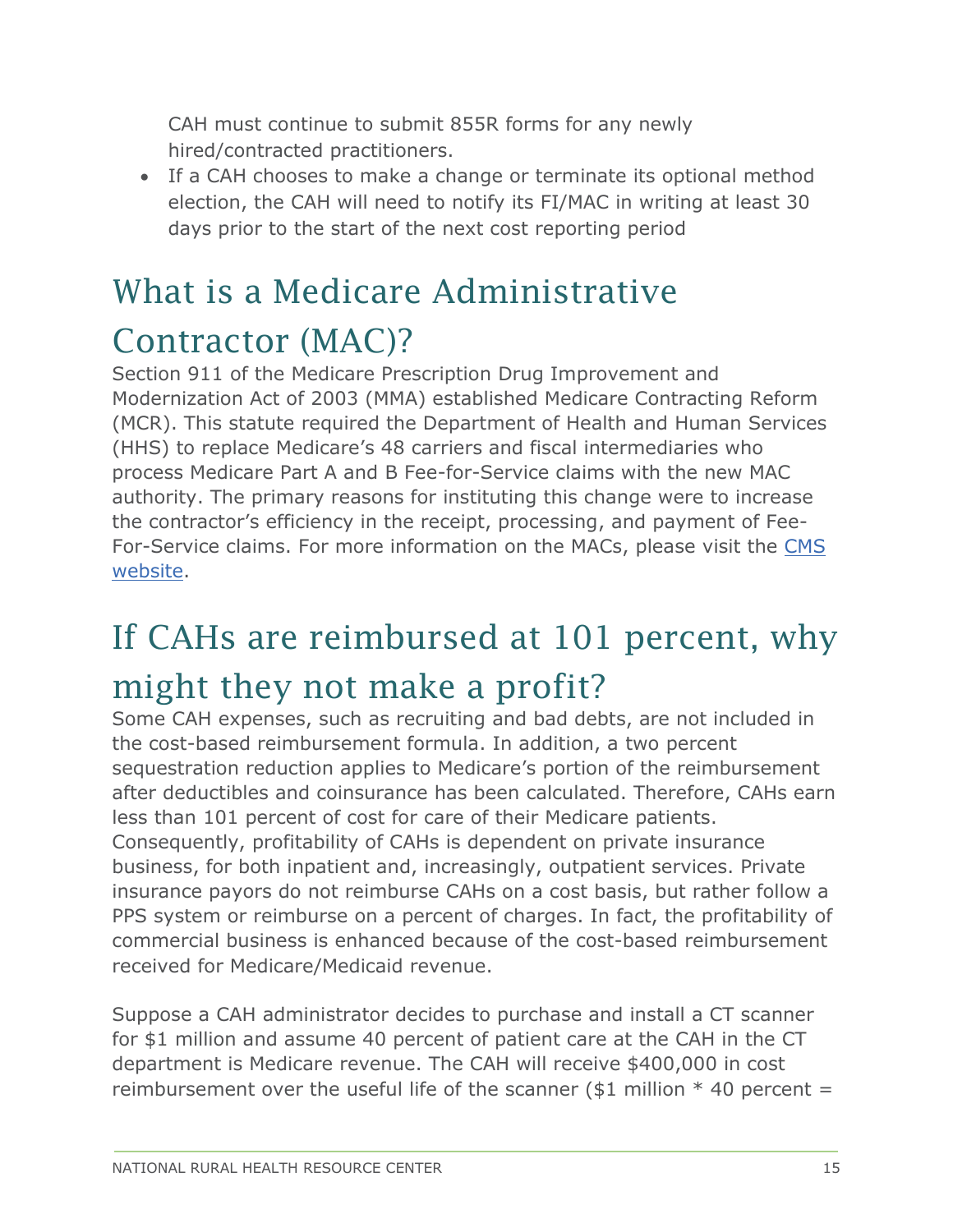\$400,000) from Medicare for their portion of this scanner used to serve patients. This reduces the hospital's remaining costs for the CT scanner to \$600,000. The use of the scanner from other patients would need to be available in order to offset the remaining costs based on overall demand.

It is often the challenge of rural health care providers to operate profitably with a patient population that is comprised of more Medicare and Medicaid business than urban providers. When performing financial assessments of CAHs, it is essential to evaluate both the proportion of private insurance business as well as the rates negotiated with the private payor.

#### <span id="page-15-0"></span>What is a hospital cost report?

The Medicare Cost Report is a financial document filed annually by all Medicare providers participating in the program, including hospitals, skilled nursing facilities, home health agencies, RHCs, federally qualified health centers (FQHC), hospice, renal dialysis, and home office. The Medicare Cost Report is submitted annually to CMS for settlement of costs relating to health care services rendered to Medicare beneficiaries. The Medicare Cost Report records: each institution's total costs and charges associated with providing services to all patients; the portion of those costs and charges allocated to Medicare patients; and the Medicare payments received.

The Medicare Cost Report must be filed with the FI/MAC within five months of fiscal year end of the CAH to achieve settlement of costs for health care services. Final settlement will equal the total reimbursable costs incurred by or on behalf of the CAH for furnishing covered care to the CAH's Medicare enrollees (less applicable deductible and coinsurance). Throughout the course of the year, the hospital receives interim payments from Medicare for its services. These payments are based on historical costs as claims are processed. At the end of the hospital's fiscal year, if the final settlement determination is greater than payments already made to the CAH through interim settlement, an underpayment will be declared, and CMS will make a lump-sum payment to the CAH. Conversely, if the final settlement determination is less than the total payment made, the CAH has been overpaid and CMS must recover the overpayment. This is like the filing of individual taxes each year, where a person will either owe money or be paid a refund from the state or federal government, based on estimated tax payments from the previous year. The above payment methodology illustrates the importance of up-to-date charges, billing and coding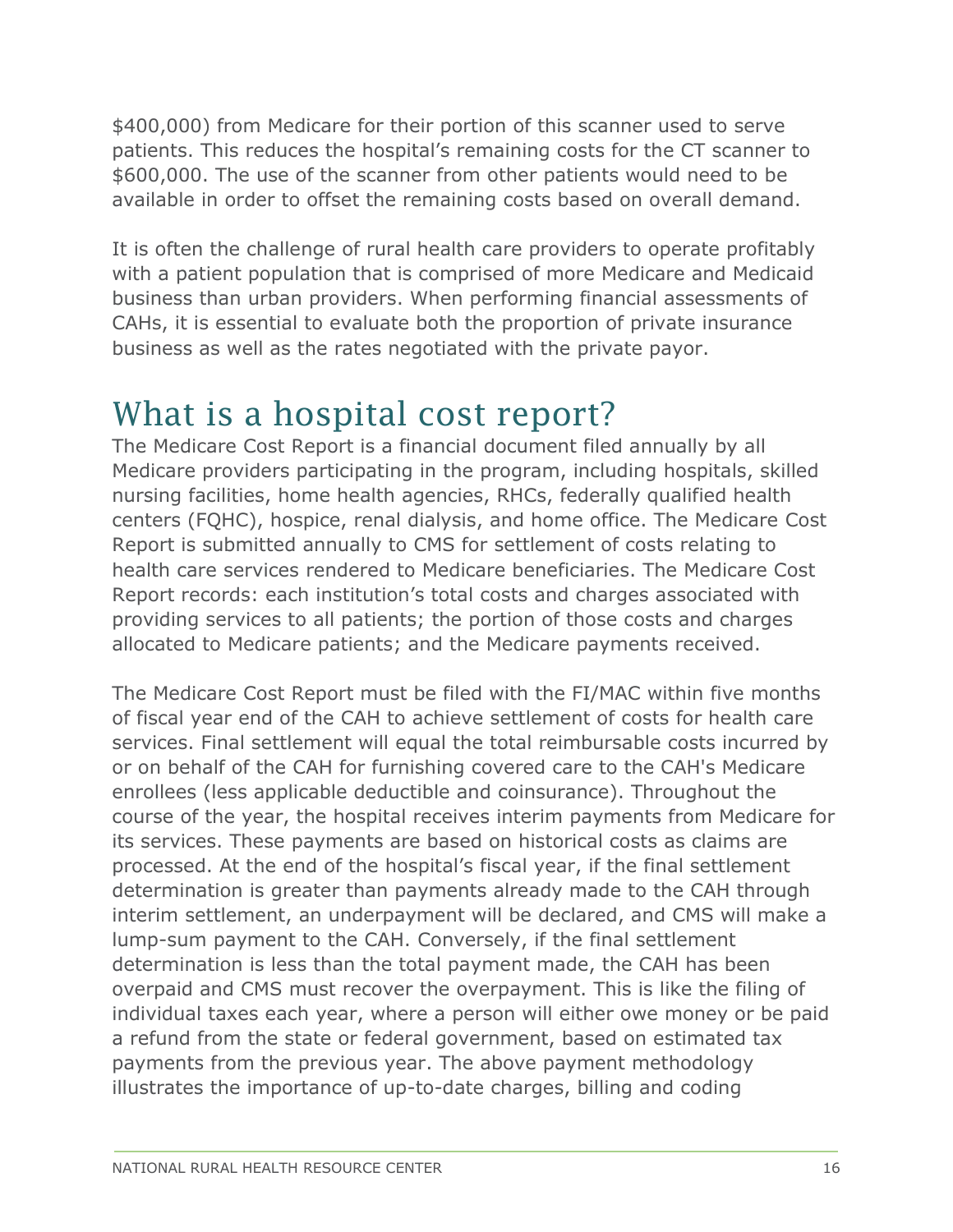methodologies, and cost reporting strategies for the hospital to ensure accuracy and maximize allowable payment.

### <span id="page-16-0"></span>If a CAH or PPS hospital has an RHC attached, how do they bill for those services and file their expenses?

The primary benefit of RHC status is enhanced reimbursement from Medicare and Medicaid. Medicare reimburses RHCs based on allowable and reasonable costs. There are two types of RHCs: independent RHCs and provider based RHCs. Provider based RHCs work as a department of another provider, such as a CAH, providing health care services to the same population. Independent RHCs, on the other hand, are not affiliated with other providers. There can be significant reimbursement implications associated with each type of designation; for example, independent RHCs are subject to a payment cap, whereas provider based RHCs are not subject to a payment cap if the parent entity is a hospital with fewer than 50 available acute care beds (not licensed beds). Provider based RHCs are reported on the main provider's cost report as a department of that provider. As a result, overhead is allocated to the RHC through the stepdown overhead allocation process in the same manner that impacts all of the provider's patient care service departments. Throughout the year, the RHC receives interim per visit payments based on past Medicare cost reports or other relevant information provided to CMS. At the end of the fiscal year, Medicare calculates the actual payments to be made to the RHC per the Medicare Cost Report. These payments are compared to the actual payments previously made to the RHC to determine if a payable is due to, or a receivable due from, the RHC.

## <span id="page-16-1"></span>CAH Finances

#### <span id="page-16-2"></span>What are the most important CAH financial indicators?

Financial indicators closely aligned with financial strength can be used to determine the financial status of a CAH. Financial indicators, often ratios,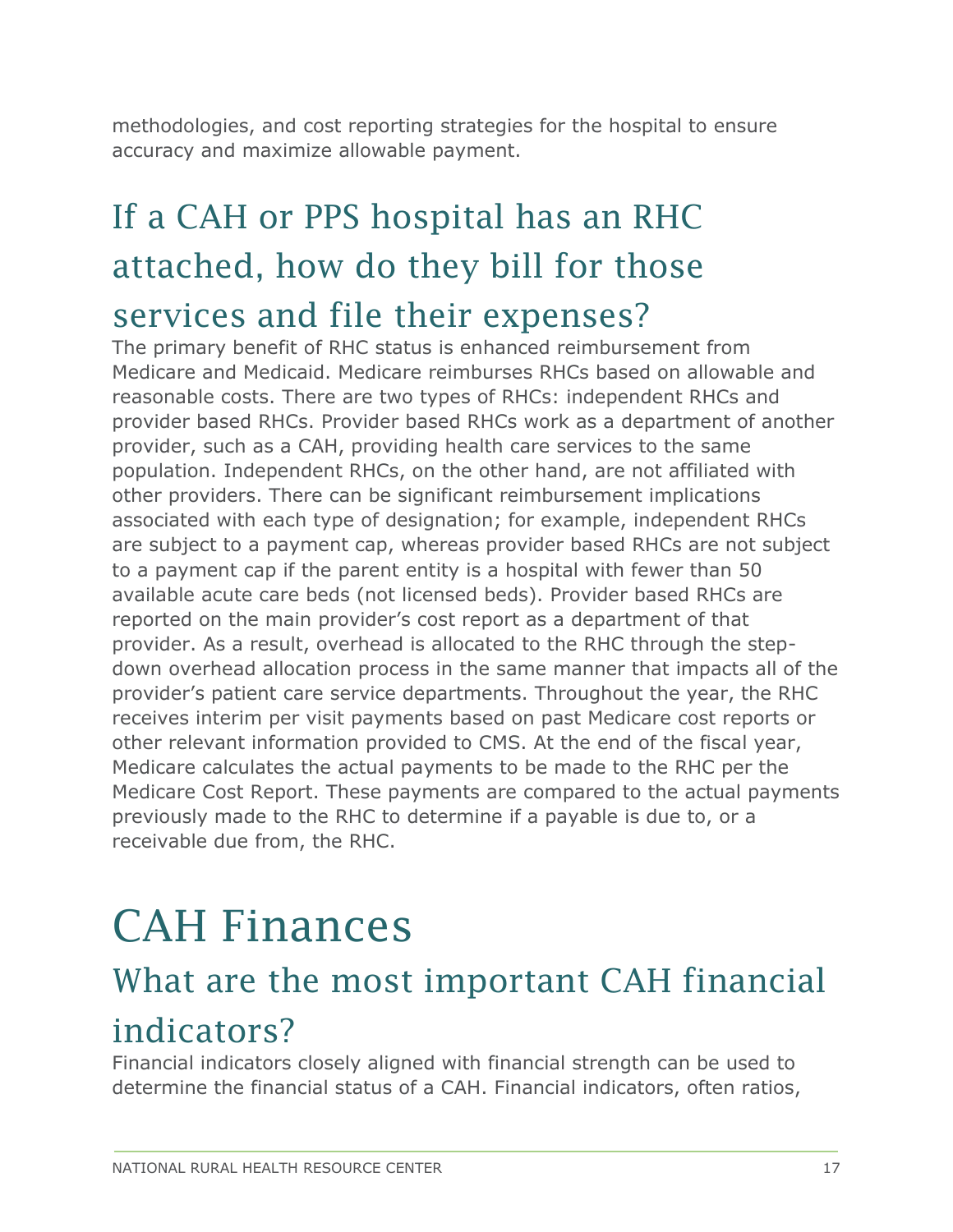combine line items from the balance sheet, statement of operations, and/or statement of cash flows in a meaningful way to help interpret strengths or weaknesses in operations or financing activities. Examining these ratios over time can help determine an organization's future trajectory or momentum.

In June 2012, a group of CAH financial experts met in Minneapolis, Minnesota at a CAH Financial Leadership Summit. Of the many identified financial ratios proven useful for assessing organizations financial conditions, the Summit participants identified the 10 most important indicators for evaluating CAH financial performance. [Table B](#page-17-0) displays each of these 10 indicators with the 2019 CAH US medians as listed in the *CAH Financial Indicators Report: Summary of Indicator Medians by State* updated by the Flex Monitoring Team in April 2020. Each indicator also notes if favorable values are trending above or below the median.

|                                   | <b>2019 US</b> | <b>Favorable</b> |
|-----------------------------------|----------------|------------------|
| <b>CAH Financial Indicator</b>    | <b>Median</b>  | <b>Trending</b>  |
| Days in Net Accounts Receivable   | 50.54          | Down             |
| Days in Gross Accounts Receivable | 47.57          | Down             |
| Days Cash on Hand                 | 71.23          | Up               |
| <b>Total Margin</b>               | 2.40%          | Up               |
| <b>Operating Margin</b>           | $0.072\%$      | Up               |
| Debt Service Coverage             | 3.95           | Up               |
| Salaries to Net Patient Revenue   | 45.39%         | Down             |
| Medicare Inpatient Payer Mix*     | 69.80%         | Down             |
| Average Age of Plant (years)      | 12.28          | Down             |
| Long Term Debt to Capitalization  | 29.97%         | Down             |

#### <span id="page-17-0"></span>**Table B. CAH Financial Indicator Medians, 2019**

\*Summit participants agreed Overall Payor Mix was a more comprehensive indicator of financial performance than Medicare Inpatient Payor Mix alone.

Source: Source: CAH Financial Indicators Report: Summary of 2019 Indicator Medians by State, April 2021

A definition, formula, and benchmarks for each of the 10 most important indicators of CAH financial performance is provided below. Each indicator also includes an example data table, which is meant to be used as a reference when calculating these ratios for a specific CAH. Sample data corresponds with the financial statements in the Appendix, including a balance sheet, statement of operations, and statement of cash flows. Many of the line items on the financial statements have a letter designation under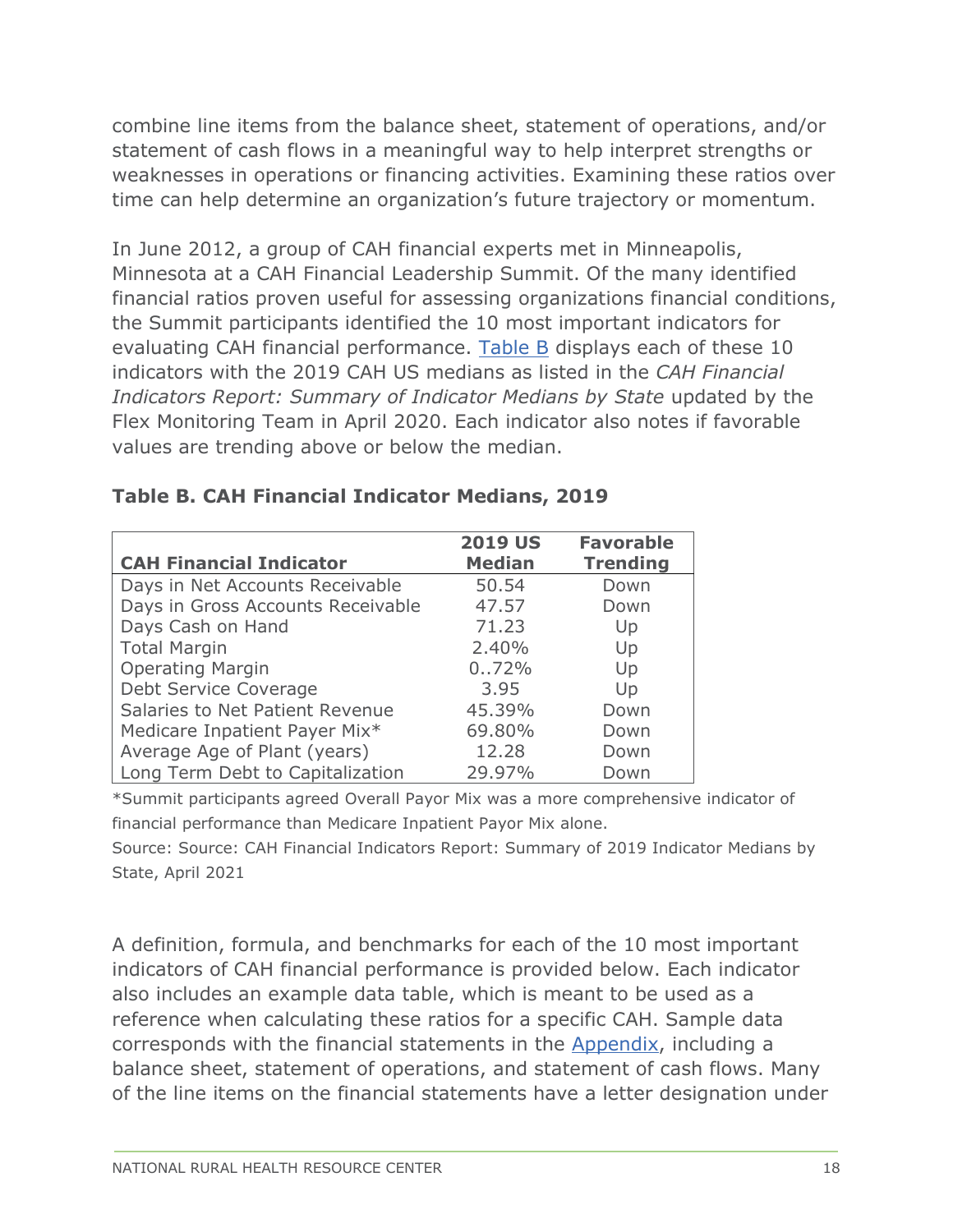the column titled "Row". These letters are referenced in the descriptions of the indicator calculations.

#### <span id="page-18-0"></span>Days in Net Accounts Receivable

Days in Net Accounts Receivable measures the number of days it takes an organization to collect its payments.

How values are calculated:

- Net Accounts Receivable: [Row B] [Row C]
- Net Patient Revenue: [Row Q]
- Days in Net Accounts Receivable: ([Row B] [Row C])  $\div$  ([Row Q]  $\div$ 365)

Example data:

|                                 | 2018      | 2019      | 2020      |
|---------------------------------|-----------|-----------|-----------|
| Net Accounts Receivable         | 771,000   | 802,000   | 778,000   |
| Net Patient Revenue             | 5,195,000 | 5,330,000 | 5,388,000 |
| Days in Net Accounts Receivable | 54.17     | 54.92     | 52.70     |

High values reflect a long collection period and indicate problems in the organization's business office with regards to billing or collecting payments. The ability to collect payments for services is increasingly difficult, but extremely important. Improvement in days in accounts receivable can mean hundreds of thousands of dollars in improvement in cash on hand. Common problems include out of date chargemasters, poor registration processes, and bad communication. Days in Accounts Receivable is a good measure of how the billing process is working and its efficiency, but it does not indicate the overall financial strength of the hospital. Favorable values are **below** the median and the 2019 CAH US Median = **50.54 days**. Reductions to accounts receivable will improve cash on hand.

#### <span id="page-18-1"></span>Days in Gross Accounts Receivable

Days in Gross Accounts Receivable tests the net days in accounts receivable with a goal of being the same amount of time as net days in accounts receivable.

How values are calculated: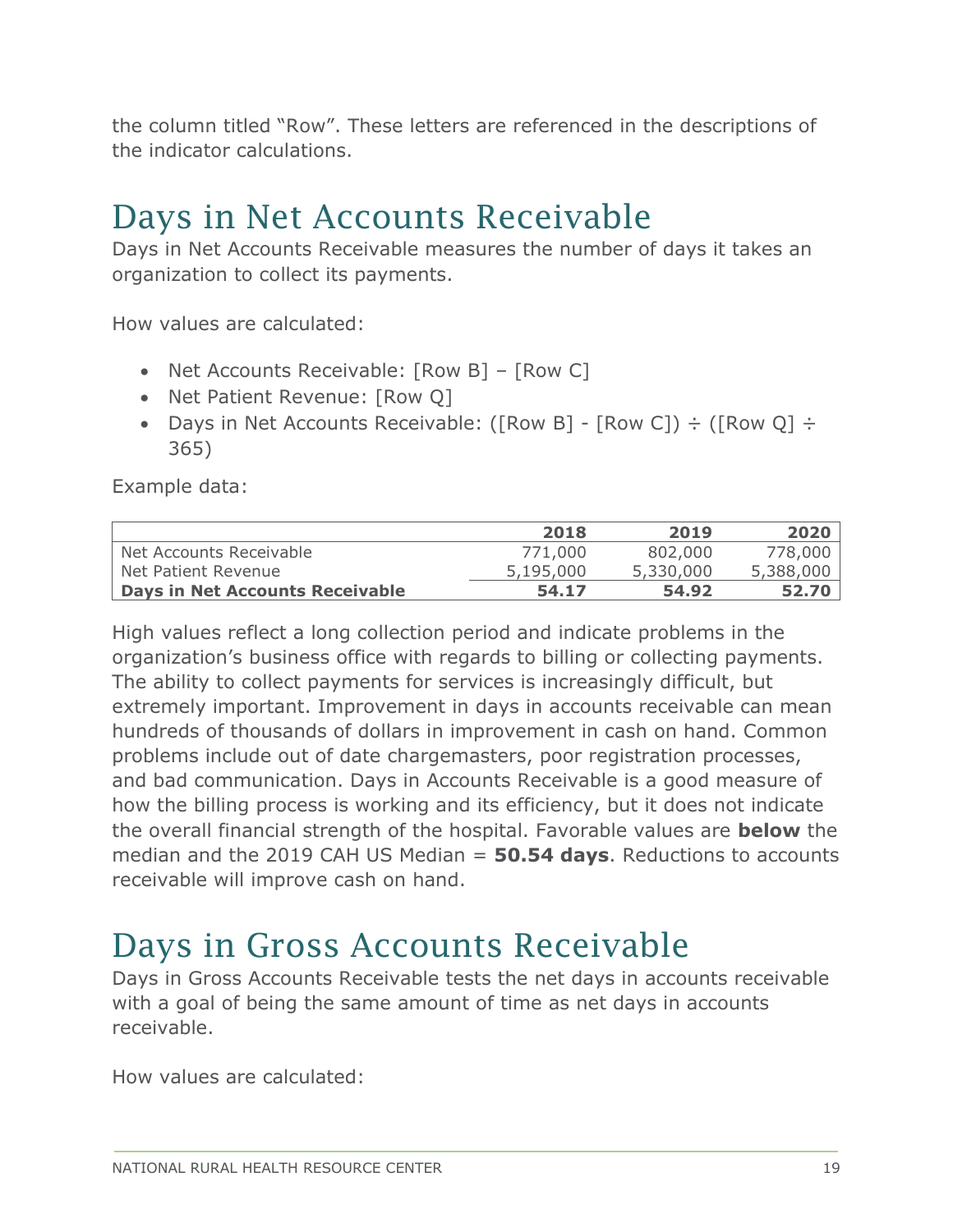- Gross Accounts Receivable: [Row B]
- Gross Revenue: [Row P]
- Days in Gross Accounts Receivable:  $[Row B] \div ([Row P] \div 365)$

Example data:

|                                        | 2018      | 2019      | 2020      |
|----------------------------------------|-----------|-----------|-----------|
| <sup>I</sup> Gross Accounts Receivable | 1,001,000 | 1,012,000 | 993,000   |
| l Gross Revenue                        | 6,395,000 | 6,460,000 | 6,503,000 |
| Days in Gross Accounts Receivable      | 57.13     | 57.18     | 55.74     |

Days in Gross Accounts Receivable is important to track and compare to net accounts receivable to assess the revenue cycle performance. Gross and net days are close in value in highly functioning business offices. Gross accounts receivable does not include any accounting adjustments which makes it a good measure of overall performance when compared to net days in accounts receivable. For example, if gross days are higher than net days, the organization's allowances (i.e., write offs) may require further analysis. Favorable values are **below** the median and the 2019 CAH US Median = **47.57 days**.

#### <span id="page-19-0"></span>Days Cash on Hand

Days Cash on Hand measures the number of days an organization could operate if no additional cash was collected or received. This reflects the organization's safety net relative to the size of the hospital's expenses.

How values are calculated:

- Cash and Temporary Investments: [Row A]
- Total Expenses: [Row X]
- Depreciation and Amortization: [Row U]
- Provision for Doubtful Accounts/Bad Debt: [Row W]
- Days Cash on Hand:  $[Row A] \div (([Row X] [Row U] [Row W]) \div$ 365)

Note: Provision for Doubtful Accounts/Bad Debt is only included in this equation if classified as an operating expense on the Income Statement.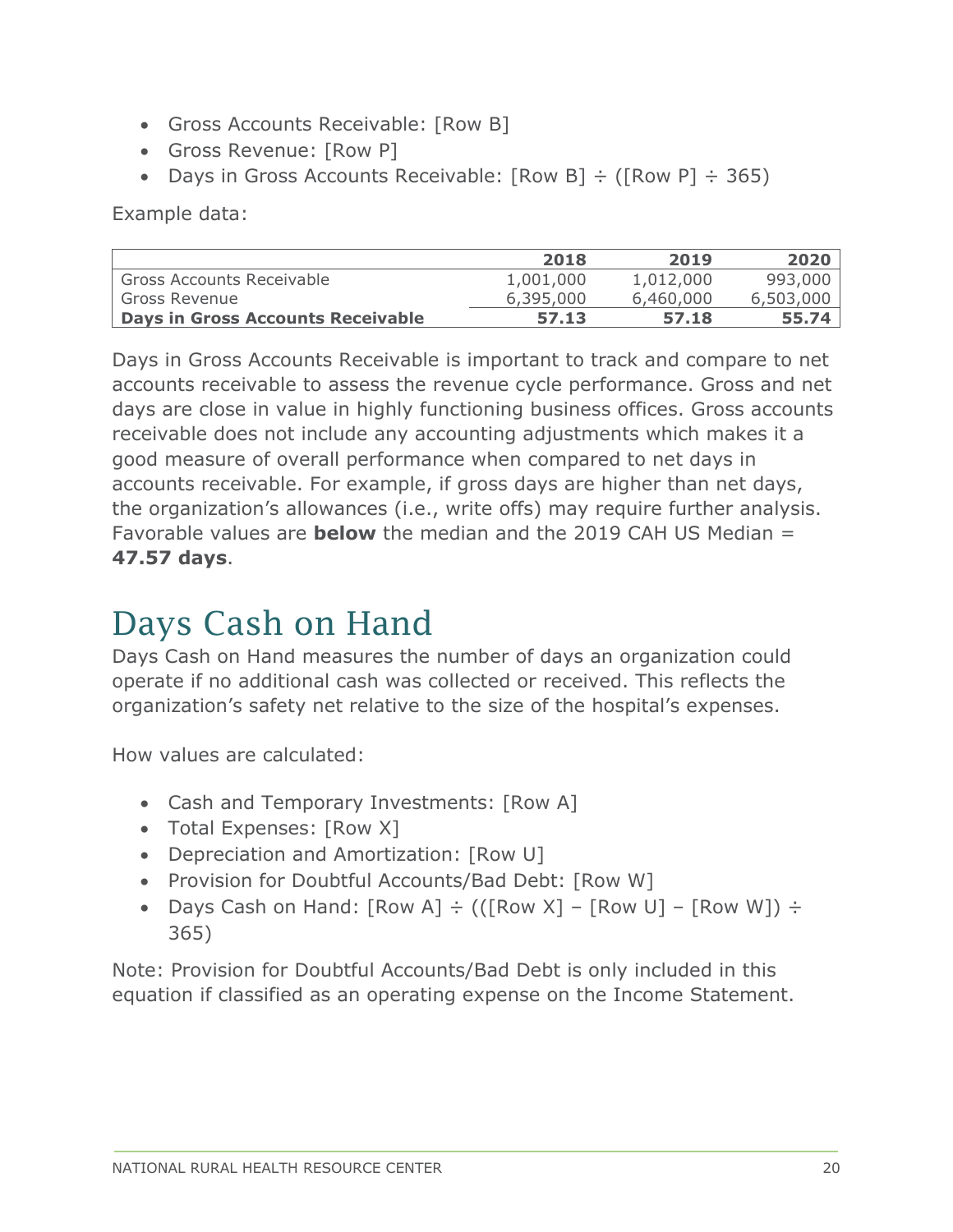Example data:

|                                | 2018      | 2019      | 2020      |
|--------------------------------|-----------|-----------|-----------|
| Cash and Temporary Investments | 1,120,000 | 1,280,000 | 1,831,000 |
| <b>Total Expenses</b>          | 5,688,000 | 5,747,000 | 5,817,000 |
| Depreciation and Amortization  | 229,000   | 218,000   | 211,000   |
| Bad Debt                       | 102,000   | 107,000   | 126,000   |
| <b>Days Cash on Hand</b>       | 76.31     | 86.17     | 121.96    |

Lending organizations view this ratio as critical in the assessment of a project's feasibility, as it represents the amount of dollars readily available to meet short term obligations and make debt payments, should an organization experience short term financial distress. Favorable values are **above** the median and the 2019 CAH US Median = **71.23 days**.

#### <span id="page-20-0"></span>Total Margin

Total Margin measures the control of expenses relative to revenues.

How values are calculated:

- Change in Net Assets: [Row Z]
- Total Revenue: [Row S]
- Total Margin:  $[Row Z] \div [Row S]$

Example data:

|                      | 2018      | 2019      | 2020      |
|----------------------|-----------|-----------|-----------|
| Change in Net Assets | 64,000    | 87,000    | 159,000   |
| Total Revenue        | 5,752,000 | 5,834,000 | 5,976,000 |
| Total Margin         | 1.11%     | 1.49%     | $2.66\%$  |

Total Margin indicates the organization's overall profit. It is important to note that organizations need at least a small measure of profit to reinvest in their facilities, staff, and infrastructure. Consistently negative total margins may eventually lead to hospital closure. While Total Margin is a good indicator of financial strength, it is important to look at operating margin as well. An organization might have a high Total Margin ratio if, for example, it is the recipient of non-operating sources of revenue, such as a county subsidy to provide quality health care to indigent residents. Margin driven by supplemental funding sources may be at risk with more pressure on local and county governmental budgets, for example. Favorable values are **above** the median and the 2019 CAH US Median = **2.40 percent**.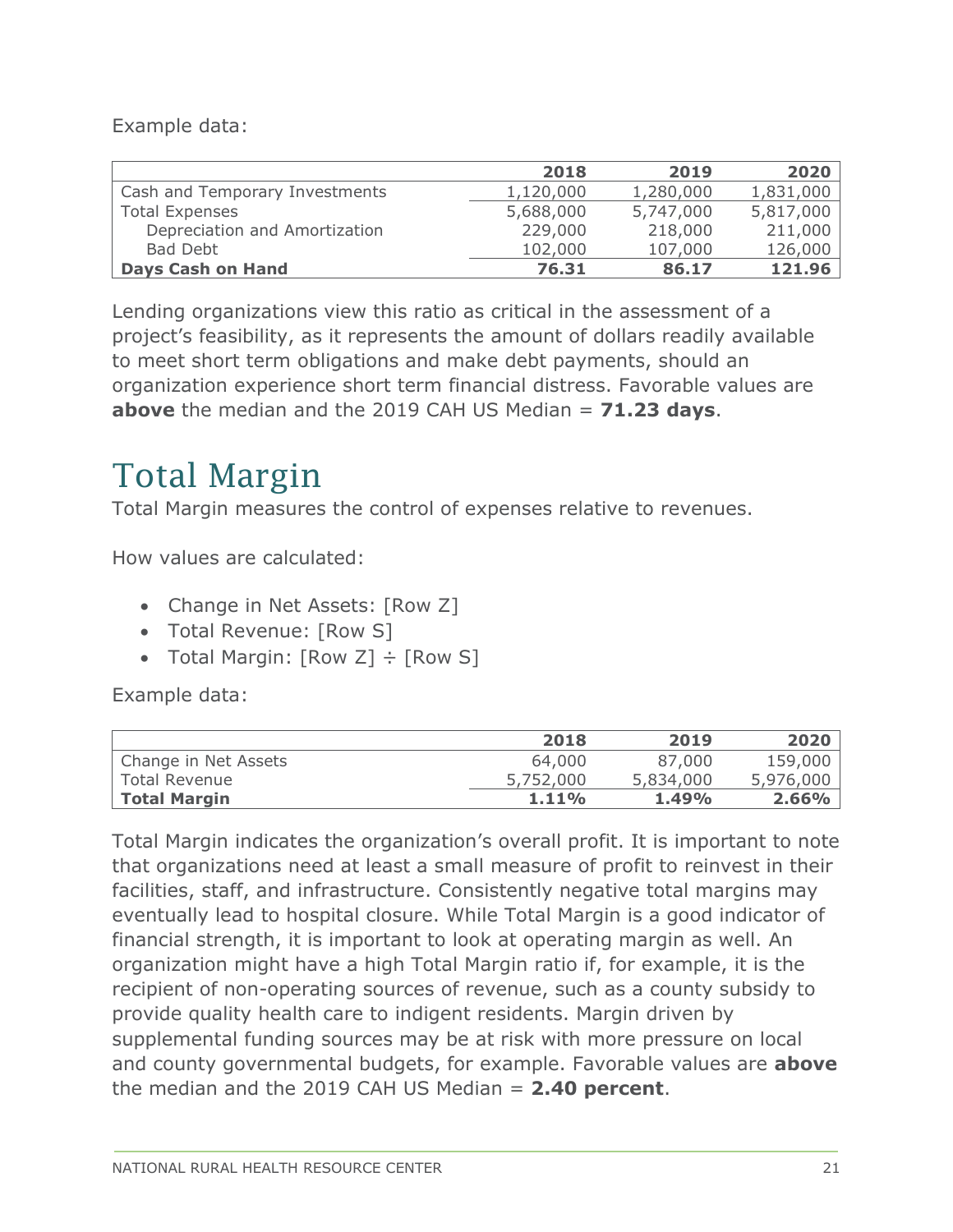### <span id="page-21-0"></span>Operating Margin

Operating Margin measures the control of operating expenses relative to operating revenues related to patient care. Operating expenses are all expenses incurred from the hospital in delivering services. Examples are salaries and benefits, purchased services, depreciation and amortization, supplies, interest expense, professional fees, and bad debt expense.

How values are calculated:

- Net Operating Income: [Row R] [Row X]
- Total Operating Income: [Row R]
- Operating Margin: ([Row R] [Row X])  $\div$  [Row R]

Example data:

|                               | 2018      | 2019      | 2020      |
|-------------------------------|-----------|-----------|-----------|
| Net Operating Income          | $-7.000$  | 10,000    | 63,000    |
| <b>Total Operating Income</b> | 5,681,000 | 5,757,000 | 5,880,000 |
| <b>Operating Margin</b>       | $-0.12%$  | 0.17%     | 1.07%     |

This measure reflects the overall performance on the CAH's core business: providing patient care. It is important to note that it takes into account the deductions from revenue, such as contractual allowances, bad debt, and charity care. Favorable values are **above** the median and the 2019 CAH US Median = **0.72 percent**.

#### <span id="page-21-1"></span>Debt Service Coverage Ratio

Debt Service Coverage Ratio measures the ability to pay obligations related to long-term debt.

How values are calculated:

- Change in Net Assets: [Row Z]
- Interest: [Row V]
- Depreciation and Amortization: [Row U]
- Repayment of Debt (Principal Payments): [Row AA]
- Interest Paid on Long Term Debt (Interest Payments): [Row BB]
- Debt Service Coverage Ratio: ( $[Row Z] + [Row V] + [Row U]$ ) ÷ ( $[Row$  $AA$ ] + [Row BB])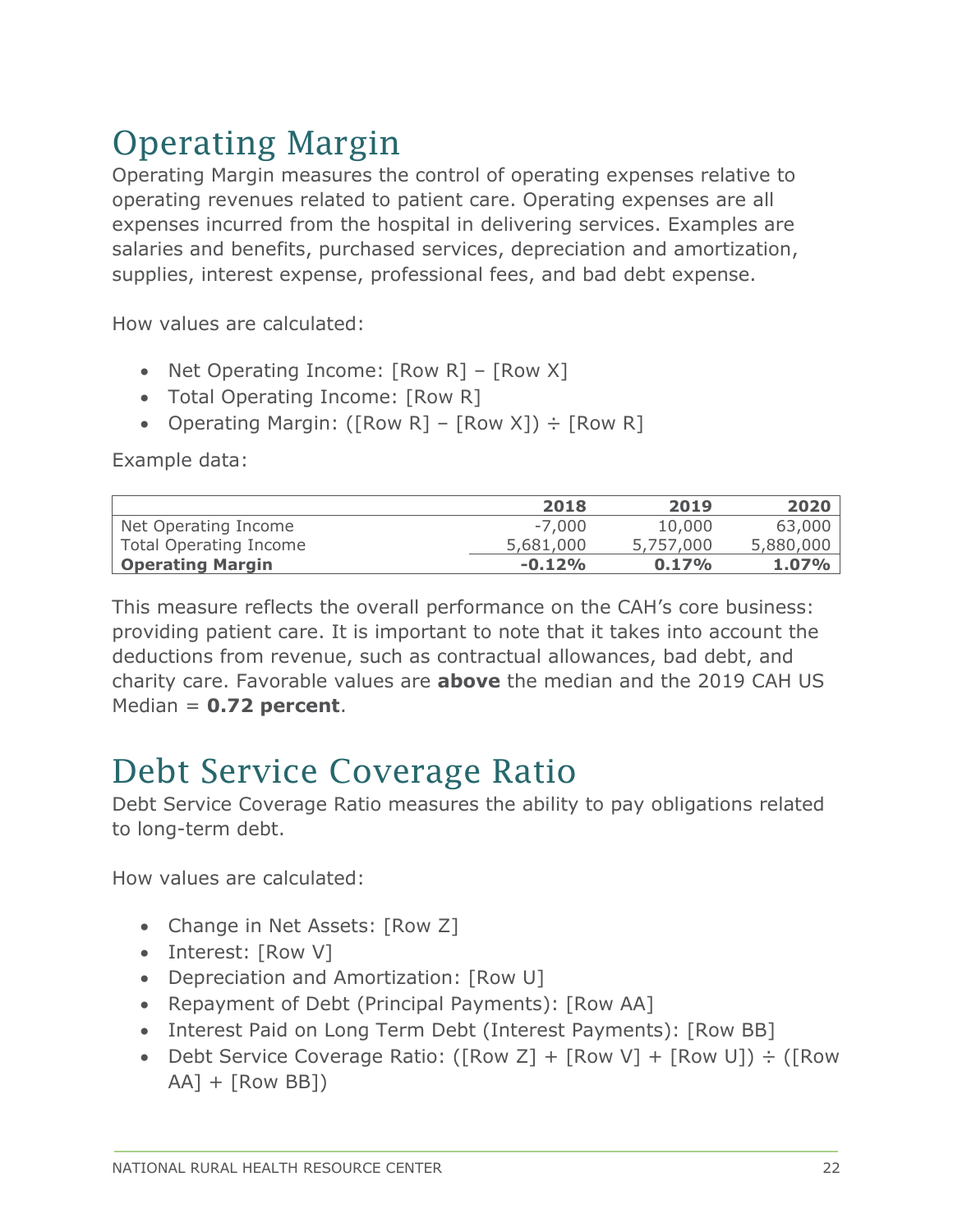Example data:

|                                    | 2018    | 2019    | 2020    |
|------------------------------------|---------|---------|---------|
| Change in Net Assets               | 64,000  | 87,000  | 159,000 |
| Interest                           | 28,000  | 17,000  | 13,000  |
| Depreciation and Amortization      | 229,000 | 218,000 | 211,000 |
| Principal Payments                 | 169,000 | 145,000 | 90,000  |
| <b>Interest Payments</b>           | 28,000  | 17,000  | 10,000  |
| <b>Debt Service Coverage Ratio</b> | 1.63    | 1.99    | 3.83    |

The measure reflects the availability of capital after debt obligations have been satisfied. The debt service coverage represents a key ratio in determining the ability of an organization to take on additional debt, whether for information technology (IT), equipment, or a building project. The higher the value of the debt service coverage ratio, the greater the cushion to repay outstanding debt or take on additional obligations. Favorable values are **above** the median and the 2019 CAH US Median = **3.95**.

#### <span id="page-22-0"></span>Salaries to Net Patient Revenue

Salaries to Net Patient Revenue measures labor costs relative to the generation of operating revenue from patient care.

How values are calculated:

- Salaries: [Row T]
- Net Patient Revenue: [Row Q]
- Salaries to Net Patient Revenue:  $[Row T] \div [Row Q]$

Example data:

|                                        | 2018      | 2019      | 2020          |
|----------------------------------------|-----------|-----------|---------------|
| <b>Salaries</b>                        | 2,895,000 | 2,908,000 | 2,958,000     |
| Net Patient Revenue                    | 5,195,000 | 5,330,000 | 5,388,000     |
| <b>Salaries to Net Patient Revenue</b> | 55.73%    | 54.56%    | <b>54.90%</b> |

Salaries are a major part of the expense structure and require close management. Reviewing the costs can help a CAH assess its staffing efficiency. Overstaffing can reduce overall hospital profitability. Closely monitoring salaries to net patient revenue and improving efficiencies can improve financial performance. Favorable values are **below** the median and the 2019 CAH US Median = **45.39 percent**.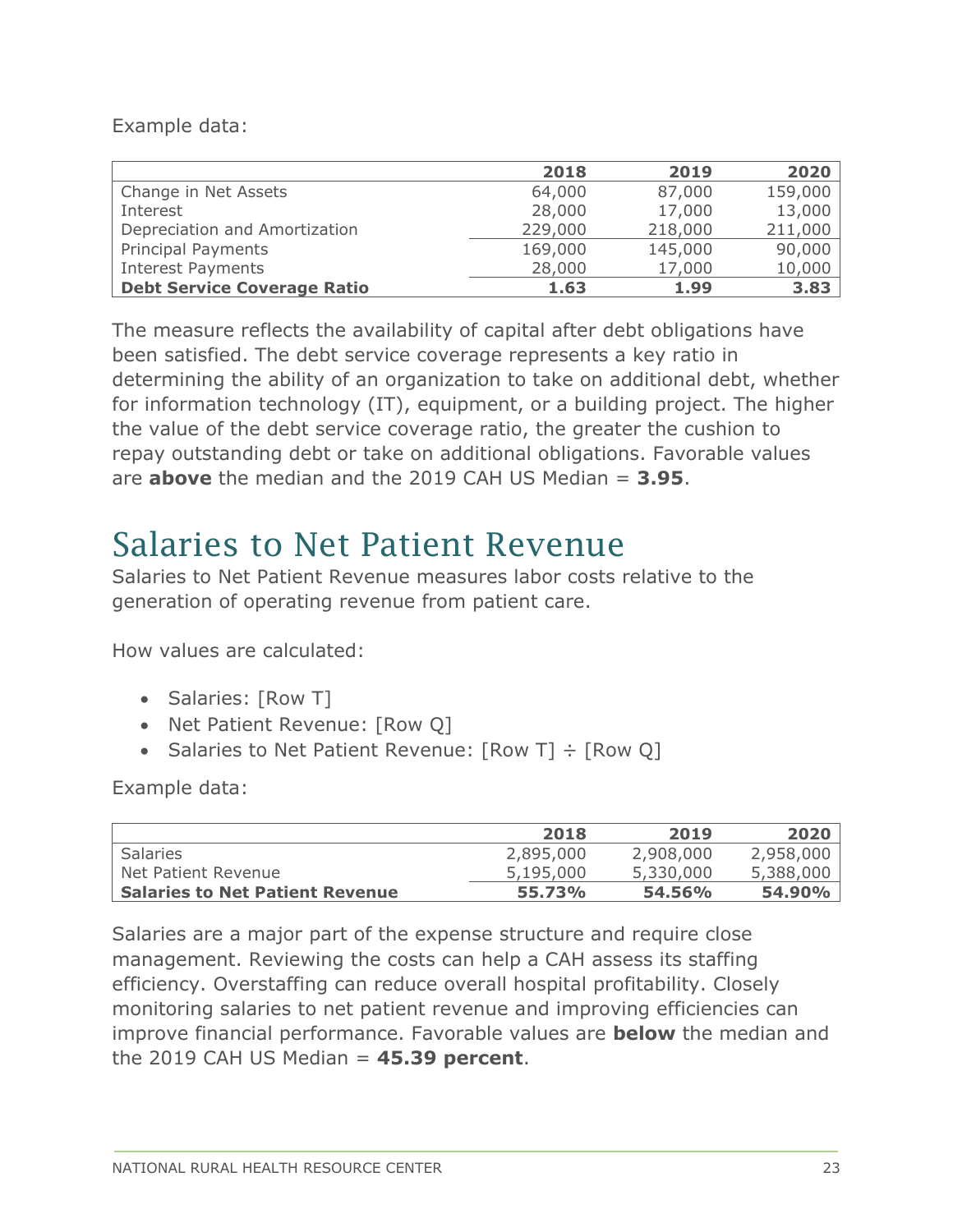#### <span id="page-23-0"></span>Payer Mix Percentage

Payer Mix Percentage is the proportion of patients represented by each payer type. As displayed below, inpatient and outpatient payer mix are calculated differently.

<span id="page-23-1"></span>Inpatient Payer Mix measures the percentage of total inpatient days that are provided to patients of each payer type. The 2019 CAH US Median for Medicare inpatient payer mix was **69.80 percent**. Favorable values are **below** the median.

> Inpatient Days for Payer Total Inpatient Days − Nursery Bed Days − Nursing Facility Swing Days

<span id="page-23-2"></span>Outpatient Payer Mix measures the percentage of total outpatient charges that are for patients of each payer type.

> Outpatient Charges for Payer Total Outpatient Charges

Payer mix percentages are particularly important in estimating provider revenue because the final reimbursement amount for any patient ultimately depends on the payment source. For CAHs, reimbursement for Medicare is 101 percent of costs. Real costs for Medicare patients are already below 100 percent since some costs, such as physician recruiting, are not reimbursed by Medicare (see Table A - "Allowable Costs in CAH"). The only alternative source of profits is providing services to privately insured patients. It is often the challenge of rural health care providers to operate profitably with a patient population that is comprised of more Medicare and Medicaid business than urban providers.

#### <span id="page-23-3"></span>Average Age of Plant

Average Age of Plant measures the average age in years of the buildings and equipment of an organization.

How values are calculated:

• Accumulated Depreciation: [Row E]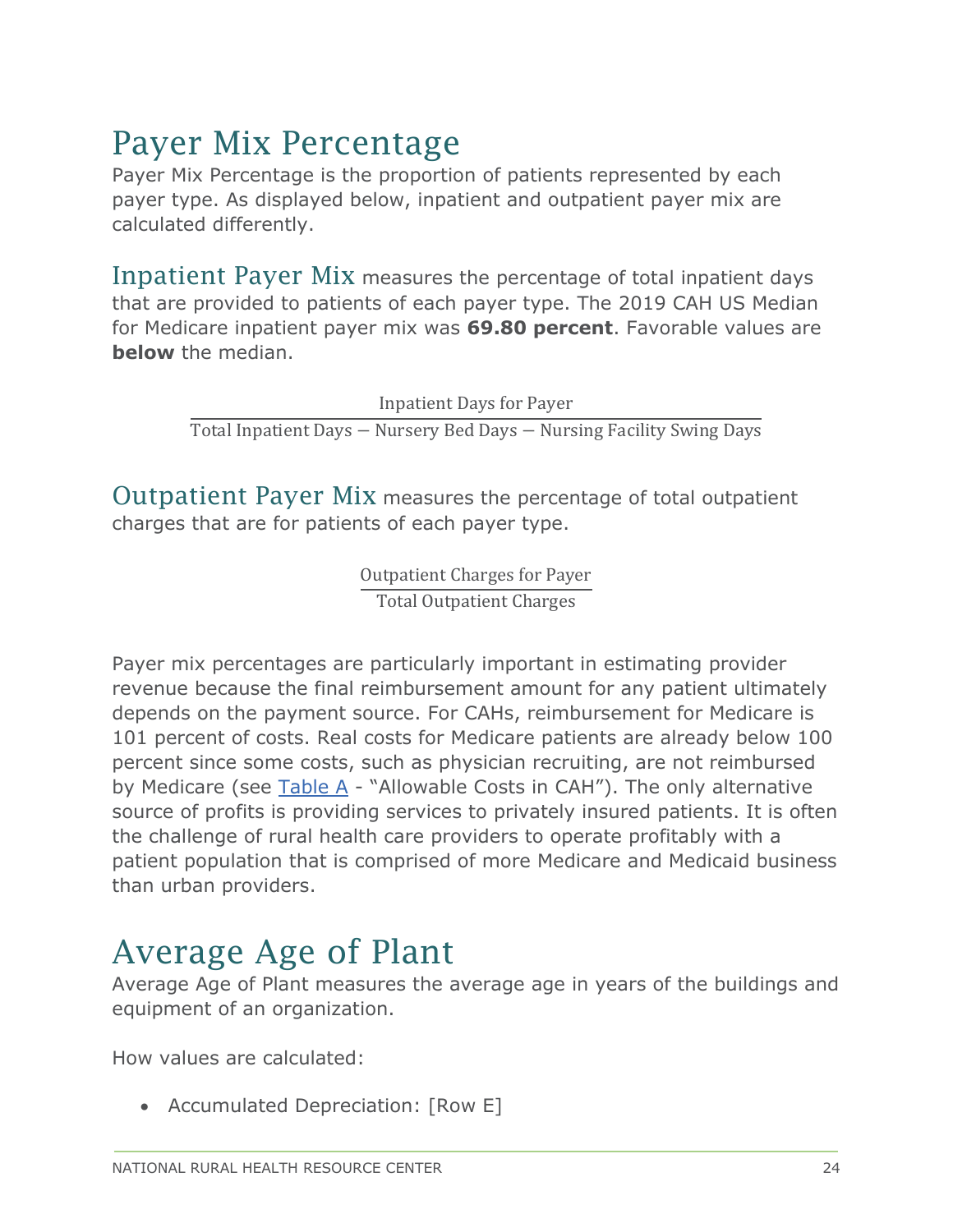- Depreciation and Amortization: [Row U]
- Salaries to Net Patient Revenue:  $[Row E] \div [Row U]$

Example data:

|                                 | 2018      | 2019      | 2020      |
|---------------------------------|-----------|-----------|-----------|
| <b>Accumulated Depreciation</b> | 1,874,000 | 1,755,000 | 1,896,000 |
| Depreciation Expense            | 229,000   | 218,000   | 211,000   |
| <b>Average Age of Plant</b>     | 8.18      | 8.05      | 8.99      |

CAHs often fail to improve or rebuild their facilities. The status of newer facilities has been shown to have a positive effect on financial performance and on the recruitment and retention of physicians and staff. Average age of plant is a good indicator of distress with older hospitals having greater problems. Lower, decreasing values indicate a newer facility or more frequent reinvestments in buildings or equipment over time. Favorable values are **below** the median and the 2019 CAH US Median = **12.28 years**.

### <span id="page-24-0"></span>Long Term Debt to Capitalization

Long Term Debt to Capitalization measures the percentage of net assets (or equity) that is debt.

How values are calculated:

- Long Term Debt, Net of Current Portion: [Row K]
- Net Assets Accumulated Earnings (Deficit): [Row M]
- Long Term Debt to Capitalization:  $[Row K] \div ([Row K] + [Row M])$

Example data:

|                                  | 2018      | 2019      | 2020      |
|----------------------------------|-----------|-----------|-----------|
| <sup>I</sup> Long Term Debt      | 186,000   | 183,000   | 178,000   |
| Net Assets                       | 1,835,000 | 2,173,000 | 2,694,000 |
| Long Term Debt to Capitalization | 9.20%     | 7.77%     | 6.20%     |

This ratio measures the amount of capital that is financed with debt, which is important to lenders for long term viability. Higher values signify a riskier situation and indicate that a hospital may have a harder time sustaining debt payments in the future and/or getting financing from lenders. Favorable values are **below** the median and the 2019 CAH US Median = **29.97 percent**.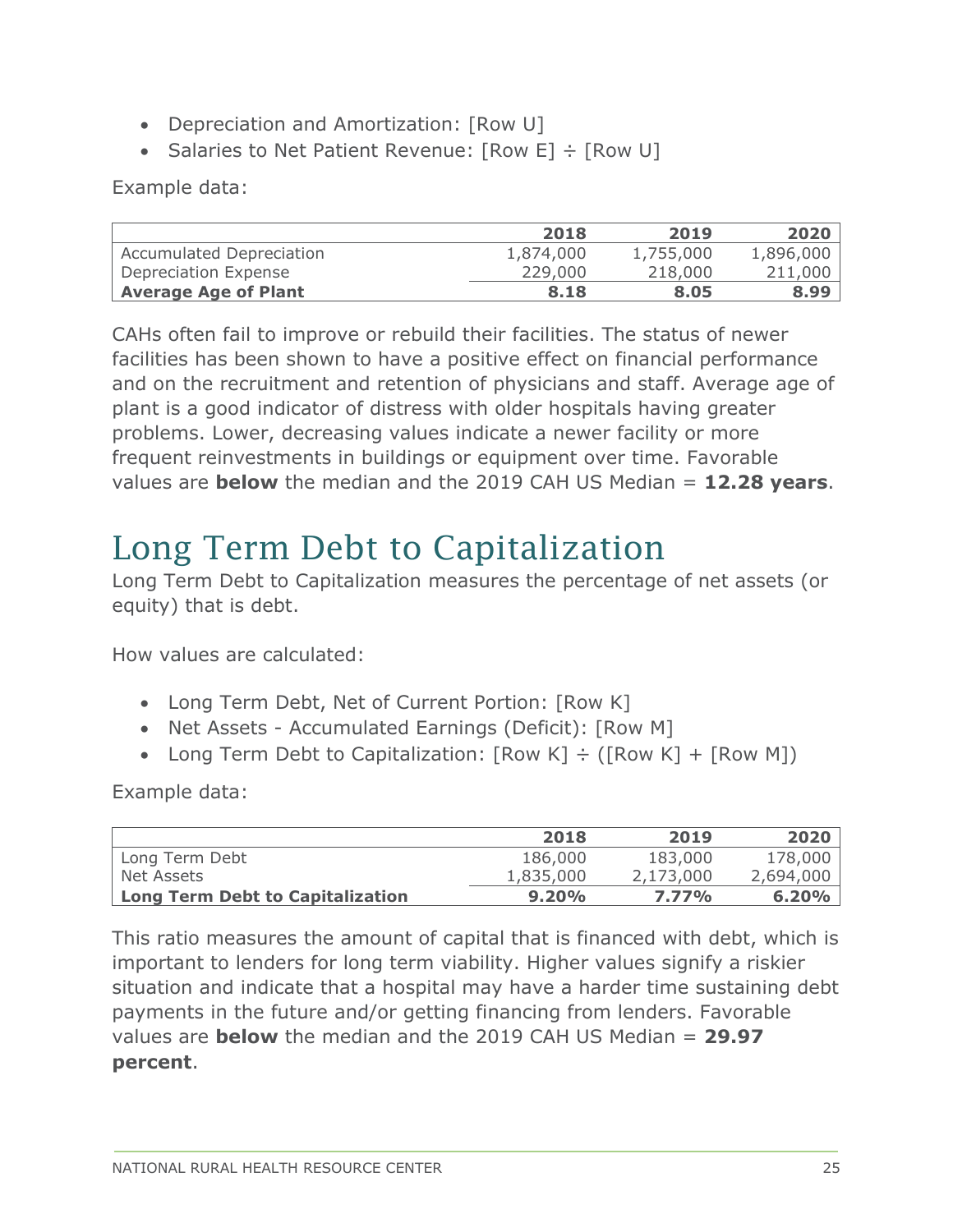### <span id="page-25-0"></span>Is there a model for predicting CAH financial distress?

The Financial Distress Index was developed by researchers from the North Carolina Rural Health Research and Policy Analysis Center at University of North Carolina at Chapel Hill. A well-functioning prediction model, such as this, can be used as an early warning system to identify hospitals at increased risk of facing financial distress. State Flex Programs, CAH CEOs, and boards reviewing the model could identify areas of particular distress and develop strategies, or interventions, to improve financial performance. To view more information about the prediction of financial distress among rural hospitals, please visit the [Rural Health Research](https://www.ruralhealthresearch.org/publications/998) website.

Today's characteristics (recent financial performance and measures of a market in which a hospital operates) are used to assign CAHs to one of four risk levels that predict whether a CAH will be in financial distress two years later. Many financial performance and market characteristics were considered for inclusion. The final model was selected due to its ability to predict performance in a straightforward manner. Variables used in the model are noted below in Tables [C,](#page-25-1) [D,](#page-26-1) [E,](#page-26-2) and [F.](#page-26-3)

The model separates hospitals into risk of financial distress categories. Financial distress events include:

- Unprofitability
- Equity decline
- Insolvency
- Closure

<span id="page-25-1"></span>Accurate assignment of hospitals to categories that reflect low, mid-low, mid-high, and high risk of financial distress can provide an effective early warning system to CAHs, allowing CAH Administrators and state Medicare Flex Program Coordinators to target efforts to those at higher risk.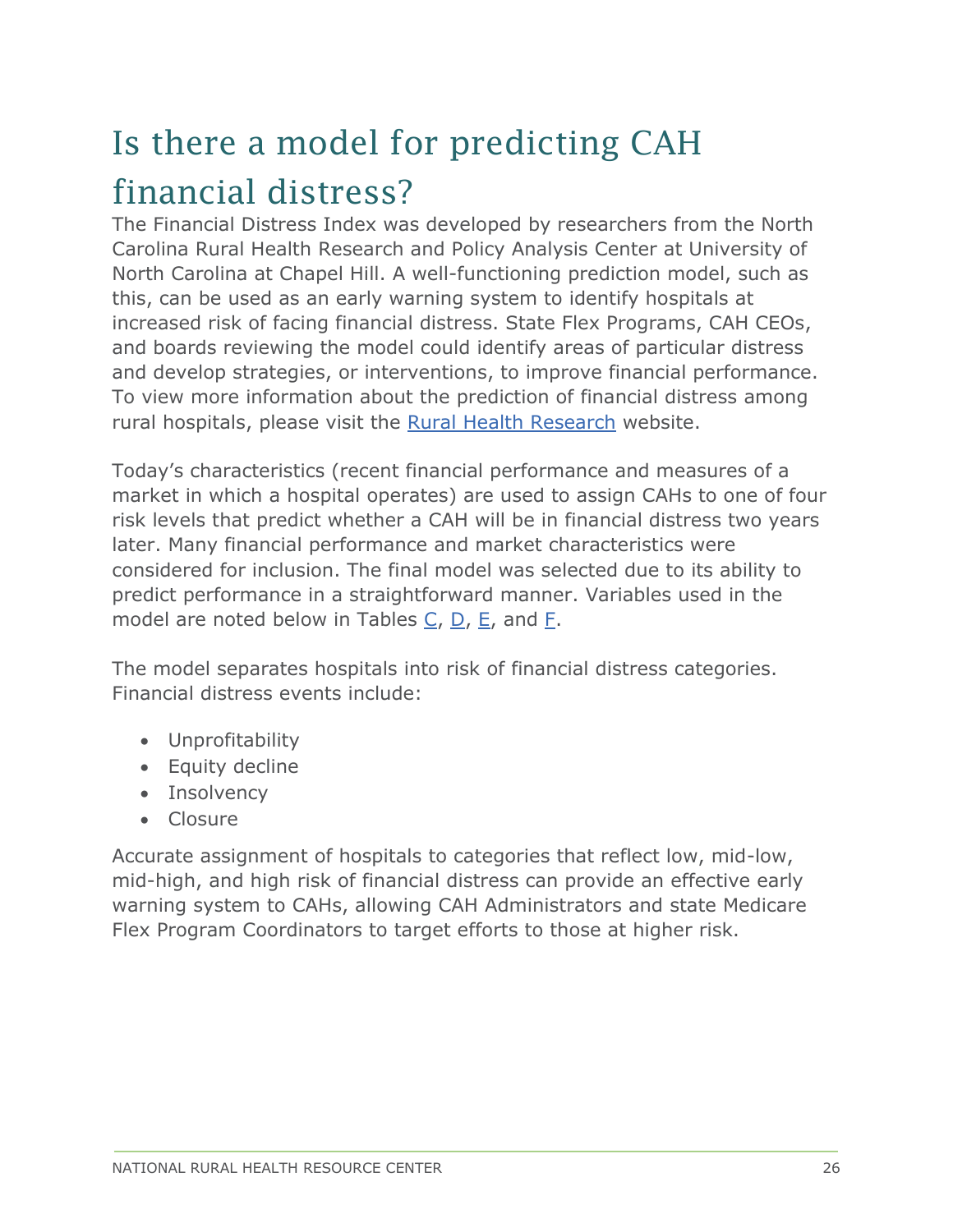**Table C. Descriptive Measures of Variables Included in Prediction of Financial Distress among Rural Hospitals, Financial Performance**

| <b>Variable</b> | <b>Description</b>                             |
|-----------------|------------------------------------------------|
| Profitability   | Total margin; two-year change in total margin  |
| Reinvestment    | Retained earnings as a percent of total assets |
| Benchmark       | Percent of benchmarks met over two years       |
| performance     |                                                |

#### <span id="page-26-1"></span>**Table D. Descriptive Measures of Variables Included in Prediction of Financial Distress among Rural Hospitals, Government Reimbursement**

| <i>Nariable</i> | <b>Description</b>             |
|-----------------|--------------------------------|
| Medicare        | CAH status                     |
| Medicaid        | Medicaid to Medicare fee index |

#### <span id="page-26-2"></span>**Table E. Descriptive Measures of Variables Included in Prediction of Financial Distress among Rural Hospitals, Hospital Characteristics**

| Variable    | <b>Description</b>                    |
|-------------|---------------------------------------|
| Ownership   | Government/not-for-profit, for-profit |
| <b>Size</b> | Net patient revenue (millions)        |

#### <span id="page-26-3"></span>**Table F. Descriptive Measures of Variables Included in Prediction of Financial Distress among Rural Hospitals, Market Characteristics**

| <b>Variable</b>           | <b>Description</b>                                   |
|---------------------------|------------------------------------------------------|
| Competition               | Log of miles to nearest hospital more than 100 beds; |
|                           | market share $(<25\%)$                               |
| <b>Economic Condition</b> | Log of poverty rate in the market area               |
| Market Size               | Log of population in the market area                 |

### <span id="page-26-0"></span>Where can I find information about the

#### financial performance of CAHs in my state?

The Flex Monitoring Team has created a login protected online tool called the *Critical Access Hospital Measurement and Performance Assessment System* (CAHMPAS). CAHMPAS is available to CAH executives, state Flex Programs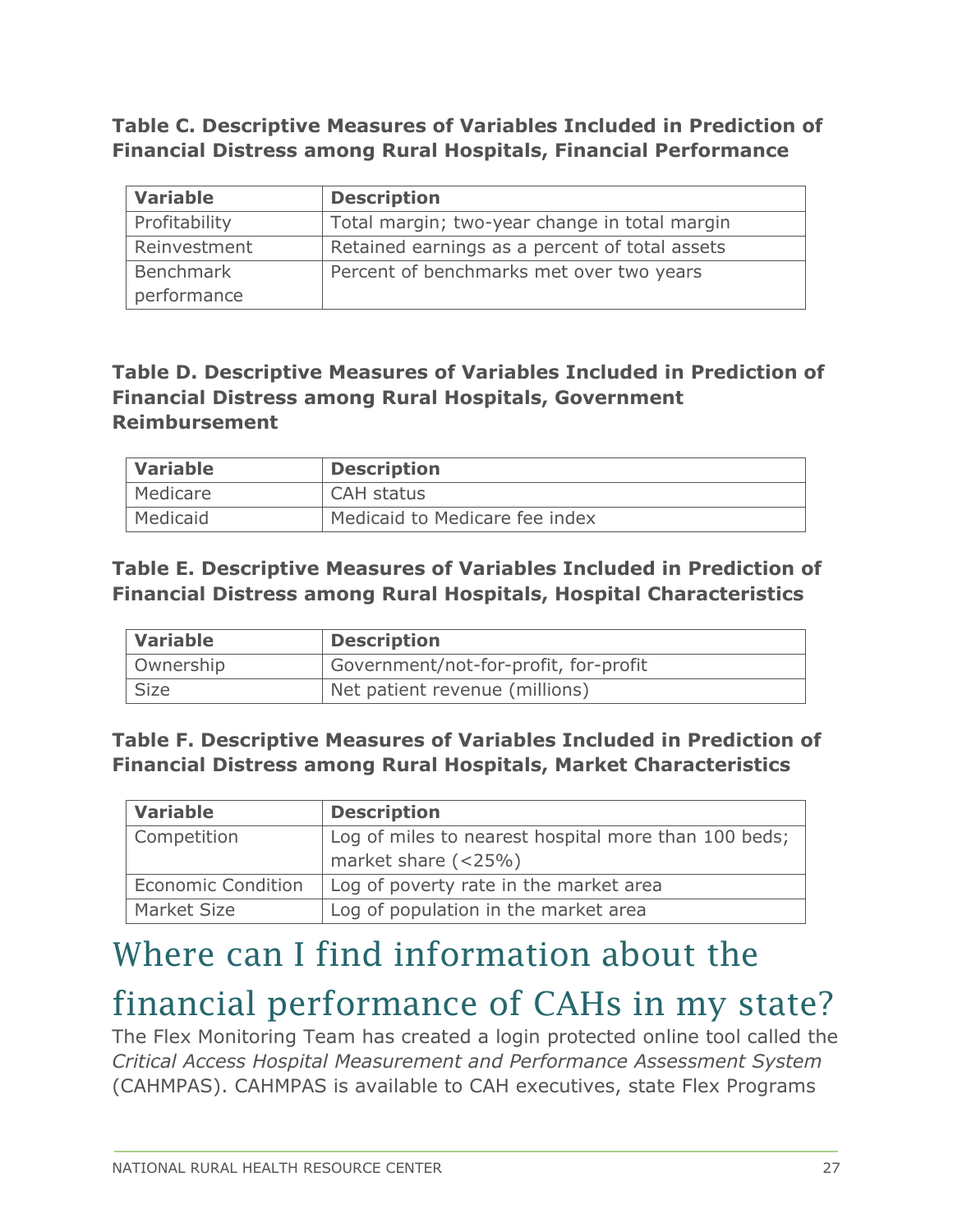and federal staff to explore the financial, quality, and community-benefit performance of CAHs. CAHMPAS provides graphs and data, which allows comparison of CAH performance for various measures across user-defined groups: by location, net patient revenue, or other factors. CAHMPAS includes a variety of metrics and allows CAHs to compare their financial performance to peer facilities. For more information visit the [Flex Monitoring](http://www.flexmonitoring.org/cahmpas/) website.

The Flex Monitoring Team has also released primers, a presentation template and a calculator spreadsheet to support communication of the CAH financial data. The primer documents explain the measure calculations and offer insights regarding the roles each measure plays in assessing a hospital's financial health. The presentation temple is an editable PowerPoint file for CAHs to use in presenting their own CAH financial data to others. The calculator spreadsheet is an Excel file that enables CAHs to verify the Flex Monitoring Team's calculations and calculate more recent financial indicators using data on hand. Use the calculator spreadsheet on the [Flex Monitoring](https://www.flexmonitoring.org/tool/cah-financial-indicators-primer-and-calculator-resources)  [Team](https://www.flexmonitoring.org/tool/cah-financial-indicators-primer-and-calculator-resources) website.

## <span id="page-27-0"></span>Improving CAH Financial

### Performance

#### <span id="page-27-1"></span>What interventions can CAHs use to

#### improve their financial performance?

The 2012 CAH Financial Leadership Summit identified several important financial interventions that historically have been associated with improved financial performance. They include:

- Cost report review and strategy
- Strategic, financial, and operational assessments
- Revenue cycle management
- Physician practice management assessments
- Lean process improvement training
- Financial education for CAH department managers
- Financial education for CAH boards
- Pooling Small Rural Hospital Improvement Program (SHIP) dollars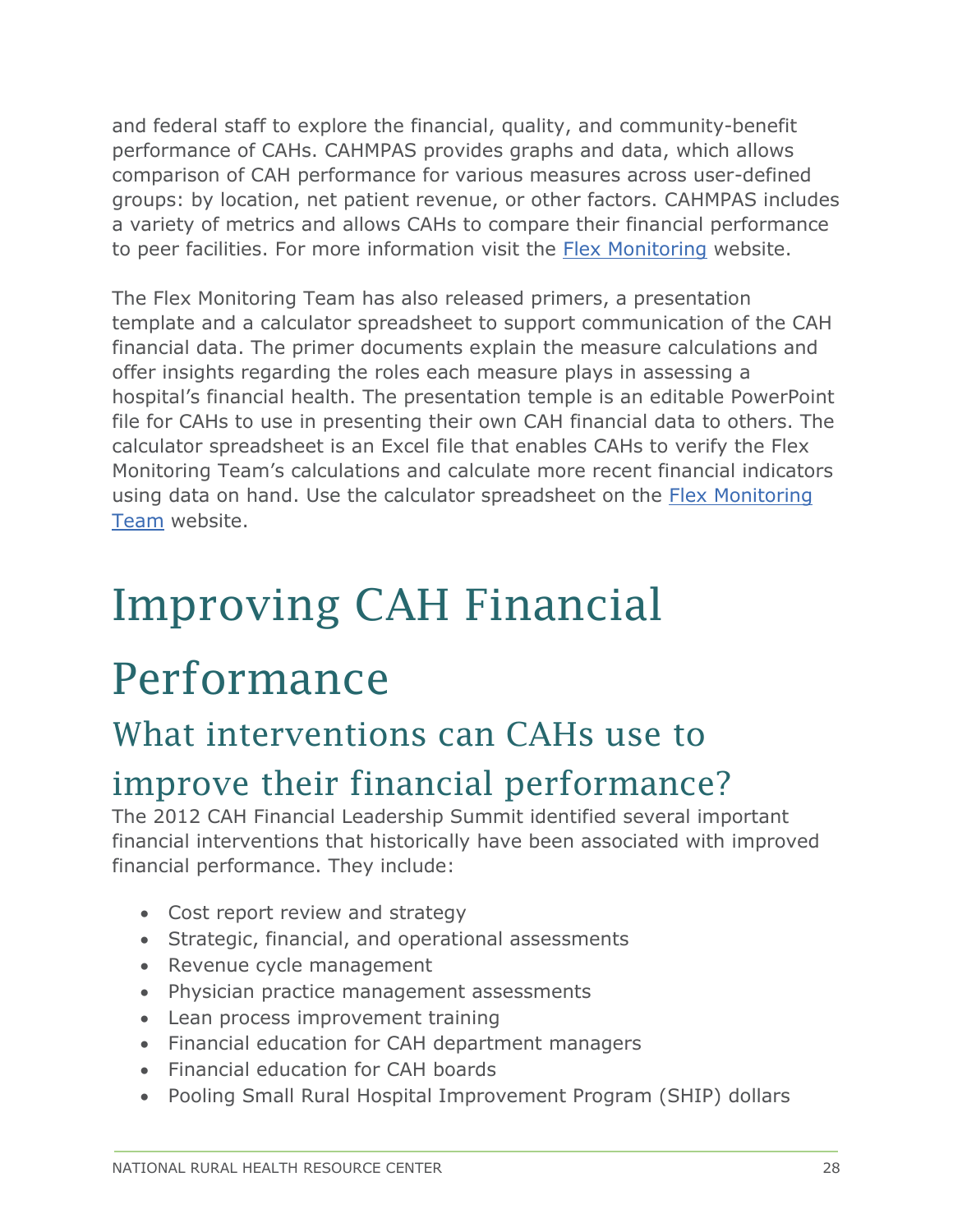- Developing chief financial officer (CFO) networks
- Benchmarking financial indicators

A subsequent CAH Financial Leadership Summit was held in 2016 to build upon the knowledge gained from the 2012 Summit. The resulting report, [2016 Financial Leadership Summit Report: Strategies for Rural Hospitals](https://www.ruralcenter.org/resource-library/2016-financial-leadership-summit-report-strategies-for-rural-hospitals)  [Transitioning to Value-based Purchasing and Population Health](https://www.ruralcenter.org/resource-library/2016-financial-leadership-summit-report-strategies-for-rural-hospitals)*,* is designed to help rural hospital leaders meet existing challenges by describing market forces impacting rural hospitals and providing key operational strategies that providers may deploy to overcome these challenges and be successful in alternative payment models. The report highlights success stories and lessons learned that were shared by the panelists during the summit.

## <span id="page-28-0"></span>Why is a review of the cost report

#### important?

A review of the cost report can be completed by an outside party to look for common errors in preparation. Because it drives Medicare payments, errors on the cost report directly affect the bottom line, sometimes as much as hundreds of thousands of dollars. Errors include incorrect allocations of expenses and inaccurate statistics, for example. Most cost reports are outsourced but understanding direct and indirect costs and how cost reports work is a critical input to making sound decisions for chief executive officers (CEOs), chief financial officers (CFOs), and board members.

### <span id="page-28-1"></span>What is a chargemaster and how often

#### should it be reviewed?

The Charge Description Master (CDM) is primarily a list of services and procedures, room accommodations, supplies, drugs/biologics, and/or radiopharmaceuticals that may be billed to a patient registered as an inpatient or outpatient on a claim. It is integral to the CAH's revenue cycle and provides many of the necessary data elements for compliant claims submission for reimbursement. It is recommended to have an outside source perform a comprehensive chargemaster and revenue cycle review annually. Ongoing education is also crucial to having business office staff remain current with information necessary to appropriately bill for services rendered. Code changes and description changes must be communicated to the departments who will be generating the charges and may need to be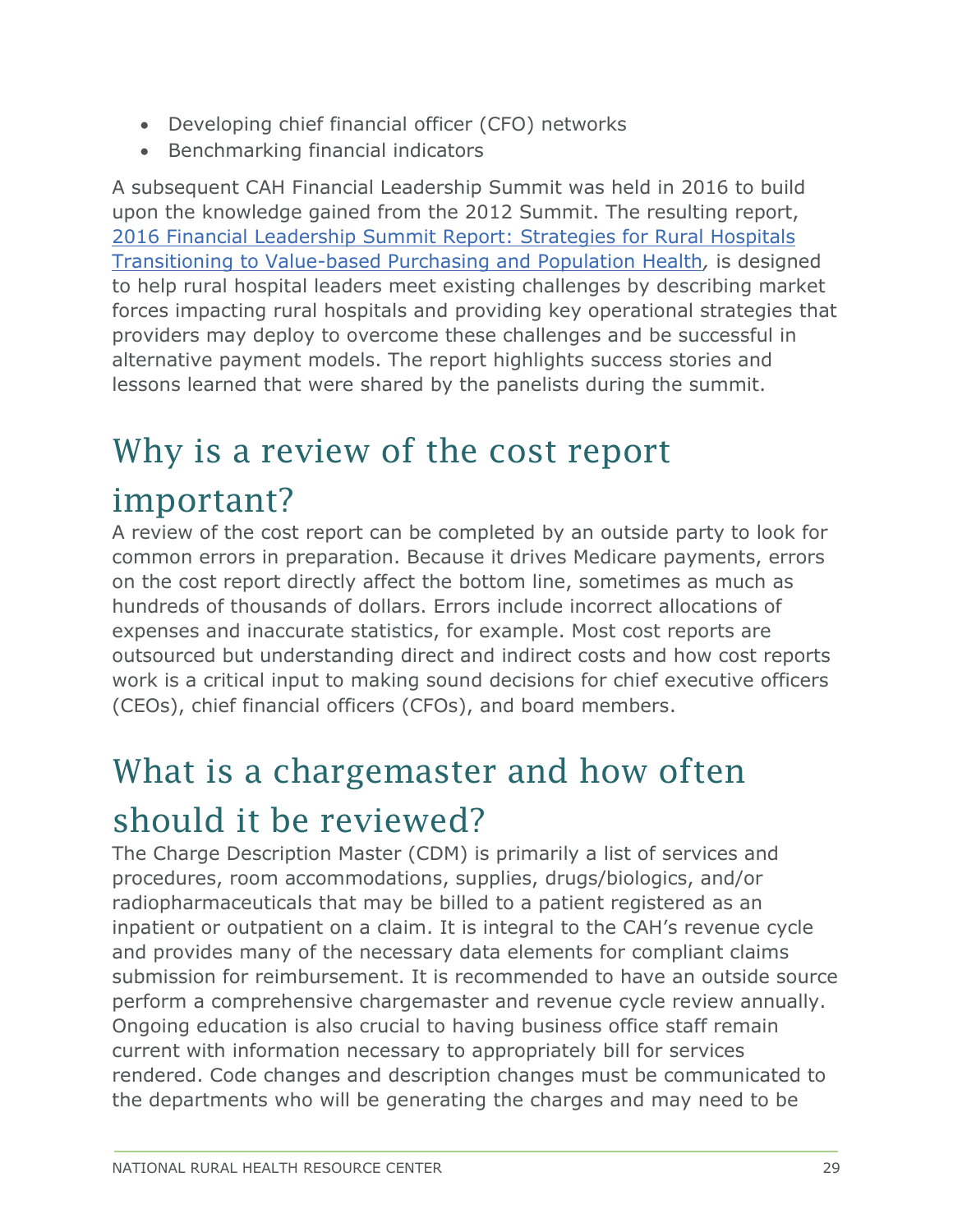altered or added to the system. Similarly, charge tickets may need to be updated. Billing and coding workshops are available in many locations throughout the country.

#### <span id="page-29-0"></span>What are strategic, financial, and

#### operational assessments?

Strategic, financial, and operational assessments provide a broad-based analysis of hospital performance and help identify specific opportunities for CAH improvement. These studies provide an objective review of the areas where many CAHs need help, including:

- Matching services to community needs
- Staffing to benchmarks
- Clinic management
- Medical staff planning
- Organizational culture

Assessments are recommended periodically to determine areas of focus for follow-up improvement work.

#### <span id="page-29-1"></span>What is revenue cycle management?

Revenue cycle management is a means to improve hospital revenue and reimbursement by streamlining workflow, processes, and education throughout all financial components of the hospital. A holistic revenue cycle management includes a multi-disciplinary approach focusing on culture change with comprehensive, dramatic, and permanent results. Specific areas of focus may include:

- Comprehensive chargemaster and revenue cycle review
- Business office and patient financial services review
- Development of training protocols for revenue capture
- Implementation of an effective revenue control process
- Pricing analysis
- Recovery audit contractor (RAC) preparedness and revenue cycle process improvement
- Revenue process capture audits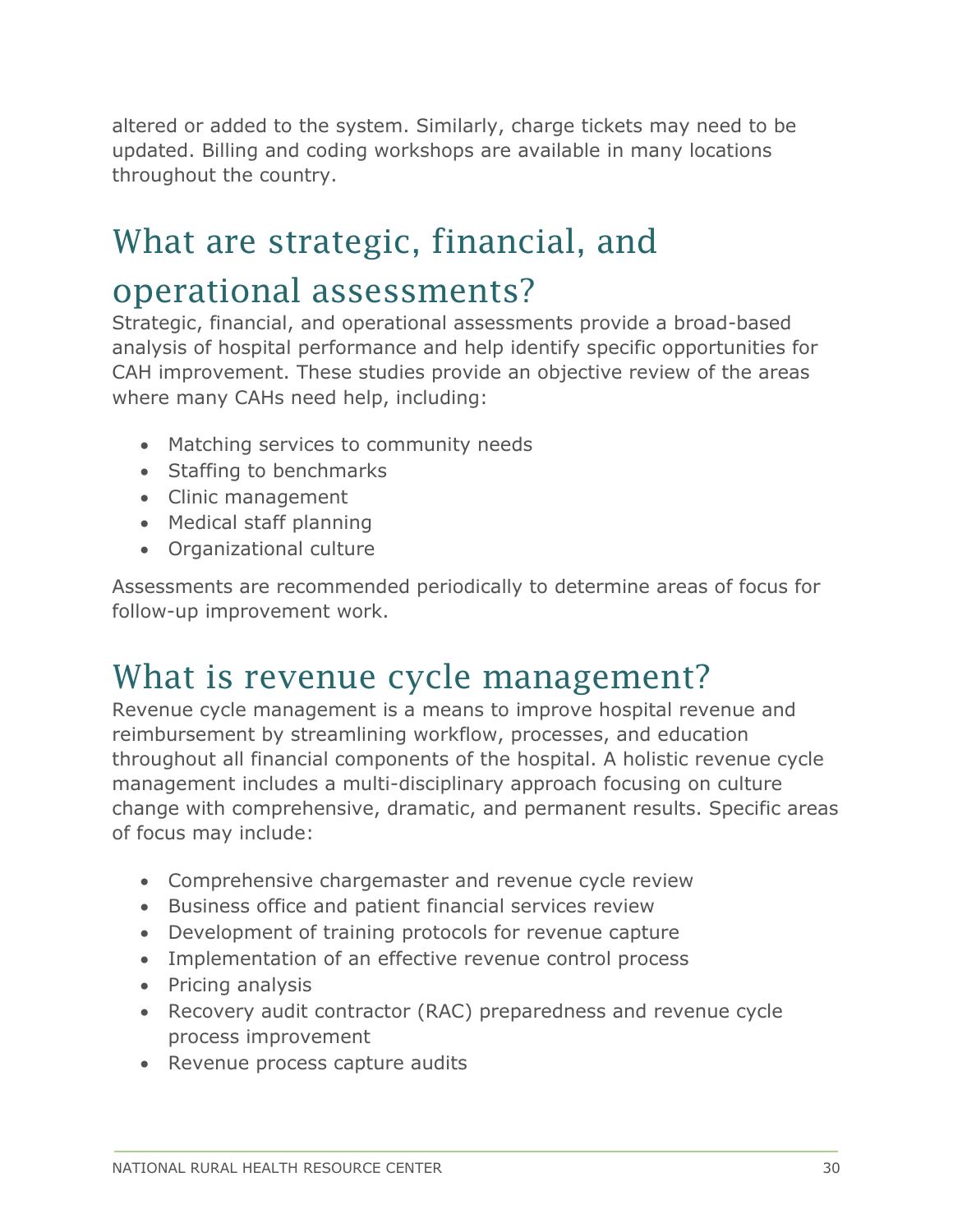These assessments should result in identifying opportunities for improvement and specific, actionable recommendations.

#### <span id="page-30-0"></span>Why are physician practice management assessments useful?

As more and more physicians align and become employees of CAHs, it is critically important to contract with physicians and operate clinics according to best practices. A practice management assessment looks at physician and mid-level provider productivity, scheduling, staffing, billing, and collection practices. These assessments should result in specific recommendations and action plans that have the potential to bring in additional revenue and improve clinic efficiency.

### <span id="page-30-1"></span>What is Lean and how can it impact CAH finances?

Lean focuses on increasing efficiency and eliminating waste. This creates greater value for customers and uses fewer resources. In the health care setting, Lean processes can result in substantial cost savings, fewer delays, and increased patient and staff satisfaction. Lean education, Lean networks, and shared Lean expertise have all been successfully used by individual CAHs and networks of rural hospitals.

## <span id="page-30-2"></span>Why is education on finances important for CAH department managers and board

#### members?

Financial education for CAH department managers can enhance budgeting, planning and financial skills in department heads, whose background may be clinical rather than business or administrative. CAH Board members similarly lack basic CAH financial knowledge. Financial education for CAH Boards provides a fundamental grounding on cost-based reimbursement and CAH financial strategies. Hospital financial management is complex and rural hospital boards need a basic understanding of CAH finances to provide needed oversight. This type of education has been done successfully with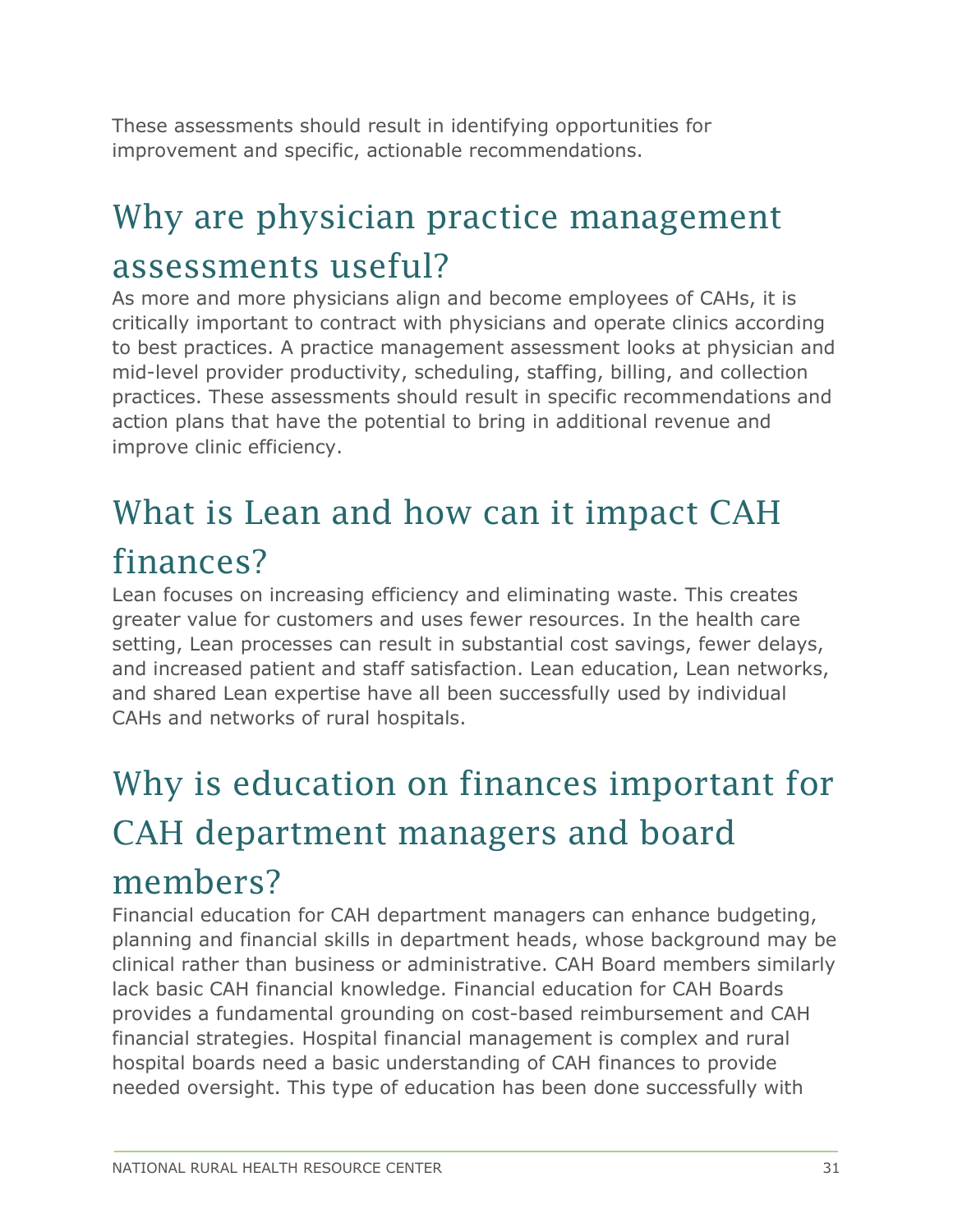rural hospitals using both on-site workshops and web-based presentations, which are often stored and accessible online.

### <span id="page-31-0"></span>Why is collaboration important for improving finances in CAHs?

Two minds are better than one. Collaboration allows CAH staff to share ideas, lessons learned, best practices, and funds with one another. Many state Flex Programs have provided support to develop CFO networks. CFO networks have proven to be a popular method of education, peer learning, and peer support. In more than a dozen states, rural hospital CFOs meet periodically, either in person or virtually, to discuss common issues, gain new skills, and share experiences and techniques.

Benchmarking financial outcomes among groups of hospitals is a common means of measuring performance and comparing results. By collaboratively comparing results, CAHs identify areas of strength and weakness and measure progress toward strategic goals. This collective benchmarking also provides an opportunity for the hospitals to share common issues, best practices, and lessons learned. The University of North Carolina-Chapel Hill's distribution of annually updated financial indicator data through CAHMPAS is a useful source for benchmarking, but other information sources are also available.

Aside from the value of bringing collective minds together, using various funding sources to achieve an end goal can be strategic. Pooling SHIP dollars among a group of CAHs has provided an effective means of providing financial or Lean education to hospital staff and boards. Economies of scale, shared expertise, access to speakers and resources, peer learning, and support have all been reported as benefits of pooling resources.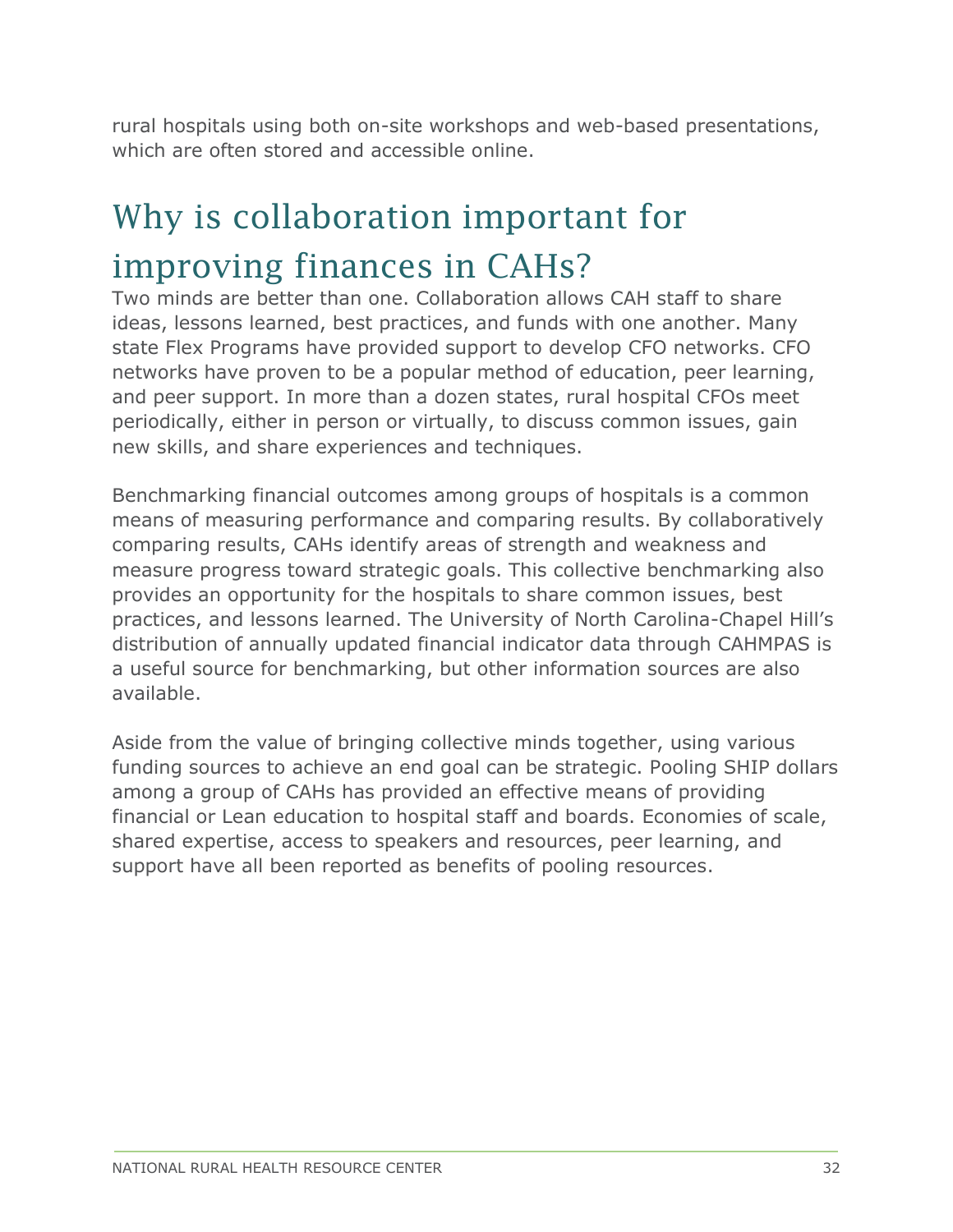## <span id="page-32-0"></span>Additional Performance

## Indicators and Strategies

#### <span id="page-32-1"></span>CAH Finance Summit

In May 2018, a group of financial experts met in Minneapolis, Minnesota at a CAH Finance Summit. This summit produced additional indicators to be monitored and strategies to be implemented to assist CAHs in achieving operational and financial success.

#### <span id="page-32-2"></span>Market Indicators

Understanding an organization's market share is vital in developing and updating strategic and marketing plans. Ultimately, a higher market share will be desirable and necessary to allow for operational and financial success. The challenge for providers is obtaining the market share data for their organization as this is based on claims data, typically unavailable publicly, and varies by region. Organizations that are looking to obtain market share data will need to explore available sources in their market area. This may include proprietary sources, state hospital associations, state governmental agencies, and marketing firms that specialize in the health care industry.

The level of detail available in market share data will drive the amount of analysis to be performed and the nature of the strategies that may be developed. In addition to understanding the overall market share, the ability to understand the nature of services, demographics, and unique patients associated with outmigration can assist the organization in developing network, service, and/or demographic marketing strategies. Organizations may find it necessary to employ a skilled health care data analyst or share the employment of a health care data analyst with other CAHs.

Over time, understanding potential patient attribution under a population health reimbursement model is crucial to be the dominate provider of primary health care services. This can be a difficult indicator to obtain for an entity that is not currently in or exploring to be in a population health model. However, for those in a population health model, this information can be a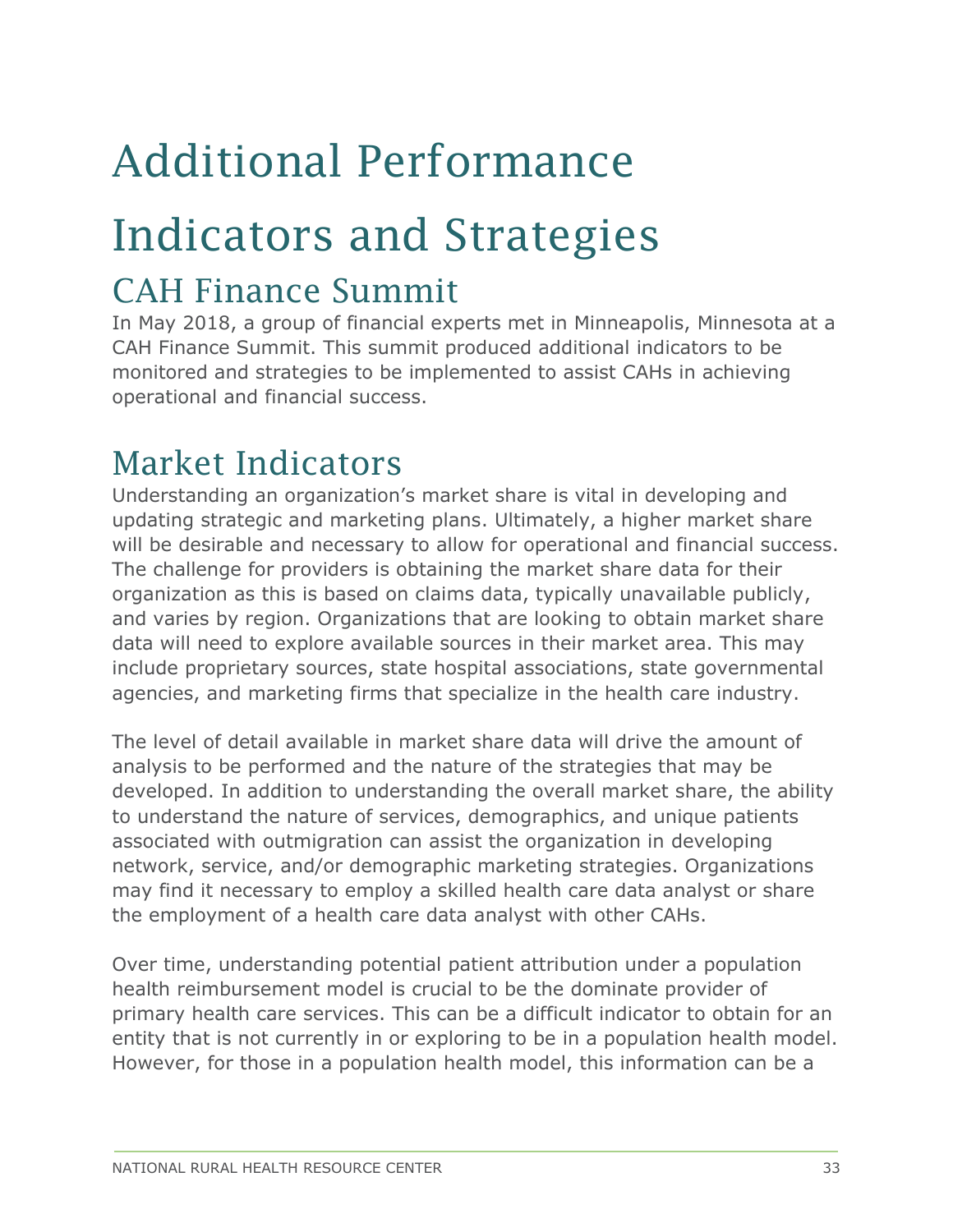good indicator of the level of primary care being provided as well as brand loyalty for patients in a specific financial class.

### <span id="page-33-0"></span>Financial Performance and Conditions (liquidity)

The summit identified the Current Ratio as an additional important indicator of liquidity.

Current Ratio measures the number of times short-term obligations can be paid using short-term assets.

How values are calculated:

- Current Assets: [Row D]
- Current Liabilities: [Row J]
- Current Ratio:  $[Row\ D] \div [Row\ J]$

Example data:

|                      | 2018      | 2019      | 2020      |
|----------------------|-----------|-----------|-----------|
| l Current Assets     | 2,121,000 | 2,332,000 | 2,859,000 |
| Current Liabilities  | 889,000   | 833,000   | 803,000   |
| <b>Current Ratio</b> | 2.39      | 2.80      | 3.56      |

This ratio measures the amount of current assets that are available to pay off current liabilities. Lower values signify a riskier situation and indicate that a hospital may have a harder time sustaining payment on current liabilities in the future. Favorable values are **above** the median and the 2019 CAH US Median = **2.52**.

CAHs that are looking to maximize their financial performance must ensure they are leveraging the reimbursement and other advantages that are available to rural providers. This includes working with their cost report preparer to ensure the organization has elected the cost reporting strategies that are most beneficial to the organization. They should also work with its licensure and reimbursement specialists to ensure that they are utilizing the most beneficial licensure status for the individual services being offered. This includes the review of overhead allocation methodologies and the utilization of RHC, provider-based clinic, visit nurse, and other reimbursement/licensure opportunities.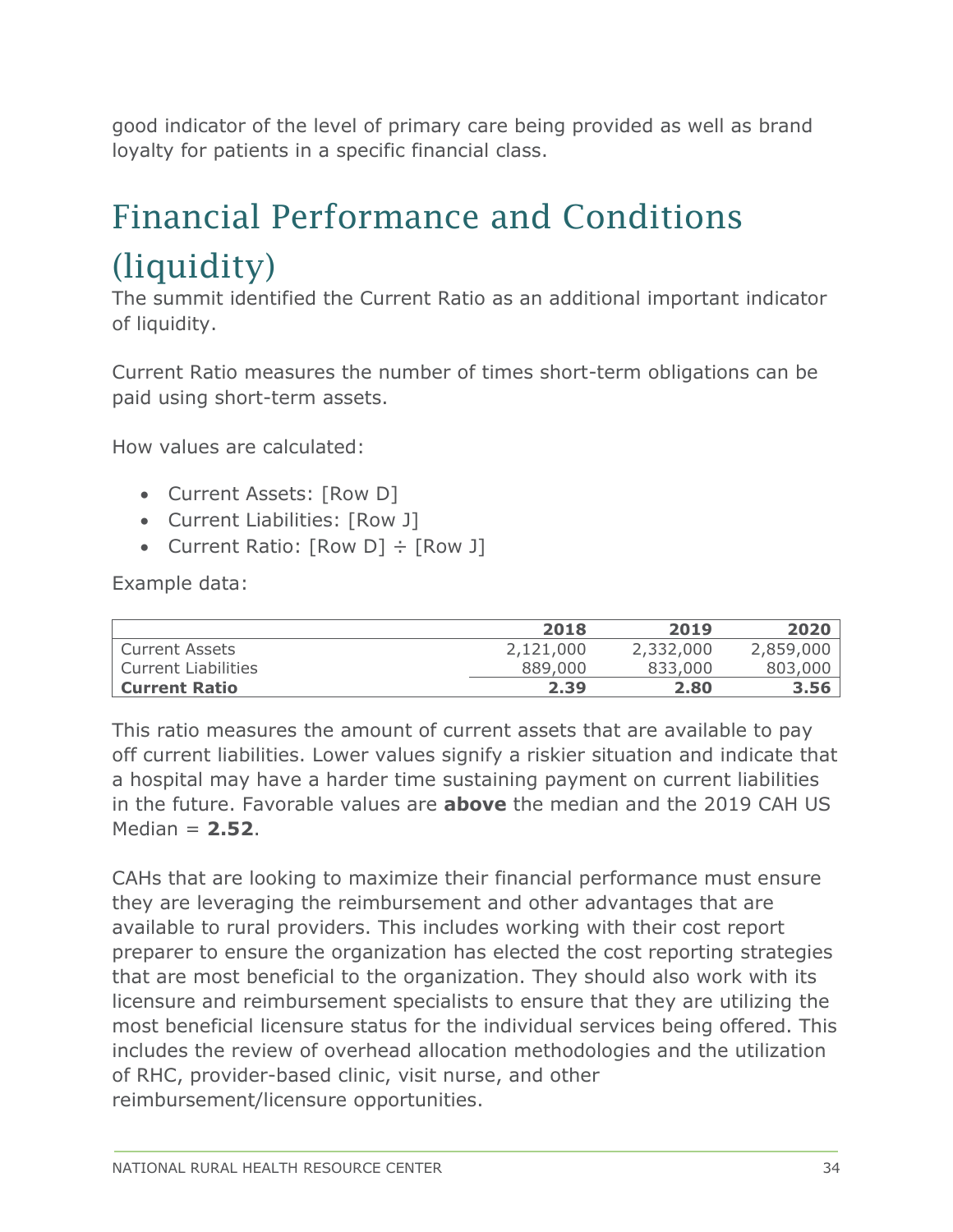High performing providers are also implementing revenue cycle committees to identify and address opportunities to improve the overall reimbursement for services being rendered. This includes the development of standardized processes, charge capture teams, and denial management programs as well as assigning and holding individuals accountable for their roles in the revenue cycle process. This includes holding patient care staff accountable in addition to the traditional assignment of business office and health information management accountability.

The ability to obtain timely reports from a management reporting system is crucial in being able to identify potential areas of concern early in the process. The availability of adequate management reporting is a product of system capabilities and the skill set of those responsible for managing the systems.

The provision of education to department heads as it relates to organizational finances and reimbursement is important in all CAHs. Many CAH leaders struggle with organization finances due the lack of education they have been provided in both their formal education as well as education provided in the provider setting. Health care finances are complicated and a failure to understand the financial ramifications of decisions can lead individuals to make decisions without the proper information. Sources for financial education to department heads can be the internal finance department, state hospital associations, and trustee seminars.

#### <span id="page-34-0"></span>Operational Efficiency

Improving the efficiency and effectiveness of resource utilization is key in improving the operational and financial performance of the organization. The use of Lean process improvement and other improvement methodologies, as well as benchmarking, can provide for improvement in processes and total resource consumption. The use of Lean concepts is utilized by some CAHs, but many others could benefit from its use.

The use of staffing and other cost benchmarks is a challenge for most CAHs. This is usually due to the lack of access to the desired information for comparison purposes. This is not data that is publicly reported or otherwise available. Therefore, CAHs typically need to look to external proprietary products and/or utilize internally developed benchmarks based on past performance. However, some states have gathered groups of providers to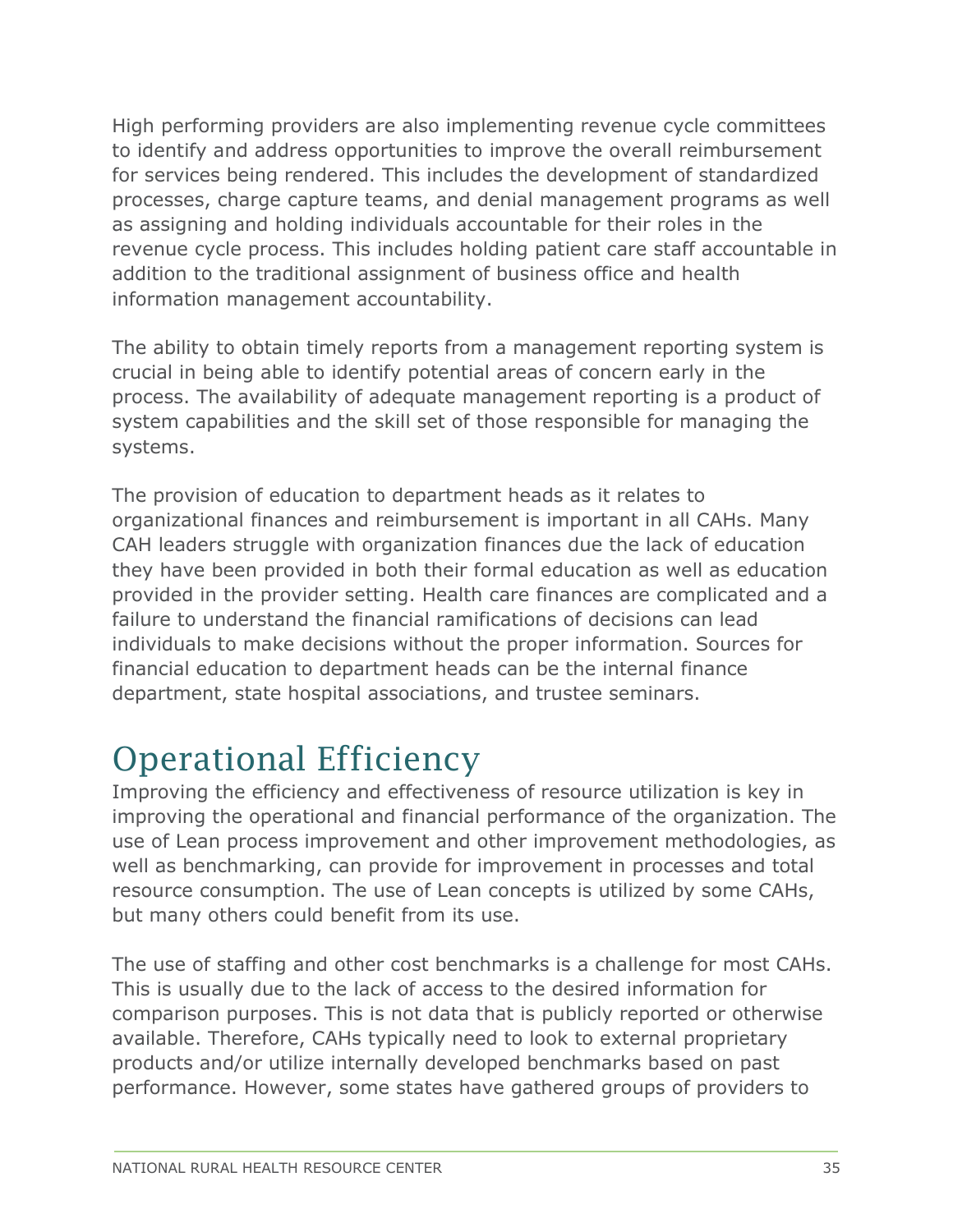share their staffing and cost information to develop averages and benchmarks. This can be coordinated through a State Office of Rural Health, State Hospital Association, or another similar group.

Once benchmarking data is available, the organization must create a methodology to gather and report this information to organizational leadership on a timely basis. This reporting may be performed utilizing current systems or may require the use of business intelligence software and reporting systems. While once cost prohibitive, the cost of business intelligence software to gather and generate desired reports has become affordable for even the smallest of organizations.

The cost of and scarcity of some professional services and acceptance of remote technologies has led to the increased utilization of telemedicine services. These services can allow a CAH to provide much needed services in the rural setting at a much more affordable cost. In addition, more payors are allowing payment for these services. Currently, one of the biggest hurdles for providing telemedicine services is the low-level reimbursement for the service. In 2021 Medicare provides \$27.02 in reimbursement for the originating site. This includes the CAH and RHCs. Many organizations are advocating for higher reimbursement for these services at the state and federal level.

#### <span id="page-35-0"></span>**Workforce**

The adequacy and education of the rural workforce of a CAH has been a challenge for years. It is becoming more difficult due to the continued reported shortages of health care providers and the increased complexity of the health care environment.

While health care workforce adequacy is a national issue and one that will most likely not be solved for some time, CAHs need to develop strategies at the local level to address the challenges today. This includes understanding the local workforce, educating and identifying potential future employees, and understanding staff satisfaction. Organizations may need to work with national, state, and local government entities to obtain information regarding the make-up of health care professionals at the national, state, and local areas. This may include current data as well projected data to assist in identifying current and future shortage areas. This workforce data can be used to develop local education programs to educate individuals in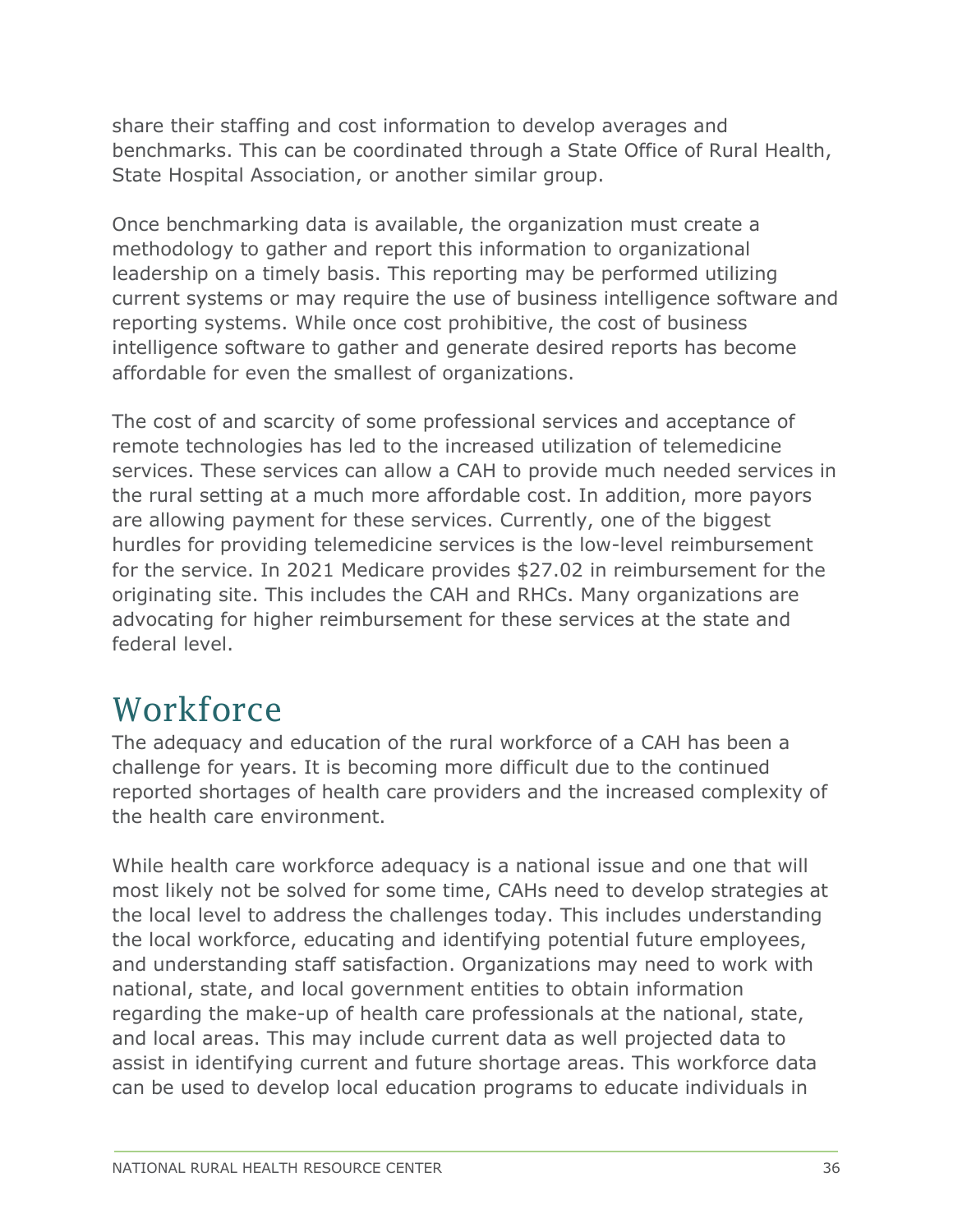middle school and high school on the background and availability of future employment positions in information technology, clinical services, emergency department, emergency medical services, community paramedic, etc. Many schools provide health career courses in high school to introduce opportunities and to provide for job shadowing. The ability to generate interest by local students can help in the recruitment process as the organization provides encouragement and, potentially, financial support during their obtaining of the necessary education and licensure. Workforce analysis may also involve developing strategies to support unpaid family care-givers that are vital to the health care system.

Once staff have been employed, the next challenge is retaining them. Encouraging staff engagement and the provision of staff satisfaction tools can assist organizations to identify the overall health of their workforce pool and also areas of risk that must be addressed to improve overall satisfaction and performance.

Education of the workforce, boards, community members, other stakeholders, and legislators on the transition from volume to value is also important. This transition from volume to value is a foreign concept to many as it is no longer business as usual. The transition will require many individuals to rethink past strategies as they work to create new strategies to manage and succeed in this transition. Organizations will struggle if some leaders are developing strategies based on volume while others are pursuing strategies based on value without understanding the process of transition that is occurring.

#### <span id="page-36-0"></span>Care Management

Understanding care management can be key in maintaining and/or increasing market share and part of understanding the transition from volume to value. The first step in implementing successful care management programs is to understand the transition from volume to value. As organizations continue to move forward in the transition, the importance of care management will increase. This is due to the fact that the reimbursement under a value methodology will focus more on earlier interventions and less on the provision of high dollar back-end services.

The transition to value-based strategies will result in some providers obtaining Patient Centered Medical Home (PCMH) certification and/or to join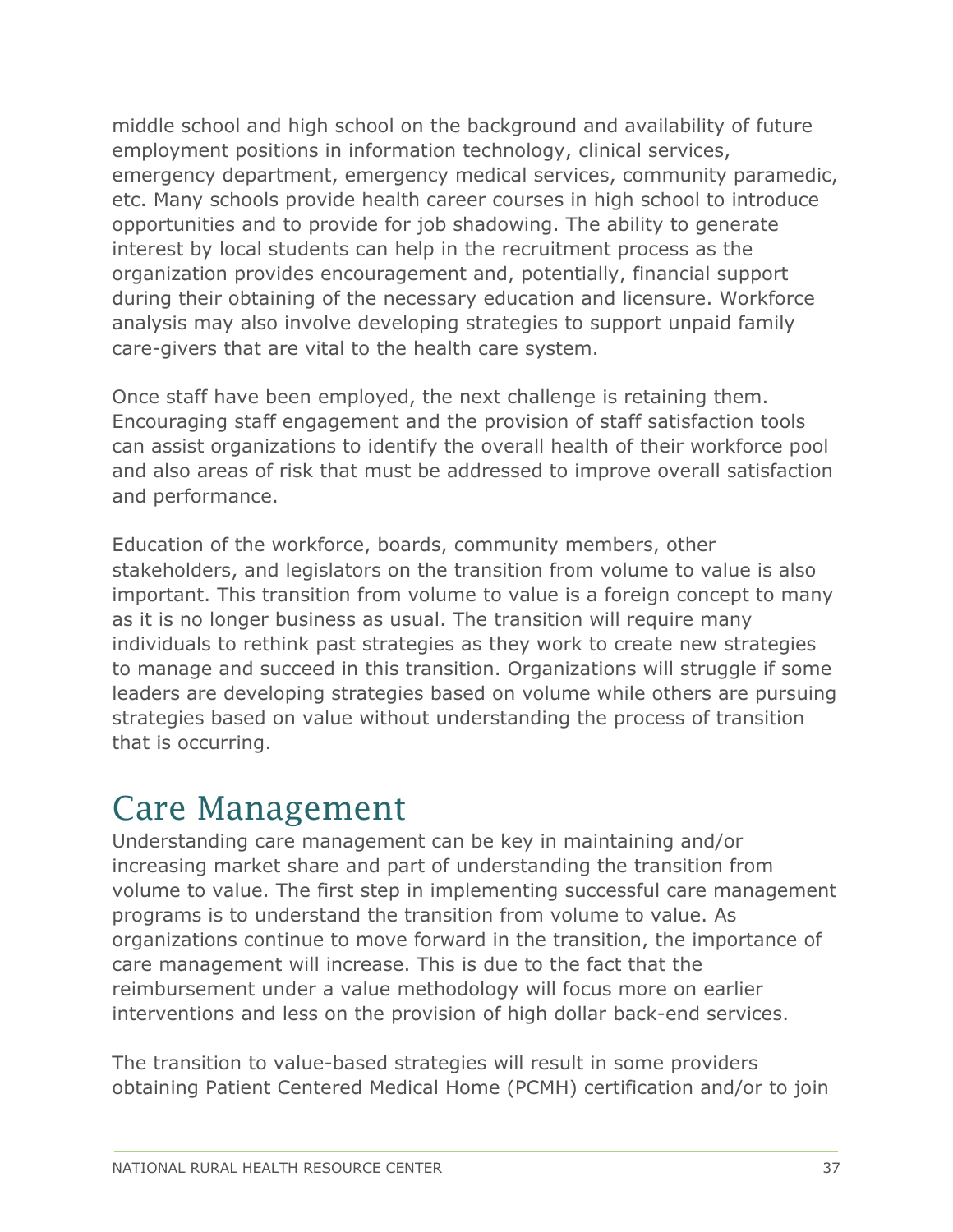accountable care organizations. Both models will encourage a focus on care management. Medicare and many other payors have developed payment methodologies for these services. This includes annual wellness visits, chronic care management, and transitional care management. Annual wellness visits are covered by Medicare and provide for an annual visit to address and plan for a patient's health care for the next year. This includes the provision of other preventive, screening and educational services designed to address, prevent, and/or to provide early detection of potential issues that can decrease the quality of life for the patient and drive up the overall cost of health care. Many of these services are provided at little or no cost to the beneficiary.

Chronic Care Management services are covered by Medicare and many other providers. Among the requirements for coverage are the existence of 2 or more chronic conditions. Unaddressed, these chronic conditions can lead to a decrease in the quality of life for the patient and higher long-term costs. Chronic Care Management allows for coverage and payment for monthly follow-up with the patient without a face-to-face visit to discuss adherence to care plans, upcoming appointments, challenges in affording necessary medications, etc. In addition to the potential improvement in health outcomes, these visits are often very popular with the patients as they appreciate the ongoing connection with their care providers.

Transitional Care Management is the management of a patient for the 30 days after discharge from an inpatient stay. Medicare and many other providers provide coverage and payment for this service. The focus of this service is to assist the patient with the transition from the inpatient setting to the home without a readmission to the hospital. This includes making sure all discharge orders are understood and being followed. Some organizations have seen a significant reduction in readmissions once a Transitional Care Management program has been implemented.

The implementation of these programs requires the development of care plans for patients and follow-up by the provider and patient. The ongoing communication between the provider and the patient can often be the encouragement to engage the patient. The success with improved patients' lives can be the encouragement providers need to engage in these programs. Full implementation of care management services can be a differentiator in the market as they have the potential to increase patient and provider engagement and improve overall satisfaction by the patient. In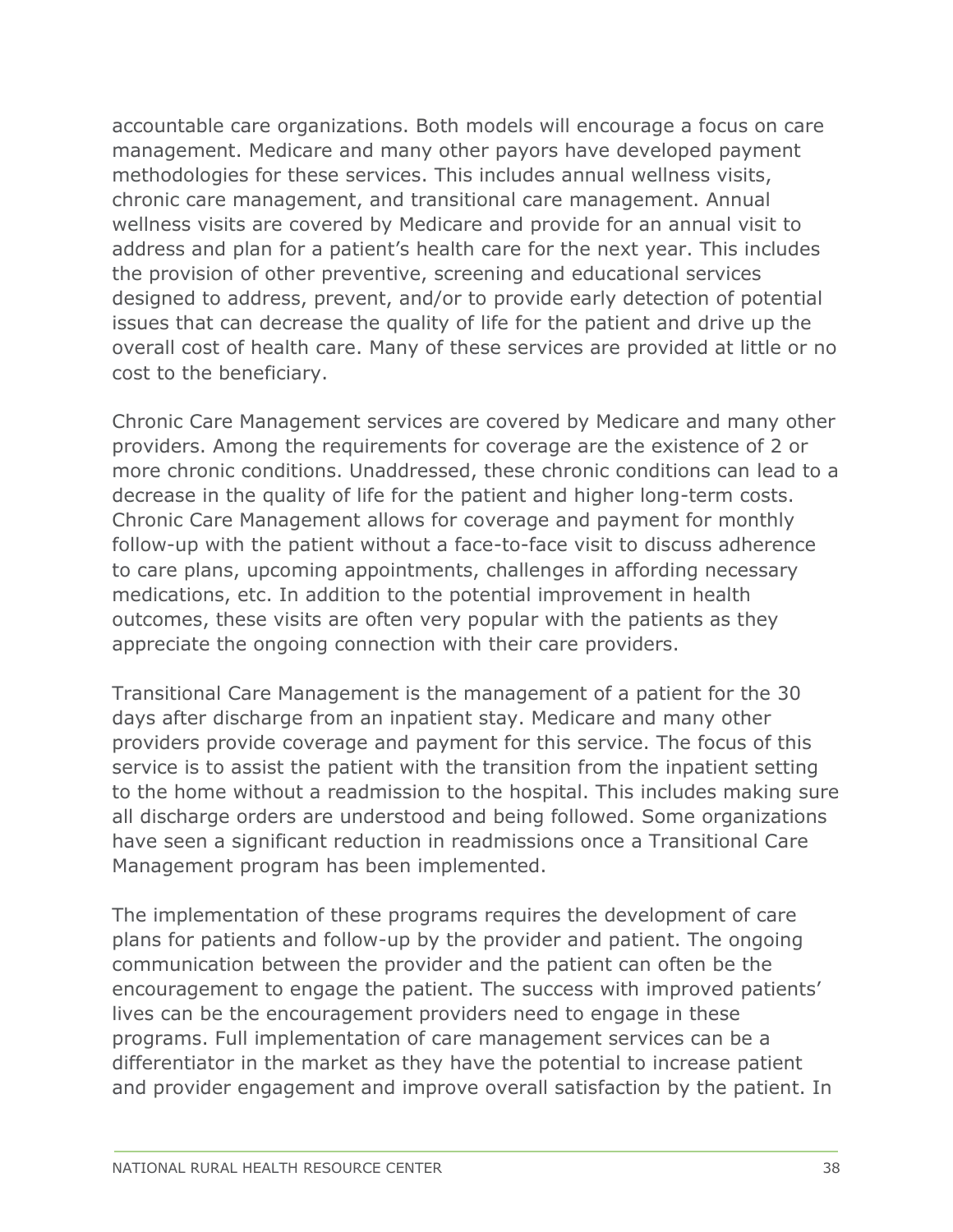addition, these services can increase other ancillary services that are often provided by the rural provider while decreasing the higher cost services that may have to be provided in larger organizations and with greater cost. In time, this can help lead to increased market share.

#### <span id="page-38-0"></span>Quality Performance

Monitoring reported quality performance is increasing over time as the information is becoming more readily available to the public. Medicare's Care Compare is one example of publicly available data that patients and families are using to make comparisons and choices about health care. Information on individual hospitals can be found on the [Care Compare](https://www.medicare.gov/care-compare/) website. While there are ongoing questions as to the validity of the data and potential challenges of reporting results for providers with smaller volumes, this information is being used by current and potential patients and must be monitored. Over time, it is anticipated that more quality data will be made available to the public. CAHs should develop a process for the long-term monitoring of these programs and strategies for improving any areas of concern that are noted in the reporting.

Increasingly, organizations are transitioning current compensation models with physicians towards a model that provides financial rewards for quality activities and performance with less focus on overall production. The transition is a balancing act as there is still a need for productivity but must include reportable quality results. The transition may take time, but it is expected that the portion of compensation for quality activities and performance will continue to increase. At the same time, organizations will be developing internal strategies to track the activities and performance.

#### <span id="page-38-1"></span>Community Health

The ability to measure the health of a community is crucial in determining the overall success of health care providers efforts. This can be a challenge as much of the information on the factors of success are not being measured. The ability to track social determinants of health and county health rankings are key. Health care providers must strive to identify and measure social determinants of health. This can include:

- Availability of affordable housing and food
- Access to transportation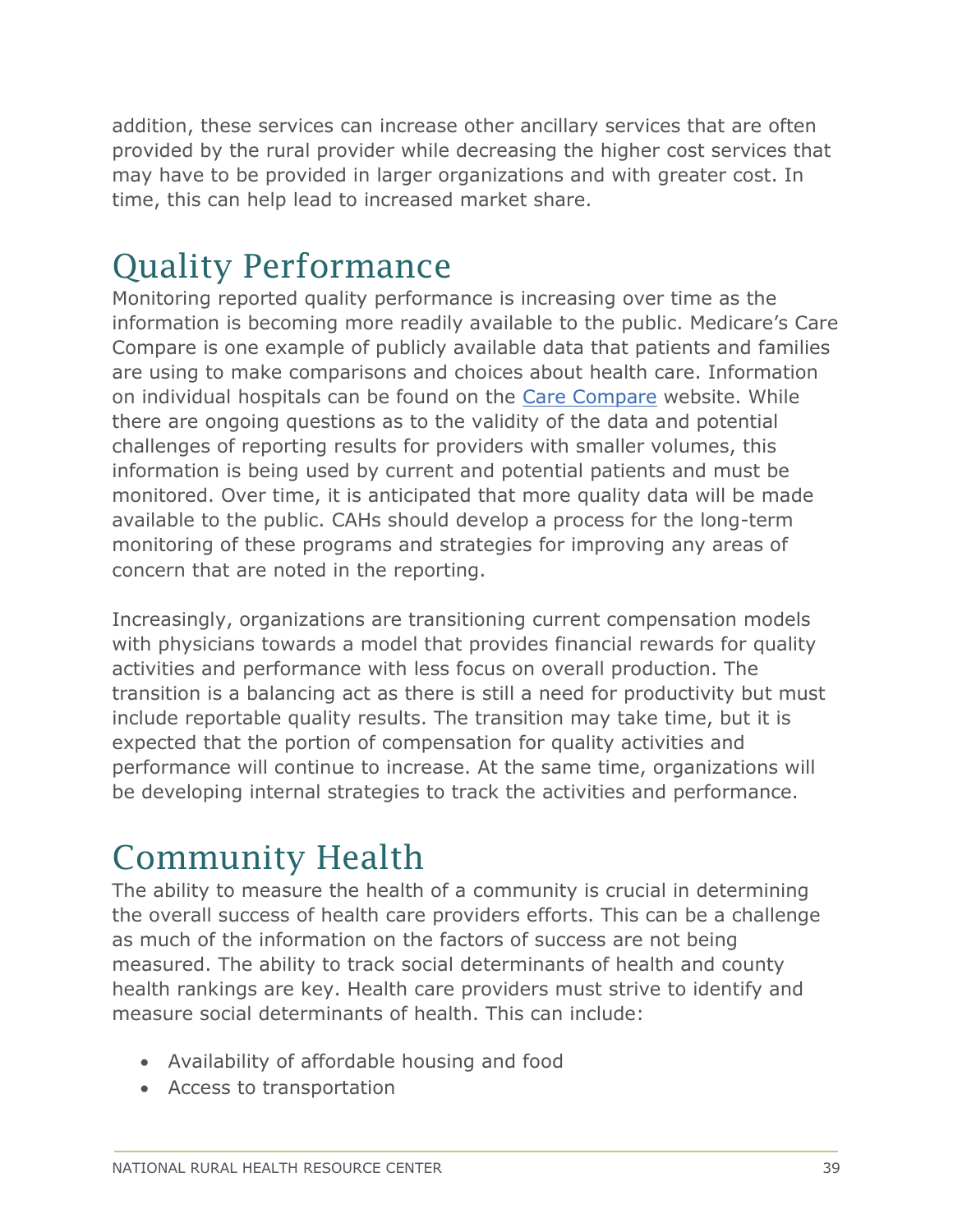- Access to health care and community-based resources
- Accessibility and quality of education and job training
- Literacy rates
- Public safety

While facilities may not be able to track data for each determinant, organizations should start with the data that is available and continue to work with external organizations to develop strategies for capturing the necessary data to monitor these statistics. In addition, organizations should be working with their state and county to ensure adequate data and reporting exist on county health. Facilities can monitor trends and their rankings to help determine the level of success for the program as well as areas of opportunity for improvement.

Since the cost of care is an integral part of compensation under the value methodology, providers also need to address Hierarchical Condition Category (HCC) reporting. HCC reporting is based on ICD-10 coding and provides for a methodology to assess the level of medical risk for a patient. The resulting HCC risk score is utilized to determine the expected cost of a patient and to compare the difference in costs between providers for a normalized population. CAHs are at higher risk of under reporting their HCC risk since much of their reimbursement has not been reimbursed based on the completeness of coding since entering the CAH program. Strategies for increasing the accuracy of HCC reporting include initial assessment of coding as well as the development of strategies to improve provider documentation and health information management coding based on the results of the assessment.

For many years, the trend in physician contracts has been to increase the amount of compensation that is based on production. Frequently, these contracts have been successful in increasing the productivity of the physicians. However, under population health concepts there needs to be a balance between production and population health activities that may not be reflective of volumes. This has led to a transition in contracting models to reduce the emphasis on production with an increase in population health and other quality initiatives. While it may be difficult to obtain statistics regarding contract structure for all providers in their community, facilities can gather and track internal information to determine the percentage of contract with their primary care providers that include incentives for population health activities.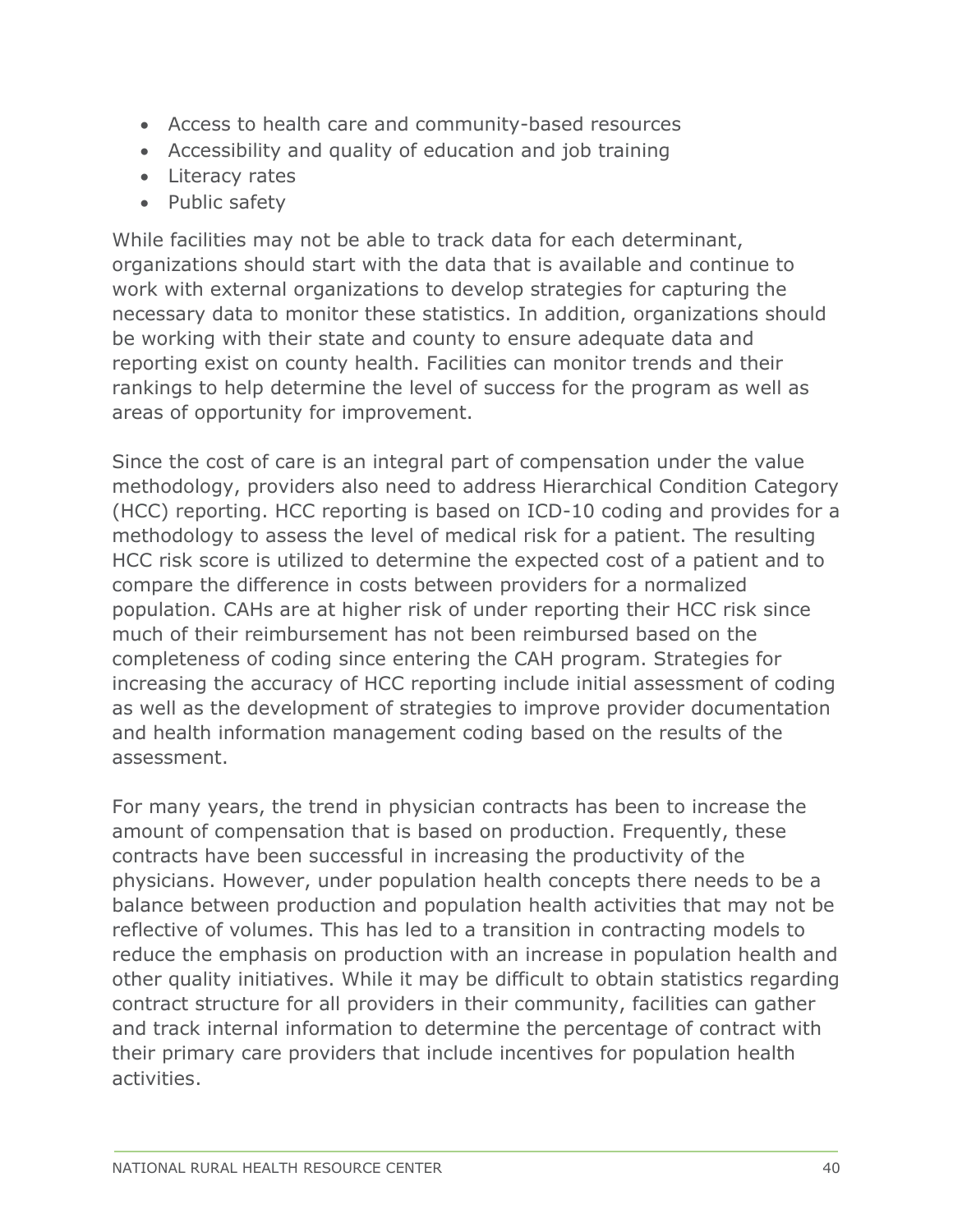The reported costs of health care typically only include the direct costs associated with the services. This would include insurance premiums, copays, coinsurance, deductibles, medications, etc. However, it rarely tracks the full cost. This would include time, travel, lost wages, etc. Understanding the full cost of care to the patient is critical in managing costs as well as promoting access to care in the long run. Health care providers should be working with local and state resources to develop strategies to capture and monitor these costs over time.

#### <span id="page-40-0"></span>Overarching Strategies

To be successful, providers need to understand their data. For some this will require organizations to develop new strategies to create or obtain the necessary data for analysis. Once the data is obtained, it needs to be converted into quality information that can be used to create actionable strategies. As previously noted, this will require some organizations to add health care data analysts. Once actionable strategies have been identified, responsibility and accountability will need to be assigned in the organization.

Many of the challenges in rural health care are caused by inadequate or inappropriate rural policies established by Congress, CMS, and state agencies. There is an ongoing need for advocacy for the establishment of rural health care policies that take into account the unique situations in the rural setting. This advocacy should come from more than just the rural providers, but should include rural patients, business leaders, and other stakeholders. Congressional and other state and local leaders need to hear from their constituents regarding the need for workable rural health care policies. Successful discussions will include proposed solutions in addition to the addressing of current problems and challenges with current policies.

### <span id="page-40-1"></span>How are small rural PPS

## hospitals reimbursed?

Small rural PPS hospitals have many of the same major issues and concerns with a few very specific differences. While they are typically in areas with a larger population base, they are not reimbursed based on cost from Medicare and may be in closer proximity to competitors.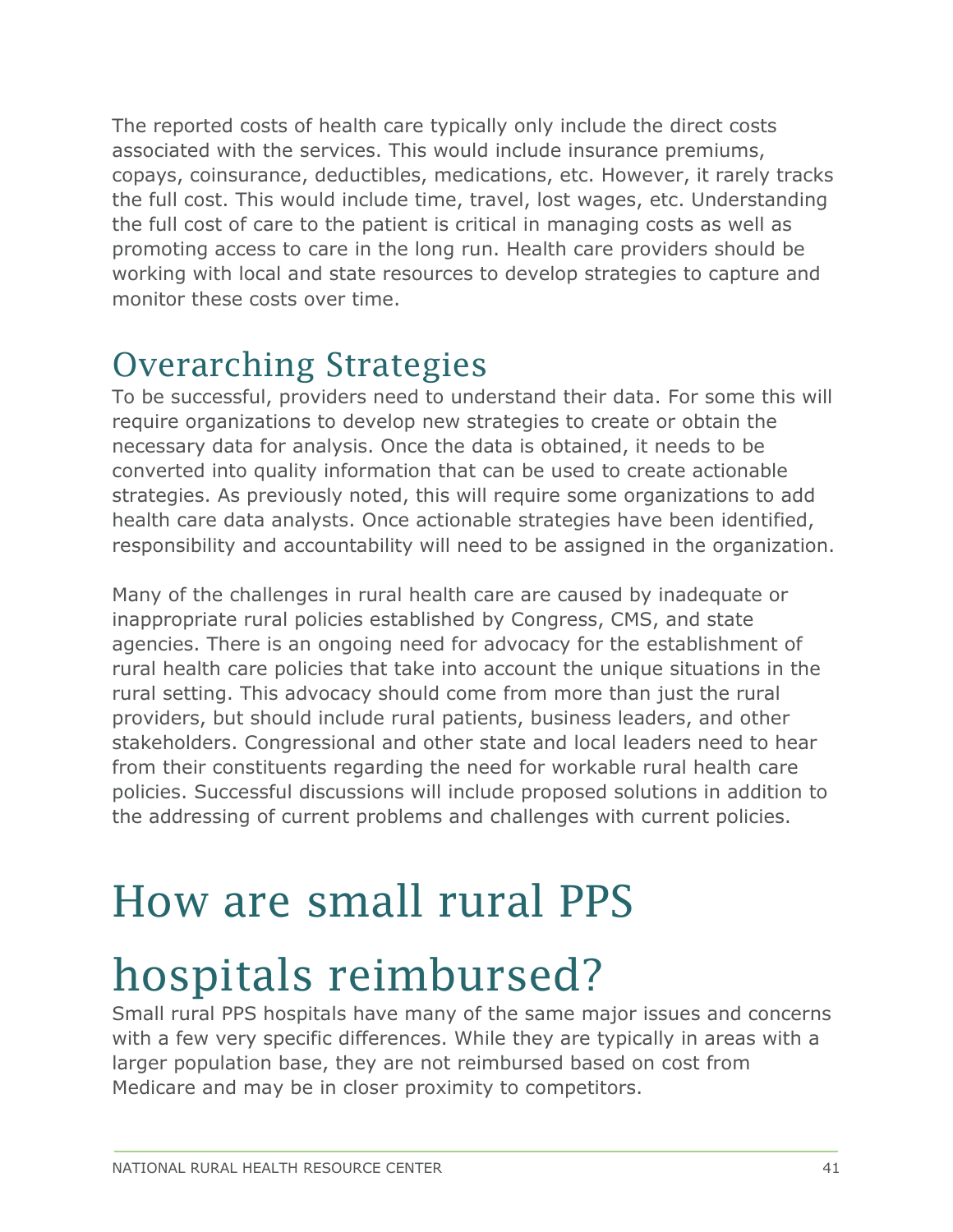### <span id="page-41-0"></span>PPS Finances

### <span id="page-41-1"></span>What are the most important financial indicators?

In general, the most important financial indicators for the small rural PPS hospital are the same as those that are important for CAHs. The biggest differences are the strategies employed to impact the indicators and improve performance. While there are CAH US Median's available for these indicators, there is not a central resource for this information for small rural PPS providers. The calculations for these indicators remain the same as previously indicated.

#### <span id="page-41-2"></span>Days in Net Accounts Receivable

The same common issues as found in CAHs will result in poor reported performance in the PPS provider. This includes out of date chargemasters, poor registration processes, and bad communication. Lower levels that are stable or declining are favorable.

#### <span id="page-41-3"></span>Days in Gross Accounts Receivable

Low numbers in this category can be an indicator of a highly functioning business office. Again, lower levels that are stable or declining are favorable.

#### <span id="page-41-4"></span>Days Cash on Hand

As a safety net calculation, this indicator is used by lending organizations as a reflection of the amount of dollars that are readily available to meet short term expectations. As such, higher levels or levels that are trending upward are favorable.

#### <span id="page-41-5"></span>Total Margin

The indicator performance in a given year, as well as the trend over time, is important to track as a measure of overall profitability. Ongoing poor performance in this area can have significant impact on other indicators and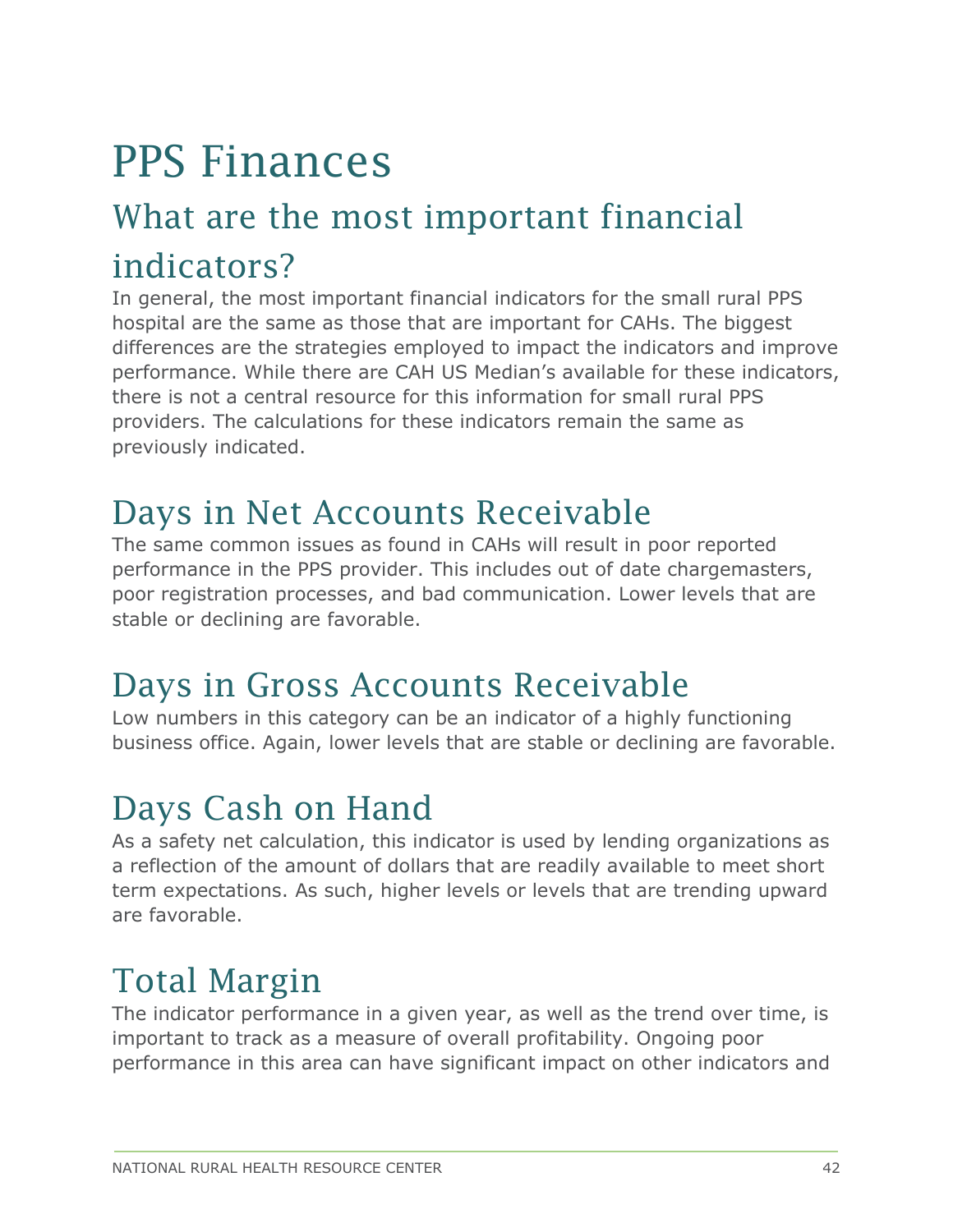eventually lead to closure. Higher levels or levels that are trending upward are favorable.

#### <span id="page-42-0"></span>Operating Margin

As a measure of operating expenses in comparison to operating revenues, this indicator of how well an organization is operating in its core business area. As is the case in Total Margin, higher levels or levels that are increasing over time are favorable.

#### <span id="page-42-1"></span>Debt Service Coverage Ratio

As previously noted, this ratio measures the ability of an organization to pay obligations related to long-term debt. A favorable value is one that is above the median and/or is trending upward.

#### <span id="page-42-2"></span>Salaries to Net Patient Revenue

Just like in a CAH, the major expense in a PPS hospital is related to salaries. Profitability of the organization can often be impacted by overstaffing. A lower value and/or one that is declining is favorable.

#### <span id="page-42-3"></span>Payor Mix Percentage

While Medicare does reimburse PPS hospitals under a different reimbursement methodology, the importance of this indicator remains. This is due to the fact that the profitability of Medicare revenue is still usually the lowest amongst payers in the PPS setting. The ability to generate higher long-term profitability is dependent on a higher percentage of non-Medicare payers. A lower and/or declining value for this indicator is favorable.

#### <span id="page-42-4"></span>Average Age of Plant

As is the case in the CAH, the successful PPS hospital needs to continue its reinvestment in buildings and equipment to attract and retain physicians and staff as well as to keep up with the needs of the patient. Favorable values in this indicator are lower.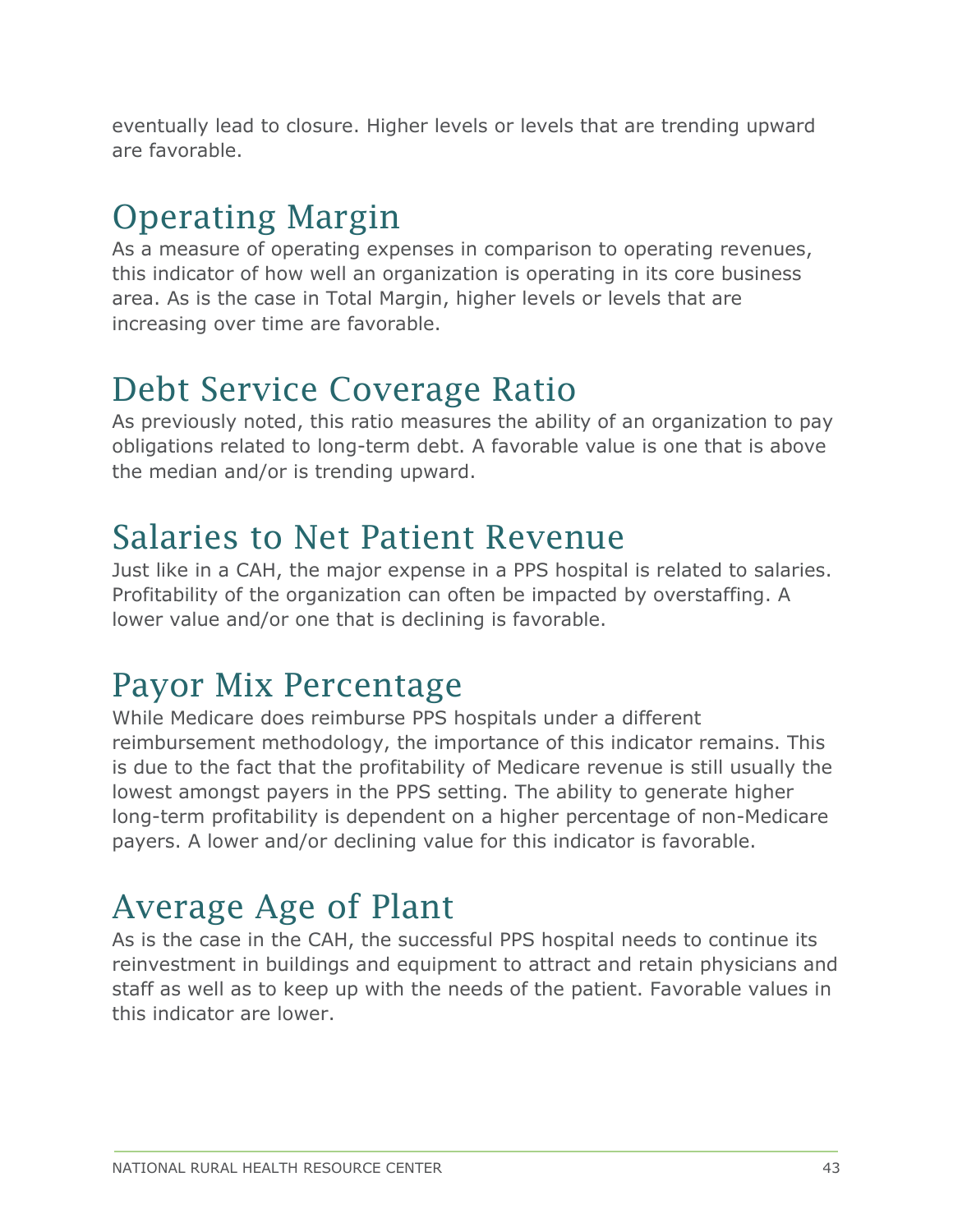### <span id="page-43-0"></span>Long Term Debt to Capitalization

As a measure that indicates the amount of capital that is financed with debt, higher numbers will be an indication of higher risk for lenders. A lower number is an indication of less risk of sustaining debt payments and may improve the ability for an organization to acquire additional debt.

## <span id="page-43-1"></span>Improving PPS Financial

## Performance

#### <span id="page-43-2"></span>What interventions can PPSs use to improve

#### their financial performance?

Many of the same interventions that are effective for the CAH to improve their financial performance can be effective in improving the performance for the PPS hospital. However, the specifics for each intervention may be different. They include:

- Cost report review and strategy
- Strategic, financial, and operational assessments
- Revenue cycle management
- Physician practice management assessments
- Lean process improvement training
- Financial education for PPS department managers
- Financial education for PPS boards
- Pooling Small Rural Hospital Improvement Program (SHIP) dollars
- Developing chief financial officer (CFO) networks
- Benchmarking financial indicators

Unless otherwise indicated below, the interventions in these areas are essentially similar to those in the PPS.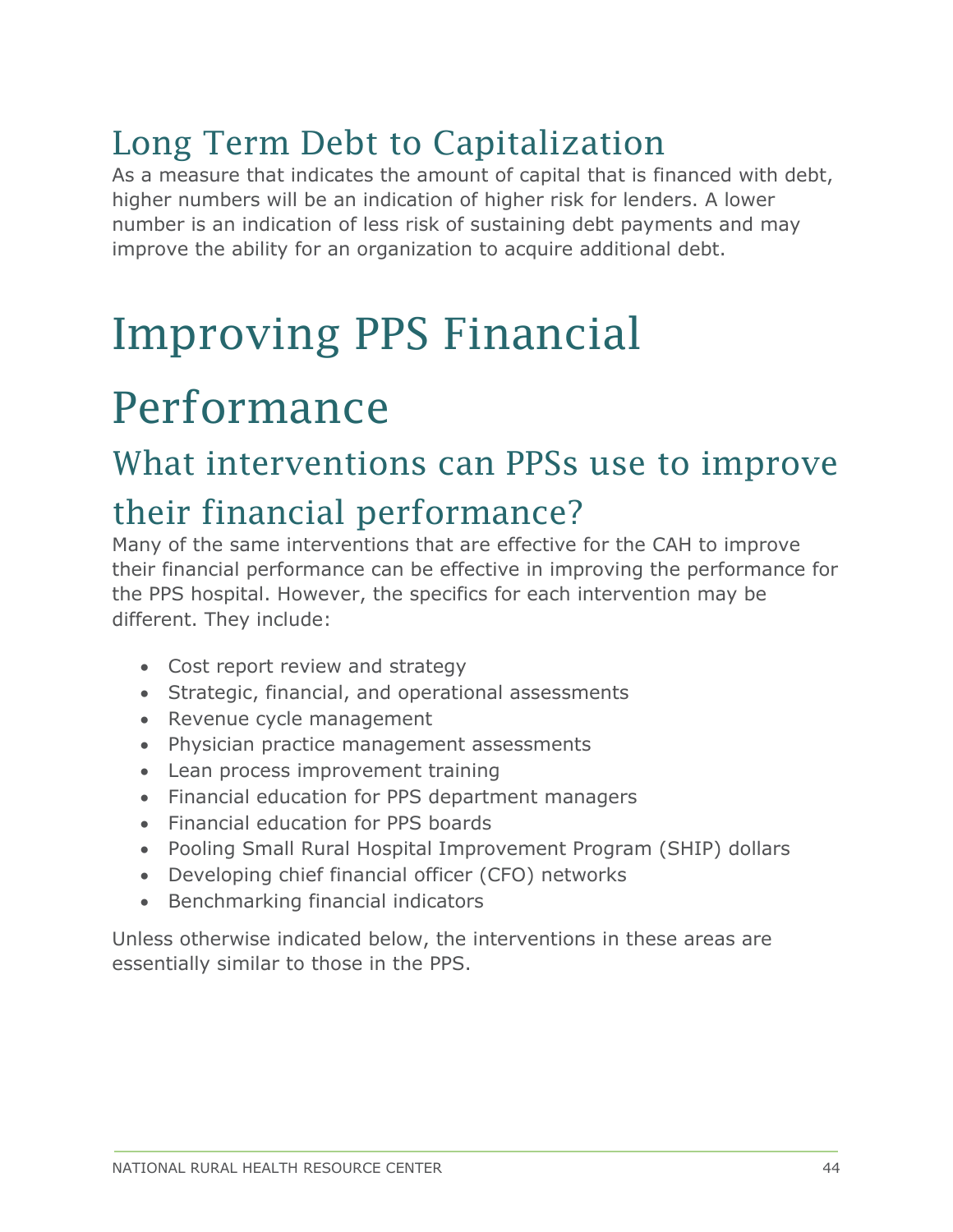### <span id="page-44-0"></span>Why is a review of the cost report important?

While the PPS hospital is not reimbursed based on cost for the majority of its services, there are some areas where Medicare may reimburse for some costs through the cost report. The cost associated with Medicare bad debt can be a major area of opportunity during the review of the Medicare Cost Report. Reportable Medicare bad debt occurs when the Medicare beneficiary fails to pay the hospital for the applicable deductible and coinsurance that is applied on inpatient, swing bed, nursing home, distinct part unit, and RHC services. In addition, the bad debt related to outpatient services reimbursed under the outpatient perspective payment system are eligible. To be eligible, the facility must be able to demonstrate the amounts were uncollectible after following the normal collection processes for the organization. Unfortunately, many providers fail to properly capture all of this reimbursement opportunity. Other items related to the wage index, RHCs, and disproportionate share may be identified during such a review.

### <span id="page-44-1"></span>Revenue Cycle Management for the PPS Hospital

The focus of revenue cycle management in the PPS hospital is essentially the same as in a CAH. However, the importance of development of training protocols for revenue capture and revenue process capture audits is usually higher for the PPS hospital. Unlike the CAH, Medicare reimburses the PPS hospital based on revenue capture and coding versus cost, as identified in the Medicare Cost Report. Failure to properly capture and code services in the PPS hospital will impact reimbursement from both non-Medicare payors and Medicare.

#### <span id="page-44-2"></span>Physician Practice Management

#### Assessments

The potential benefits of physician practice management assessments may be greater in a PPS hospital than in the CAH. In a PPS hospital, one would expect to see a lower number of RHCs in relation to provider based or freestanding clinics. In addition, for those PPS hospitals with more than 50 beds,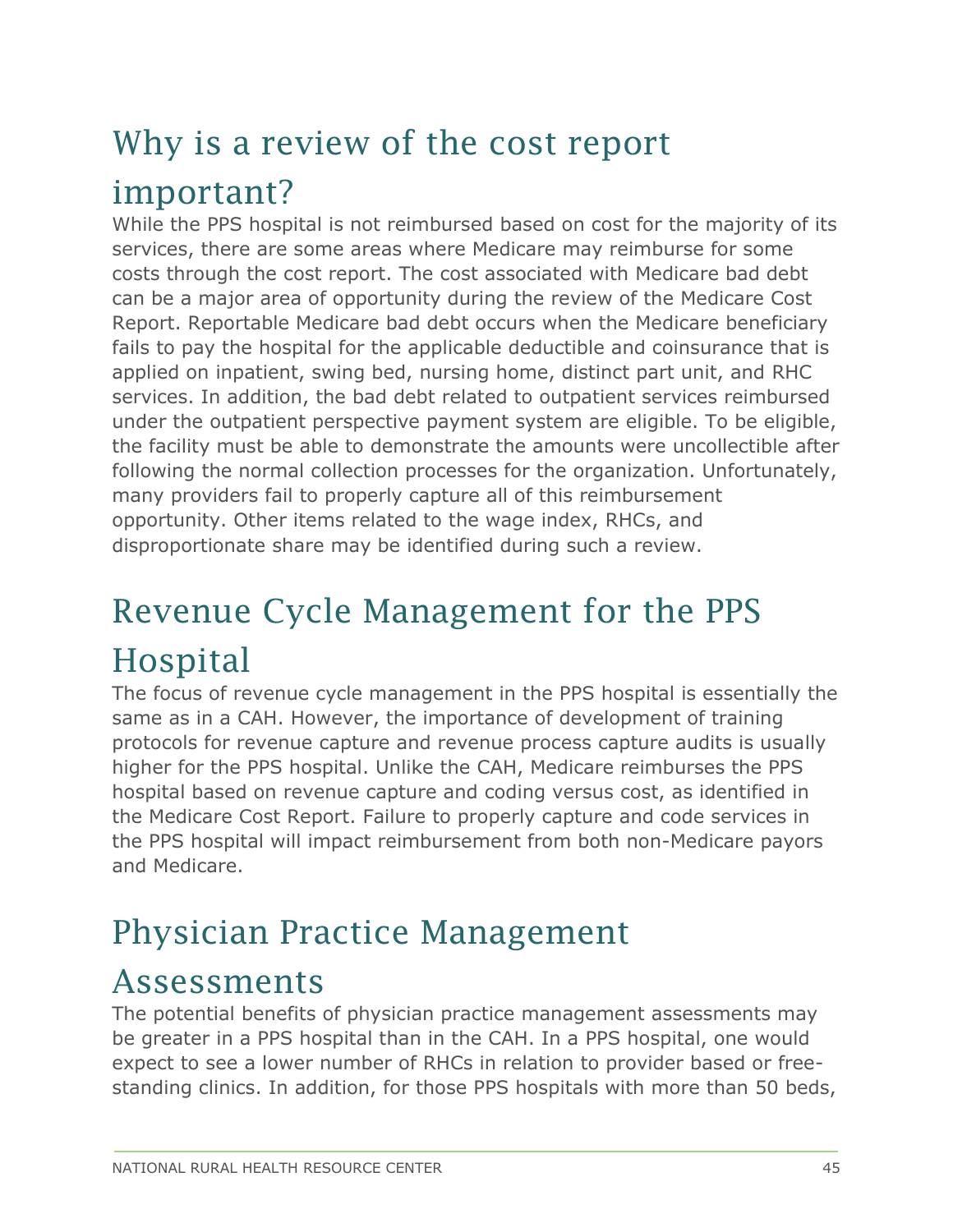the provider based RHC would be limited to the cost per visit limit. Due to these differences, a larger portion of any cost savings due to improved efficiencies and/or cost reductions, etc., will have a greater potential of improving the financial performance of the PPS organization.

#### <span id="page-45-0"></span>How can Lean impact PPS finances?

Whereas a portion of any cost savings identified in the CAH are shared with Medicare, cost savings identified in the PPS hospital frequently allow for a 100% impact to the operating and total margin. This is due to the nature of the PPS reimbursement methodology. For this reason, the PPS hospital may be able to use Lean to find smaller cost savings that have a larger net financial impact than would be available under the CAH methodology.

### <span id="page-45-1"></span>Education on finances for PPS department

#### managers and Board members?

PPS department managers can also enhance their budgeting, planning, and financial skills with the proper financial education. PPS Board members will also usually benefit. Unlike the financial education provided to CAH leaders, the education to PPS leaders should focus on prospective payment methodologies and strategies.

### <span id="page-45-2"></span>The Provider Based RHC in the

## CAH or PPS Hospital Setting

The challenges facing provider-based clinics that are part of a CAH or PPS hospital are unique to their licensure status. The nature of the enhanced reimbursement from Medicare and Medicaid, completion of a Medicare Cost Report, potential payment caps, and application of productivity standards can provide for opportunities and risks not seen in other provider types.

While the provider based RHC does file a Medicare Cost Report, this information is imbedded into its main provider's cost report and financial statements. Therefore, financial indicators relating to just the RHC are not available for the RHC in the same manner as the CAH. However, that does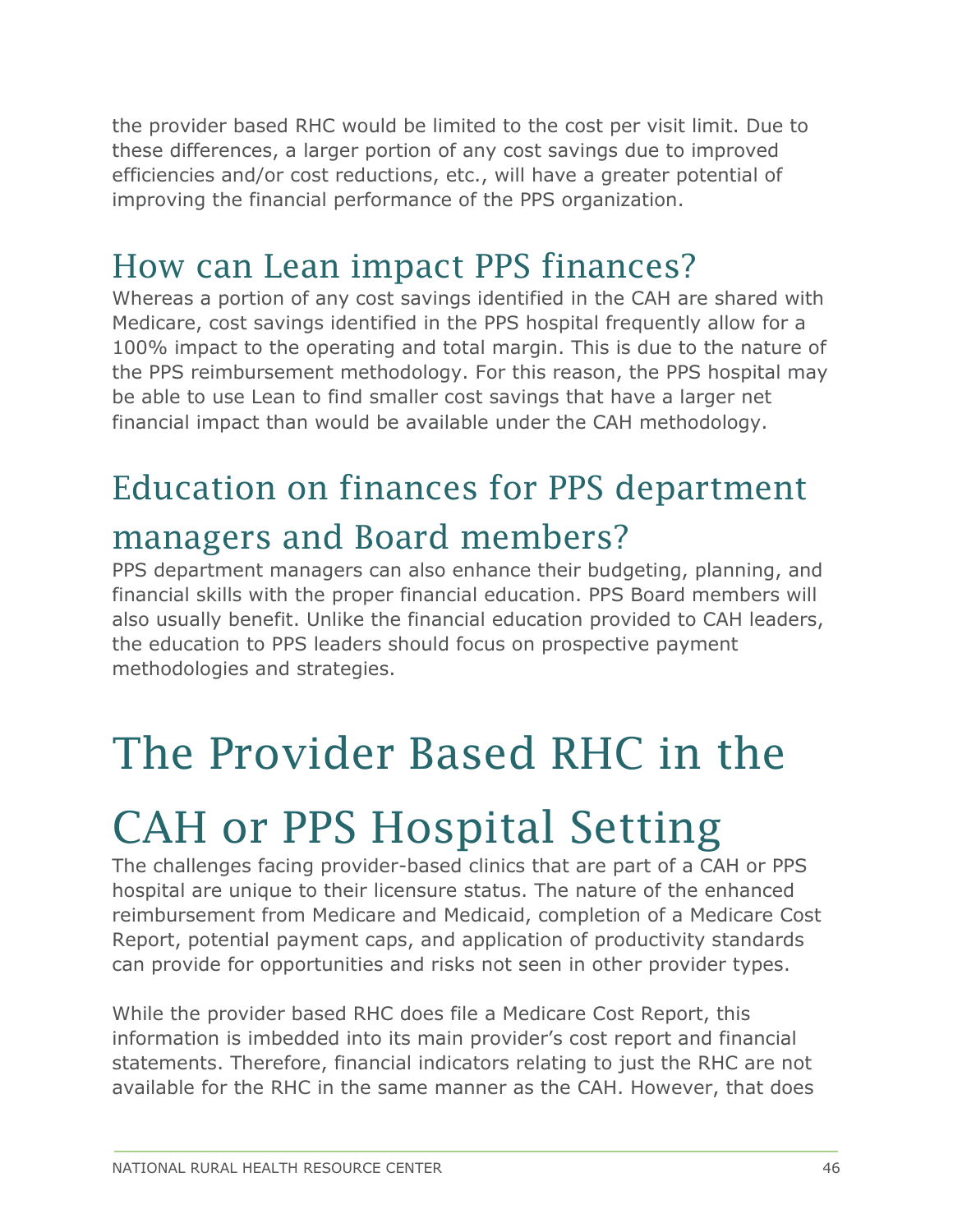not preclude the RHC from monitoring specific indicators and initiating interventions to improve financial performance.

The importance and impact of RHCs on hospital finances has continued to grow. Historically, the RHC program has provided for a methodology for RHCs in certain areas with Health Professional Shortage Area (HPSA) designation to receive cost-based reimbursement for professional services. This cost-based reimbursement methodology provides for a significant improvement in reimbursement by Medicare for these professional services. While this has been a popular reimbursement model since its inception in 1977, it has become more popular in recent years due to the growth in the number of rural hospitals employing physicians and the size of the clinics has grown.

Currently, approximately 20% of national health care expenditures occur in the clinic setting. However, this is expected to continue to grow as health care continues its movement from the inpatient hospital setting to the outpatient hospital setting as well as the move from the outpatient hospital to the clinic setting. Advances in technology, introduction of population health reimbursement methodologies, and expansion of reimbursement for care coordination services is expected to be a driver in continued growth for clinic-based services. The RHC reimbursement methodology allows the hospital-based clinic to provide these services in a manner that still provides for the enhanced reimbursement levels typically required in the rural setting. Without this reimbursement methodology, many providers would find it financially impossible to provide clinic-based services.

### <span id="page-46-0"></span>RHC Finances

#### <span id="page-46-1"></span>What are the important RHC financial

#### indicators?

As was previously noted, the Medicare Cost Report and financial statements do not provide for the same type of financial indicators as are available for the CAH. However, some indicators do exist that can be beneficial to RHC leadership.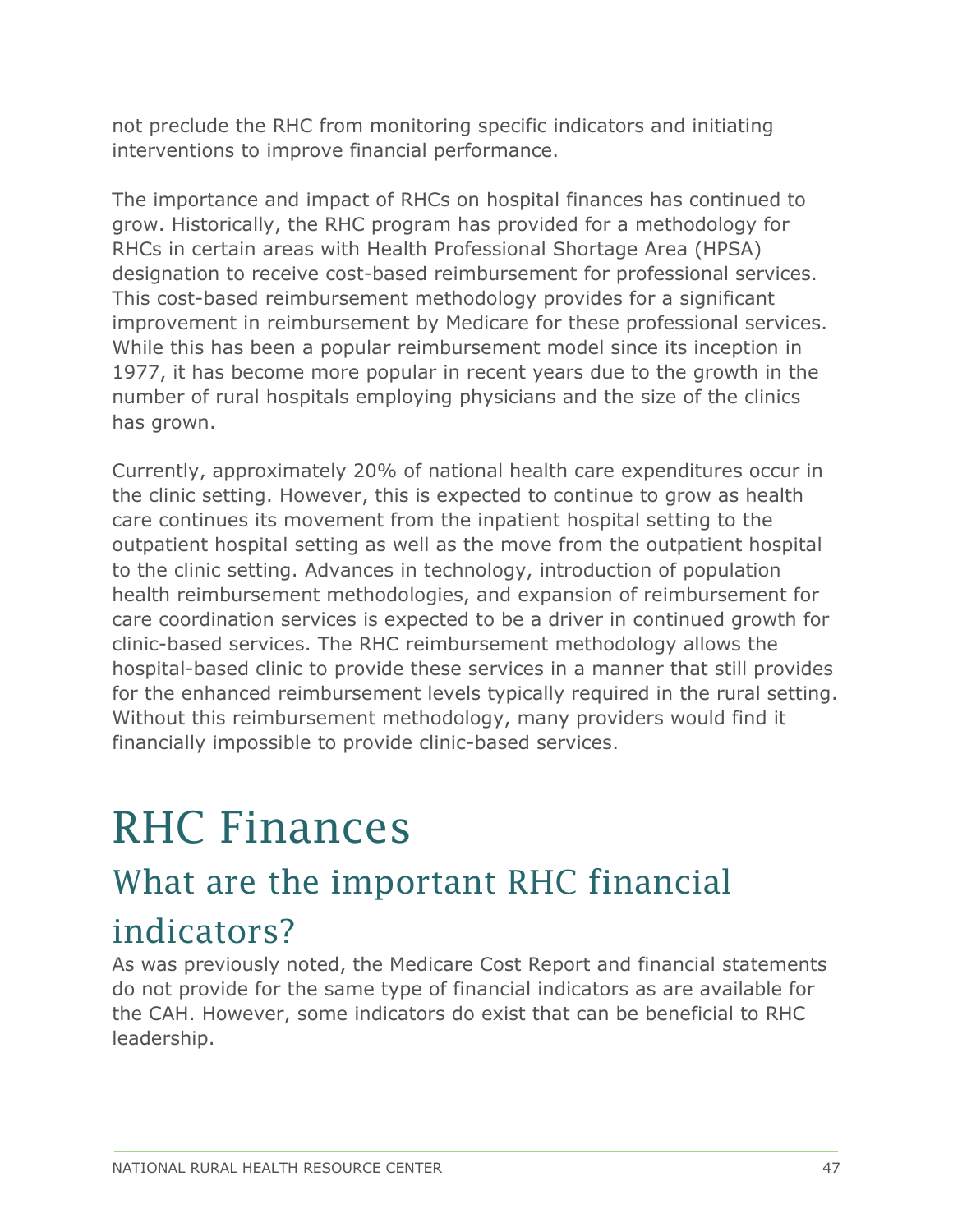### <span id="page-47-0"></span>Days in Accounts Receivable (Gross and Net)

While most of the financial indicators identified for CAHs and PPS cannot be calculated separately for the RHC, the gross and net days in accounts receivable is typically an indicator that can be separately calculated for the RHC. As such, this is a good indicator for monitoring the health of the revenue cycle in the RHC. Higher days in accounts receivable can be an indication of chargemaster, coding, charge capture, and communication issues. A lower value is favorable.

#### <span id="page-47-1"></span>Cost per Visit

The Medicare Cost Report calculates an average cost per visit for services in the RHC. In 2014, this average cost was \$176. While a higher cost per visit does provide for a higher level of reimbursement from Medicare and potentially Medicaid, it does make services rendered to non-Medicare patients less profitable. A lower cost per visit is favorable over the long run as it allows the facility to improve its financial performance for services rendered to non-Medicare payers.

#### <span id="page-47-2"></span>Medicare Payer Mix

As is the case in the CAH and PPS hospital, a lower Medicare payer mix over time can assist the organization in improving financial performance. However, increasing the non-Medicare payer mix should not come from decreasing Medicare volumes, but rather from increasing the non-Medicare volume. At the same time, the organization needs to be managing its average cost per visit to allow for profitability from the services rendered to the non-Medicare patient.

#### <span id="page-47-3"></span>Visits per Physician/Nurse

#### Practitioner/Physician Assistant

The number of visits by provider is important for two reasons. First, is the application of productivity standard by Medicare on the Medicare Cost Report? If the providers as a whole are producing at a level below this standard, Medicare will calculate the cost per visit with the calculated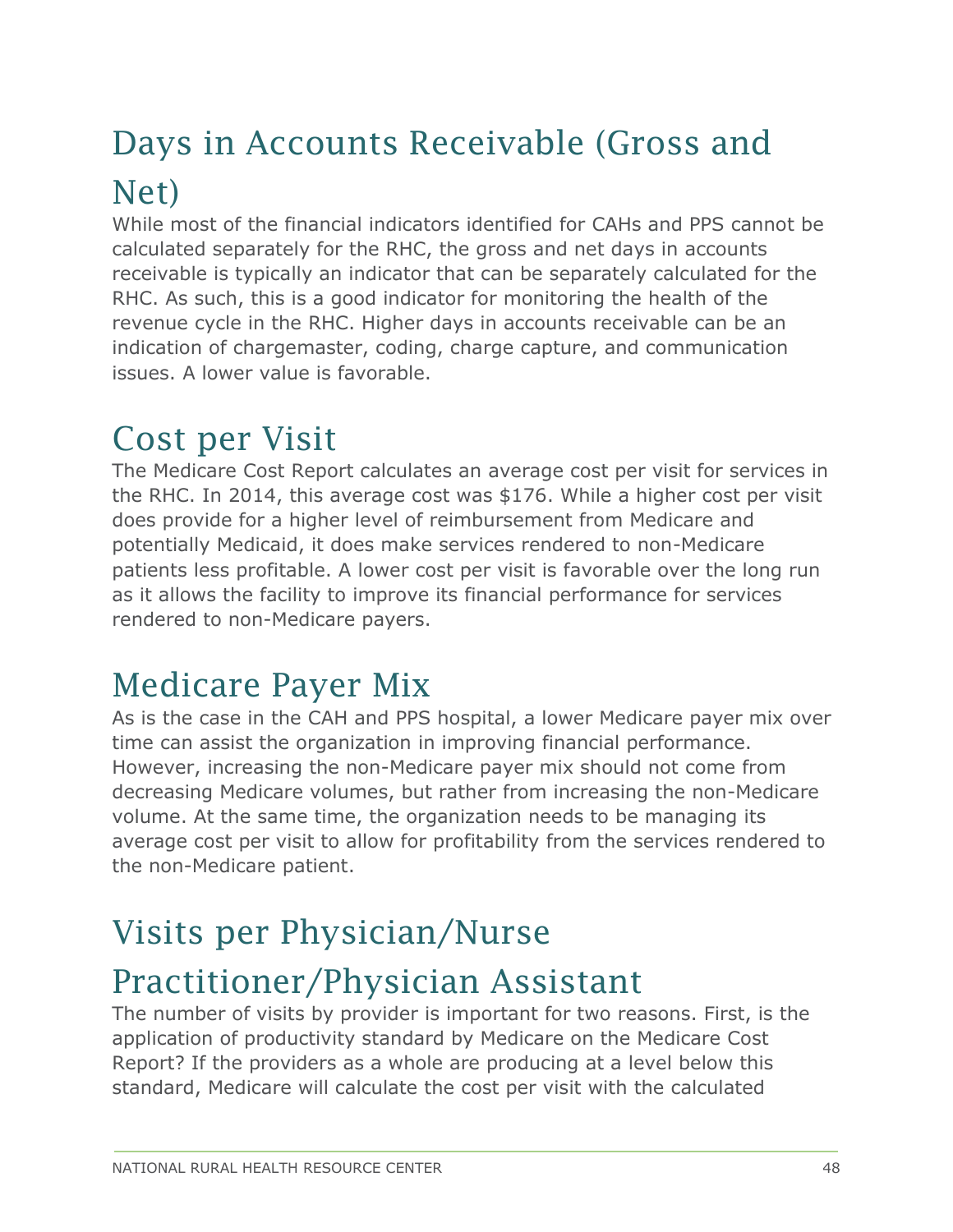standard number of visits. This has the effect of reducing the calculated cost per visit and subsequent payment to the RHC. Second, a higher number of visits is an indicator of greater productivity and should reduce the calculated cost per visit over time. A lower cost per visit allows the RHC to improve its profitability with non-Medicare payors. A higher number of visits per provider is a favorable indicator.

### <span id="page-48-0"></span>Percentage of Nurse Practitioner/Physician Assistant FTEs to Total Provider FTEs

RHCs are required to have a minimum amount of coverage by a nurse practitioner or physician assistant. However, the percentage of the total provider FTEs that are nurse practitioners and/or physician assistants varies significantly. Some RHCs will just staff the minimum requirement of nurse practitioner or physician assistant while others will rely much heavier on these non-physician practitioners. The potential benefits of utilizing a higher percentage of these practitioners is the lower cost associated with these professionals as well as the lower productivity standard that is applied to each non-physician practitioner. A higher percentage of these non-physician practitioners is favorable as it can be an indicator of the ability to control cost and manage the productivity standards that can ultimately impact Medicare reimbursement.

#### <span id="page-48-1"></span>Staffing Cost per Provider FTE

Compensation for practitioners can vary significantly between RHCs. While there may be significant variations by region, large variations can also exist between neighboring RHCs. For this reason, in addition to being able to manage the mix of overall practitioners in the RHC, the RHC needs to be able to manage the cost of each FTE. Facilities can calculate per FTE staffing costs for physicians, nurse practitioners, and physician assistants. A lower staffing cost per provider FTE is favorable as it may be an indication of RHCs ability to control the cost per visit and improve the profitability of non-Medicare and non-Medicaid volumes.

#### <span id="page-48-2"></span>Average Charge per Billable Visit

While managing the number of visits is important, the average charge per visit is equally important. While Medicare and Medicaid reimburse based on a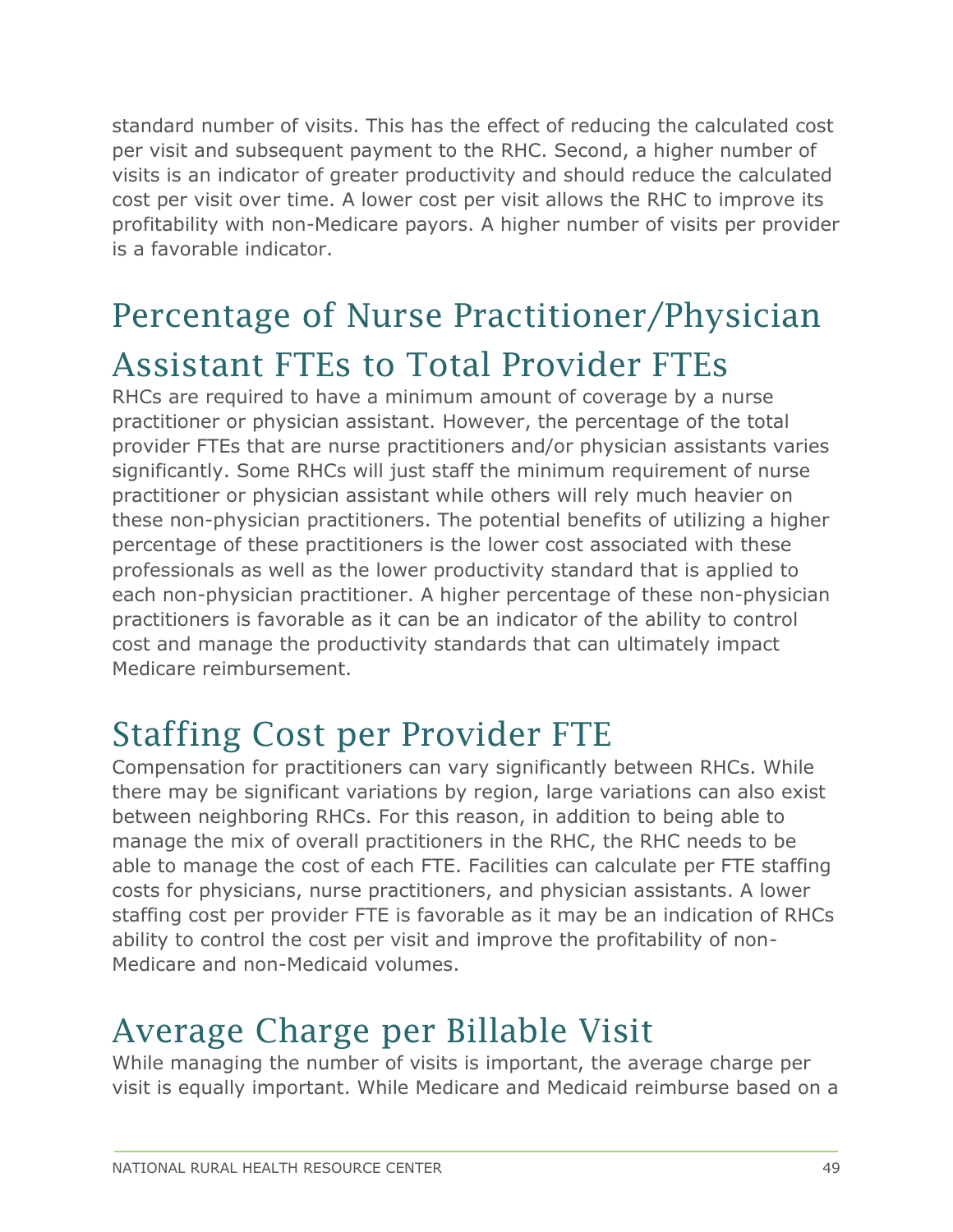cost per visit methodology, 20% of the reimbursement from Medicare is based on the charge submitted. In addition, this indicator may provide insight into the adequacy of pricing for other payers as well as the appropriateness of the coding and documentation processes. A higher average charge per billable visit may indicate that the provider has appropriately priced the services being rendered and/or that the RHC and its staff are appropriately documenting, coding, and capturing all reportable services. A lower average charge per billable visit may be an indication that pricing is below average for the services rendered, that there is opportunity to improve documentation, coding, and charge capture or that the RHC is seeing less complex patients. A higher average charge per billable visit is typically favorable.

## <span id="page-49-0"></span>Improving RHC Financial

### Performance

#### <span id="page-49-1"></span>What interventions can RHCs use to

#### improve their financial performance?

Many of the same interventions that are effective for the CAH and PPS hospital to improve their financial performance can be effective in improving the performance for the RHC. However, the specifics for each intervention may be different. They include:

- Cost report review and strategy
- Strategic, financial, and operational assessments
- Revenue cycle management
- Physician practice management assessments
- Lean process improvement training
- Developing chief financial officer (CFO) networks
- Benchmarking operational indicators

Unless otherwise indicated below, the interventions in these areas are essentially similar to those in the PPS.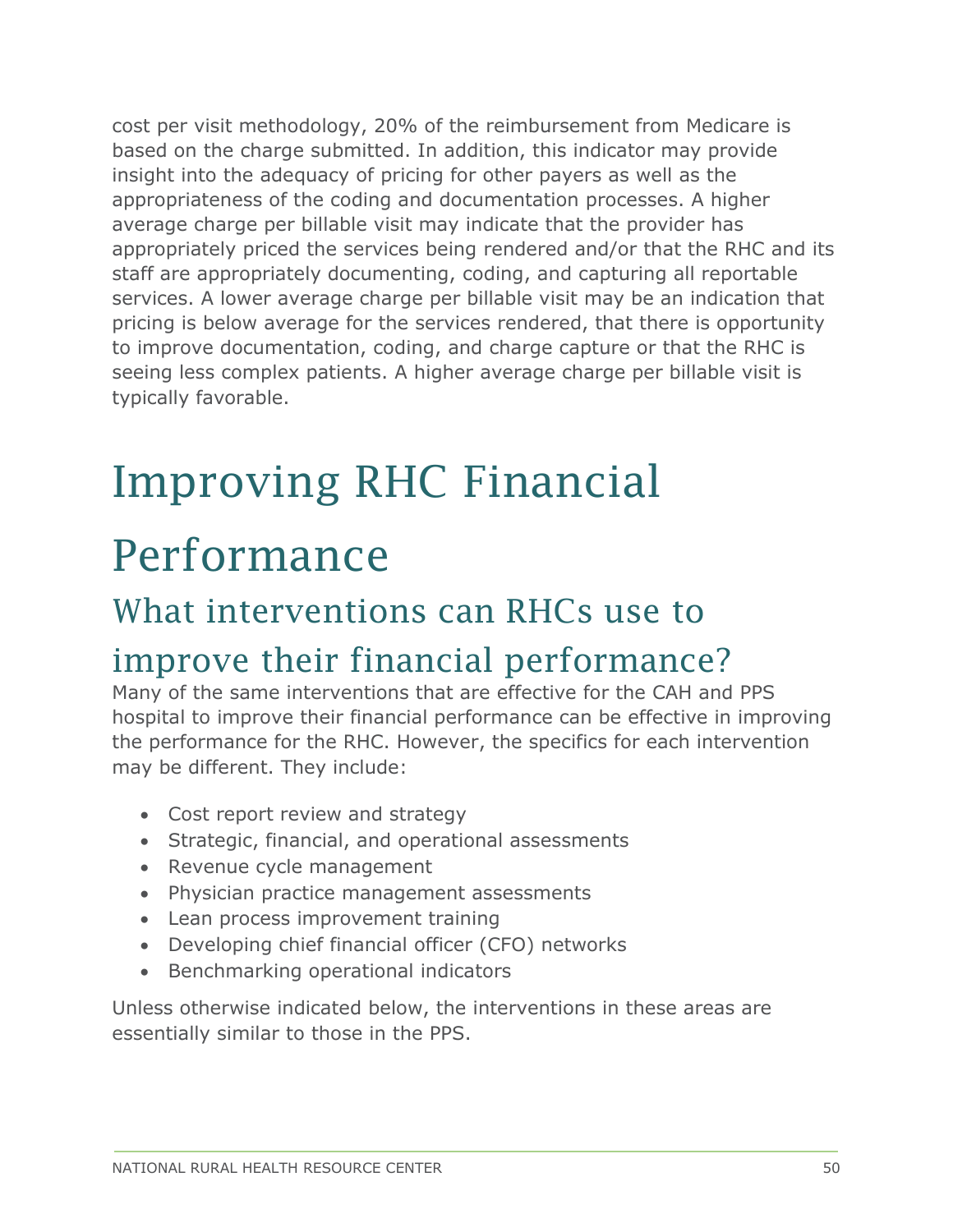### <span id="page-50-0"></span>Why is a review of the cost report important?

For the RHC, a cost report review can identify opportunities for the RHC to develop strategies to improve financial performance. Average RHC visits by discipline, limitations of reimbursement due to the application of productivity standards, the impact of lower charges on coinsurance reimbursement, payer mix, cost per visit, etc., are examples of information the RHC may be able to pull from their Medicare Cost Report. The information identified in these areas may lead the provider to consider additional work in the area of operational assessment, revenue cycle management, physician practice management assessment, and lean process development.

#### <span id="page-50-1"></span>The Chargemaster in the RHC

The CDM in the RHC is most times less complex than that of the CAH or PPS hospital. However, that does not diminish the importance of ongoing monitoring and maintenance of the chargemaster. The main focus for ongoing monitoring is to ensure annual updates to CPT codes are implemented, new CPT codes related to new physicians in different specialties are added, and that pricing is properly established. Any changes that are implemented should include an update to the forms used by the clinic providers to complete the procedures and diagnosis for process payment.

#### <span id="page-50-2"></span>Revenue Cycle Management

In the RHC, the focus of revenue cycle management involves coding assessments, training for revenue capture, revenue process charge capture audits, and review of upfront collection efforts. Failure to properly capture and code services in the RHC can significantly impact reimbursement from non-Medicare payors.

#### <span id="page-50-3"></span>Physician Practice Management

#### Assessments

The potential benefits of physician practice management assessments in the RCH cannot be overstated. In the RHC, these assessments can include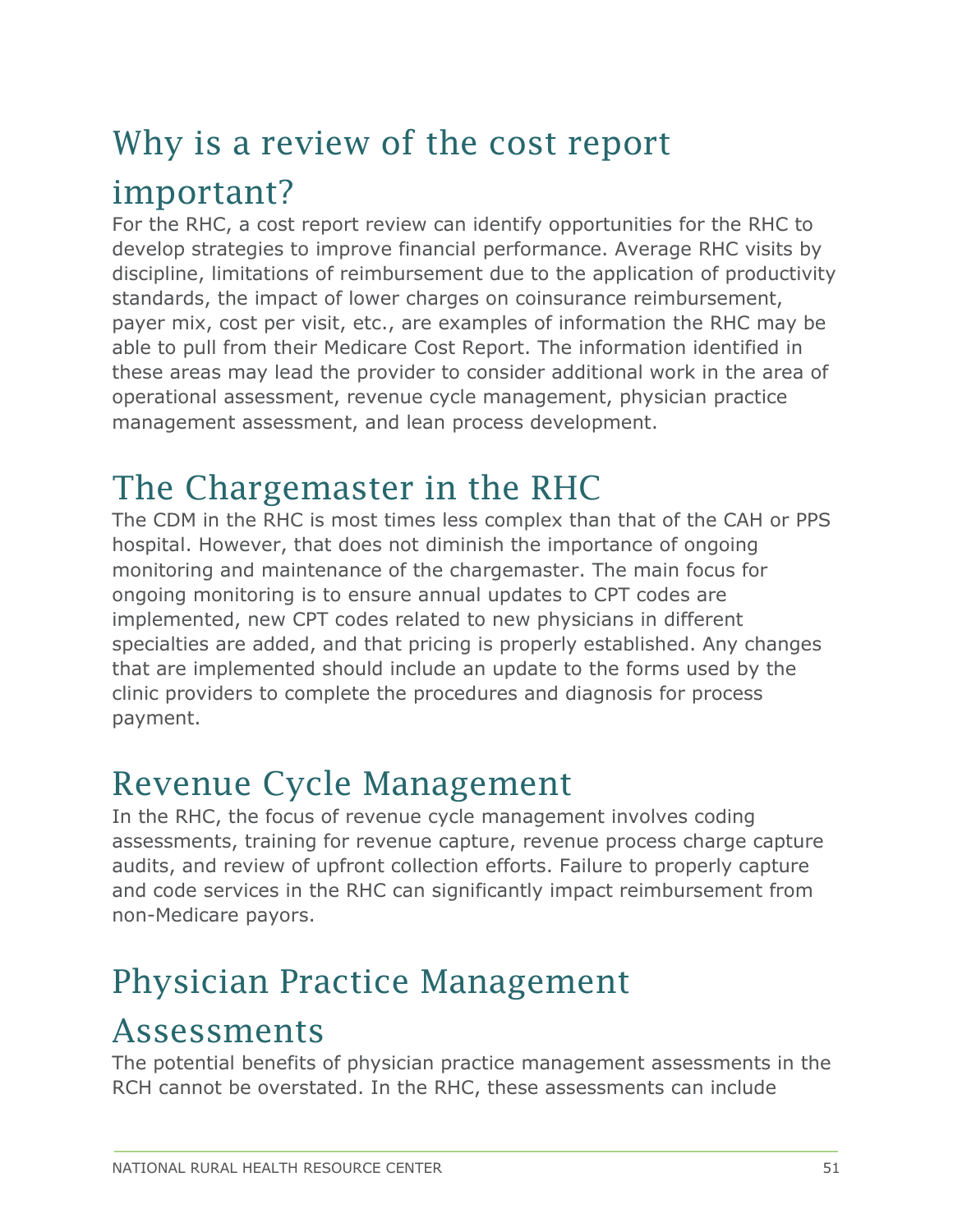reviews of physician contracts, development of compensation strategies, review of scheduling protocols, process flow assessments, and staffing reviews. These assessments can result in increased efficiencies, decreased costs, and/or improved patient access.

#### <span id="page-51-0"></span>How can Lean impact RHC finances?

When included as part of the physician practice management assessment, Lean can help improve process flows while also reducing costs. For those RHCs that are subject to the cost per visit limits and are over these limits, any savings in cost over the limits will be reflected in the operating margin and total margin. For those RHCs already below the limits, a large portion of the savings will usually still end up as improvements in the operating margin and total margin.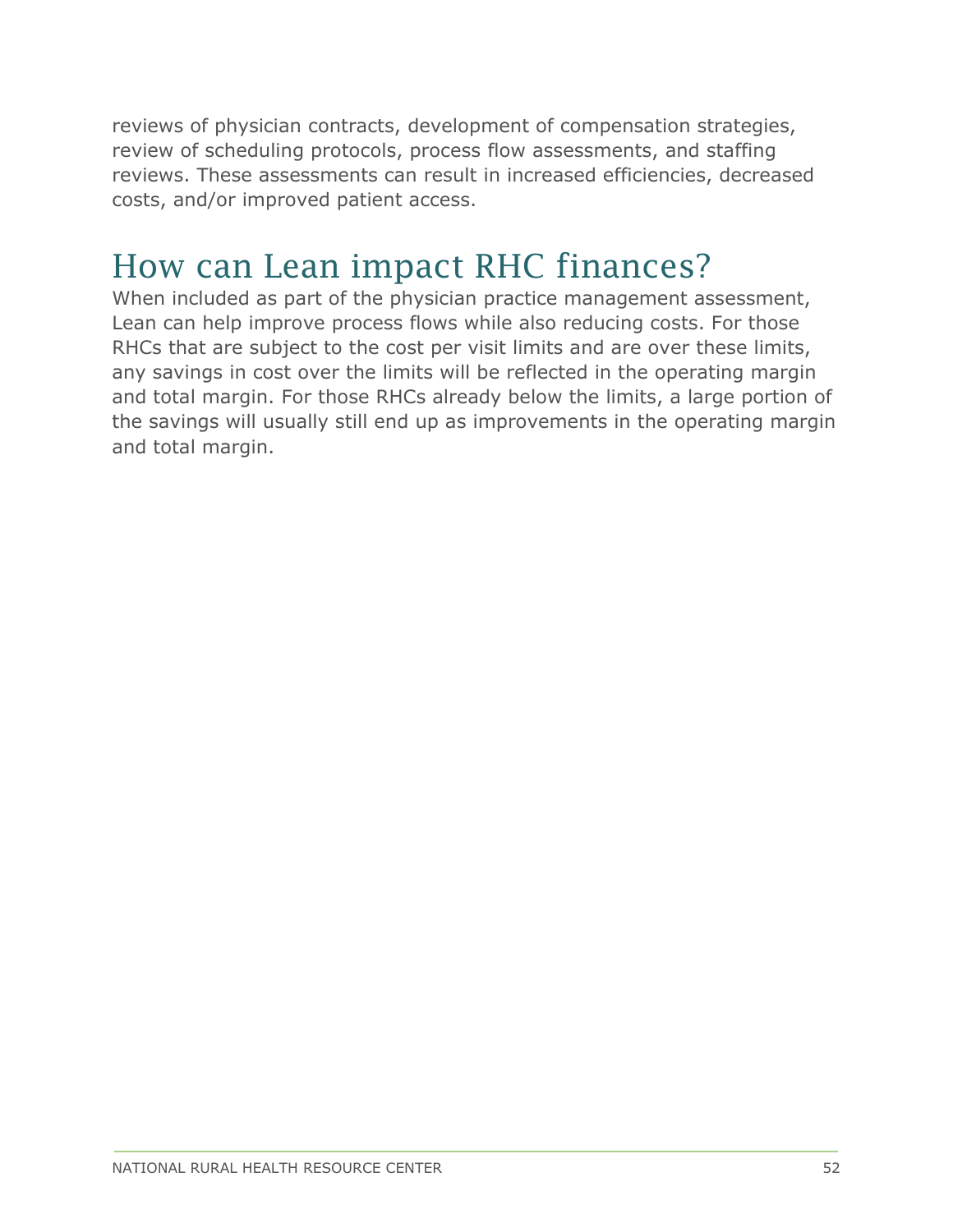# <span id="page-52-0"></span>Appendix

### <span id="page-52-1"></span>Example – Balance Sheet

| [Row] |                                           | 2018           | 2019         | 2020         |
|-------|-------------------------------------------|----------------|--------------|--------------|
|       | <b>ASSETS</b>                             |                |              |              |
|       | <b>Current Assets:</b>                    |                |              |              |
| Α     | Cash and Temporary Investments            | 1,120,000      | 1,280,000    | 1,831,000    |
| B     | Patient Accounts Receivable, Gross        | 1,001,000      | 1,012,000    | 993,000      |
| C     | Less: Provision for Doubtful Accounts     | $-230,000$     | $-210,000$   | $-215,000$   |
|       | Other Accounts Receivable                 | $\overline{a}$ | 24,000       | 24,000       |
|       | Supplies                                  | 162,000        | 169,000      | 169,000      |
|       | <b>Other Current Assets</b>               | 68,000         | 57,000       | 57,000       |
| D     | <b>Total Current Assets</b>               | 2,121,000      | 2,332,000    | 2,859,000    |
|       | Property, Plant & Equipment:              | 2,663,000      | 2,612,000    | 2,712,000    |
| Ε     | Less: Accumulated Depreciation            | $-1,874,000$   | $-1,755,000$ | $-1,896,000$ |
|       | <b>Net Fixed Assets</b>                   | 789,000        | 857,000      | 816,000      |
| F     | <b>TOTAL ASSETS</b>                       | 2,910,000      | 3,189,000    | 3,675,000    |
|       | <b>LIABILITIES &amp; NET ASSETS</b>       |                |              |              |
|       | <b>Current Liabilities:</b>               |                |              |              |
| G     | Current Portion of Long Term Debt         | 144,000        | 89,000       | 49,000       |
| H     | Accounts Payable & Accrued Liabilities    | 115,000        | 148,000      | 158,000      |
|       | Estimated Amounts Due to Third Party      | 260,000        | 226,000      | 226,000      |
| I     | <b>Other Current Liabilities</b>          | 370,000        | 370,000      | 370,000      |
| J     | <b>Total Current Liabilities</b>          | 889,000        | 833,000      | 803,000      |
| К     | Long Term Debt, Net of Current Portion    | 186,000        | 183,000      | 178,000      |
| L     | <b>TOTAL LIABILITIES</b>                  | 1,075,000      | 1,016,000    | 981,000      |
|       |                                           |                |              |              |
|       | <b>NET ASSETS</b>                         |                |              |              |
| M     | Accumulated Earnings (Deficit)            | 1,835,000      | 2,173,000    | 2,694,000    |
|       | <b>TOTAL LIABILITIES &amp; NET ASSETS</b> | 2,910,000      | 3,189,000    | 3,675,000    |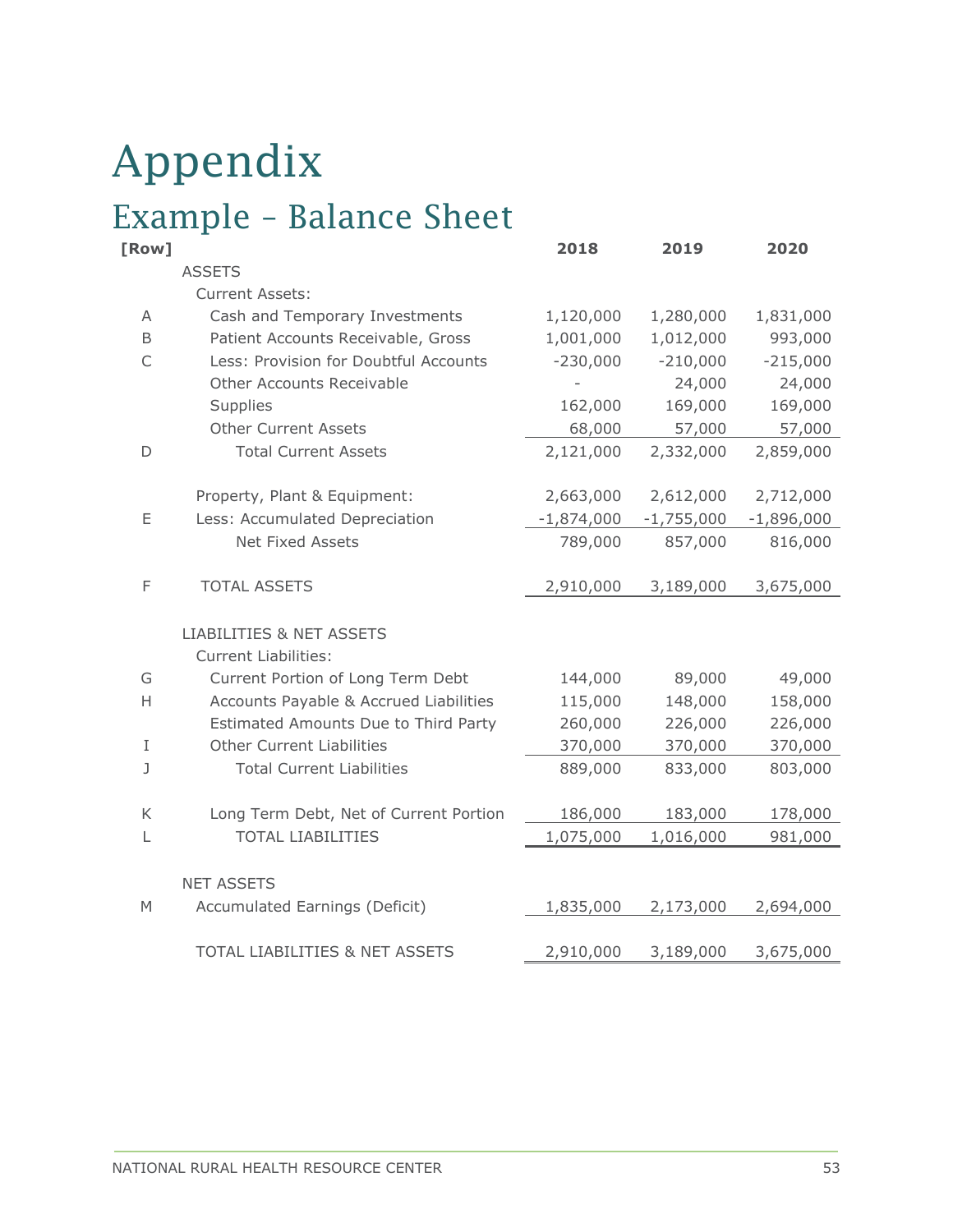| [Row]     |                                                      | 2018         | 2019         | 2020         |
|-----------|------------------------------------------------------|--------------|--------------|--------------|
|           | <b>REVENUE</b>                                       |              |              |              |
| N         | <b>Total Inpatient Revenue</b>                       | 2,402,000    | 2,445,000    | 2,471,000    |
| $\circ$   | <b>Total Outpatient Revenue</b>                      | 3,993,000    | 4,015,000    | 4,032,000    |
| P         | <b>Total Gross Revenue</b>                           | 6,395,000    | 6,460,000    | 6,503,000    |
|           | Less: Contractual Allowances                         | $-1,200,000$ | $-1,130,000$ | $-1,115,000$ |
| Q         | Net Patient Revenue                                  | 5,195,000    | 5,330,000    | 5,388,000    |
|           | Other Operating Revenue                              | 486,000      | 427,000      | 492,000      |
| ${\sf R}$ | <b>Total Operating Revenue</b>                       | 5,681,000    | 5,757,000    | 5,880,000    |
|           |                                                      | $-2,000$     | $-3,000$     |              |
|           | Gain (Loss) on PP&E Disposal<br>Contributions/Grants | 65,000       | 69,000       | 77,000       |
|           | <b>Investment Income</b>                             | 8,000        | 11,000       | 19,000       |
|           |                                                      |              |              |              |
| S         | <b>Total Revenue</b>                                 | 5,752,000    | 5,834,000    | 5,976,000    |
|           | <b>EXPENSES</b>                                      |              |              |              |
| Τ         | <b>Salaries</b>                                      | 2,895,000    | 2,908,000    | 2,958,000    |
|           | Benefits, Supplies & Other                           | 2,434,000    | 2,497,000    | 2,509,000    |
| U         | Depreciation & Amortization                          | 229,000      | 218,000      | 211,000      |
| V         | Interest                                             | 28,000       | 17,000       | 13,000       |
| W         | Provision for Doubtful Accounts/Bad<br>Debt          | 102,000      | 107,000      | 126,000      |
| $\times$  | <b>Total Expenses</b>                                | 5,688,000    | 5,747,000    | 5,817,000    |
|           |                                                      |              |              |              |
| Y         | EXCESS OF REVENUES OVER EXPENSES                     | 64,000       | 87,000       | 159,000      |
|           | <b>Restricted Contributions</b>                      |              |              |              |
| Ζ         | <b>CHANGE IN NET ASSETS</b>                          | 64,000       | 87,000       | 159,000      |

#### <span id="page-53-0"></span>Example – Statement of Operations